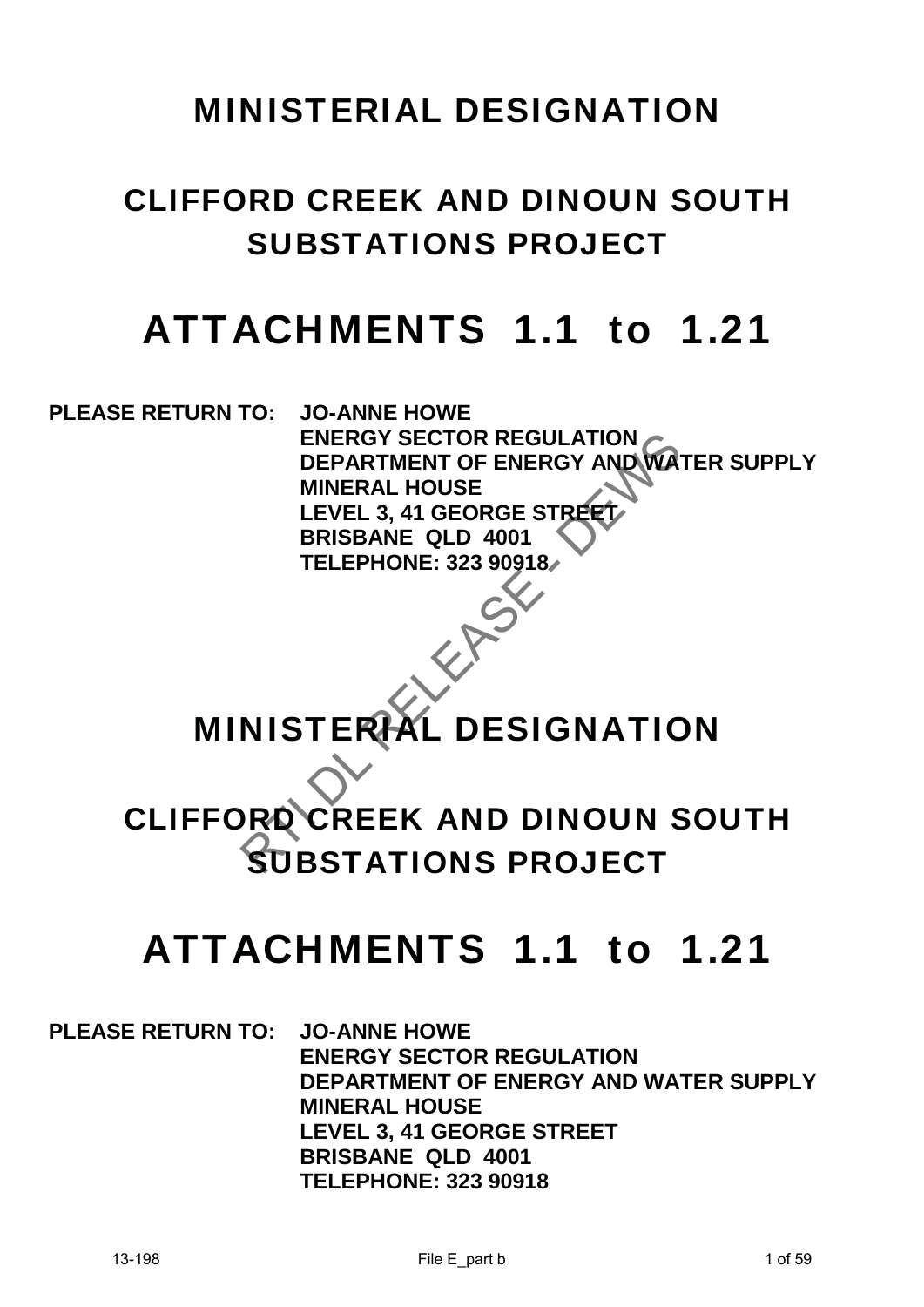# **DEPARTMENT OF ENERGY AND WATER SUPPLY**



**Prepared by: Jo-Anne Howe Senior Analyst Energy Division Department of Energy and Water Supply**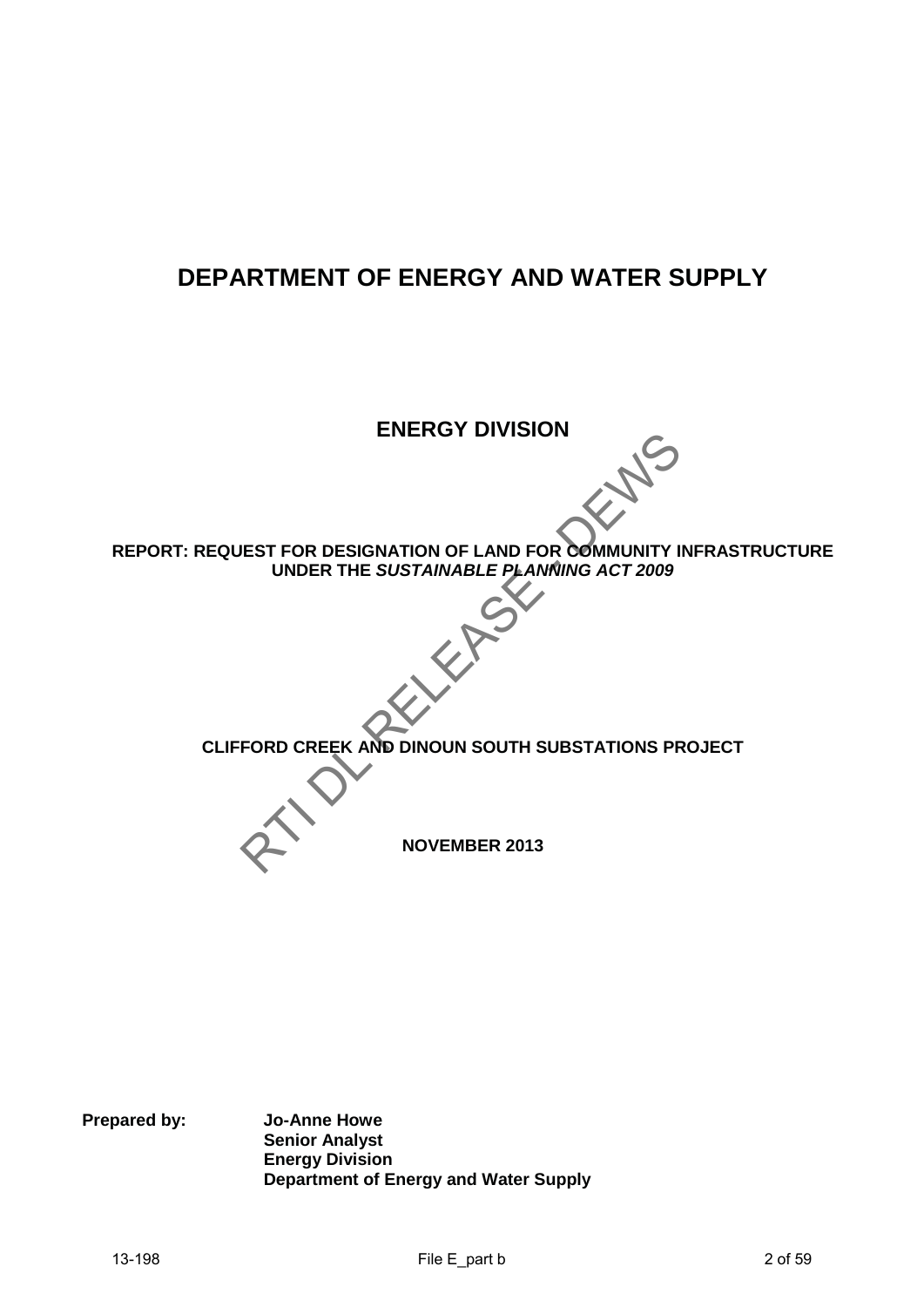# **TABLE OF CONTENTS**

| 1. |        | <b>BACKGROUND</b>                                                                                 |         |
|----|--------|---------------------------------------------------------------------------------------------------|---------|
|    |        |                                                                                                   |         |
|    |        |                                                                                                   |         |
|    |        |                                                                                                   |         |
|    |        |                                                                                                   |         |
| 3. |        |                                                                                                   |         |
|    |        | 3.1 Is the Project 'community infrastructure' under Schedule 2 of the Sustainble                  |         |
|    |        |                                                                                                   |         |
|    |        | 3.2 Does the proposal satisfy the public benefit test under section 201 of the                    |         |
|    |        |                                                                                                   |         |
|    |        | 3.3 Has adequate environmental assessment been carried out?4                                      |         |
|    |        |                                                                                                   |         |
|    |        | 3.4 Has there been adequate public consultation in carrying out environmental                     |         |
|    |        |                                                                                                   |         |
|    |        |                                                                                                   |         |
|    |        |                                                                                                   |         |
|    |        |                                                                                                   |         |
|    |        | Step 4 - Public notification and second consultation with stakeholders 17                         |         |
|    |        |                                                                                                   |         |
|    |        | 3.5 Has adequate account been taken of issues raised during the public                            |         |
|    |        |                                                                                                   |         |
|    |        | 3.6 Has adequate account been taken of the approved development scheme for land                   |         |
|    |        |                                                                                                   |         |
|    |        | 3.7 Consideration of relevant State planning regulatory provisions23                              |         |
|    |        | 3.8 Consideration of the regional plan <b>Manufacture 2.8</b> Consideration of the regional plan. |         |
|    |        |                                                                                                   |         |
|    |        | SPP 2/02: Planning and Managing Development involving Acid Sulfate Soils 27                       |         |
|    |        |                                                                                                   |         |
|    |        |                                                                                                   |         |
|    |        |                                                                                                   |         |
|    |        |                                                                                                   |         |
|    |        |                                                                                                   |         |
|    |        |                                                                                                   |         |
|    |        | SPP 4/11: Protecting wetlands of high ecological significance in Great Barrier Reef               |         |
|    |        |                                                                                                   |         |
|    |        |                                                                                                   |         |
|    |        |                                                                                                   |         |
|    |        |                                                                                                   |         |
| 4. |        | <b>CONCLUSION.</b>                                                                                |         |
|    |        |                                                                                                   |         |
|    |        |                                                                                                   |         |
|    |        |                                                                                                   |         |
|    |        |                                                                                                   |         |
|    |        |                                                                                                   |         |
|    |        |                                                                                                   |         |
|    |        |                                                                                                   |         |
|    |        |                                                                                                   |         |
|    |        |                                                                                                   |         |
|    |        |                                                                                                   |         |
|    |        |                                                                                                   |         |
|    | 13-198 | File E_part b                                                                                     | 3 of 59 |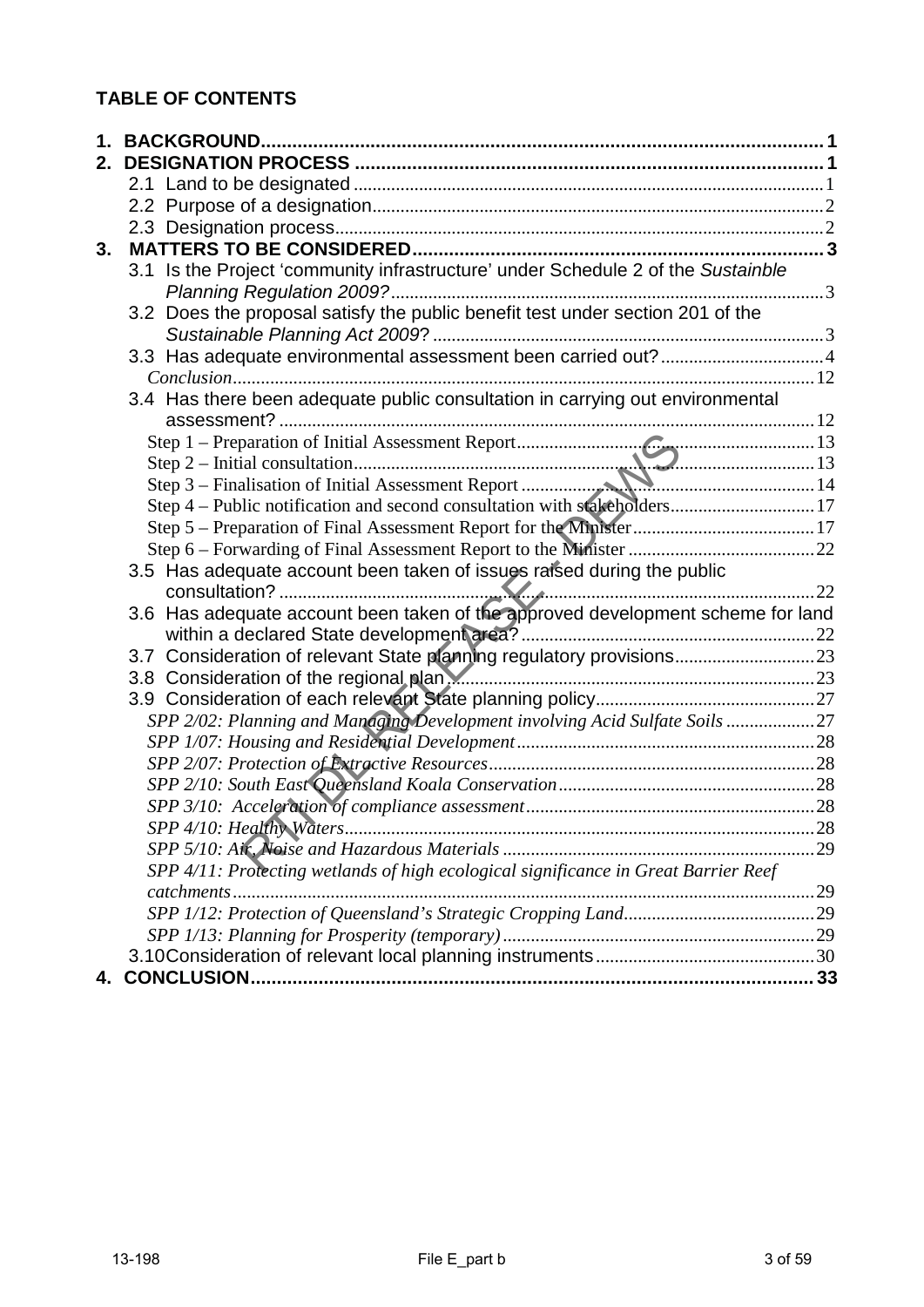# **LIST OF ATTACHMENTS**

| <b>ATTACHMENT 1.1</b>  | Copy of Powerlink's letter of request together with annexures |
|------------------------|---------------------------------------------------------------|
| <b>ATTACHMENT 1.2</b>  | <b>Locality Plan</b>                                          |
| <b>ATTACHMENT 1.3</b>  | Relevant sections of the Sustainable Planning Act 2009        |
| <b>ATTACHMENT 1.4</b>  | Copy of Final EIS including EMP                               |
| <b>ATTACHMENT 1.5</b>  | Copy of Powerlink Manual                                      |
| <b>ATTACHMENT 1.6</b>  | Summary of Submissions on Draft EIS                           |
| <b>ATTACHMENT 1.7</b>  | Summary of Submissions on Notice of Proposed Designation      |
| <b>ATTACHMENT 1.8</b>  | Copy of Maranoa-Balonne Regional Plan                         |
| <b>ATTACHMENT 1.9</b>  | Copy of Draft Darling Downs Regional Plan                     |
| <b>ATTACHMENTS</b>     | Copies of State planning policies                             |
| $1.10 - 1.19$          |                                                               |
| <b>ATTACHMENT 1.20</b> | Copy of Taroom Shire Council Planning Scheme                  |
| <b>ATTACHMENT 1.21</b> | Copy of Bendemere Shire Planning Scheme                       |

13-198 FILE E\_part b 4 or 59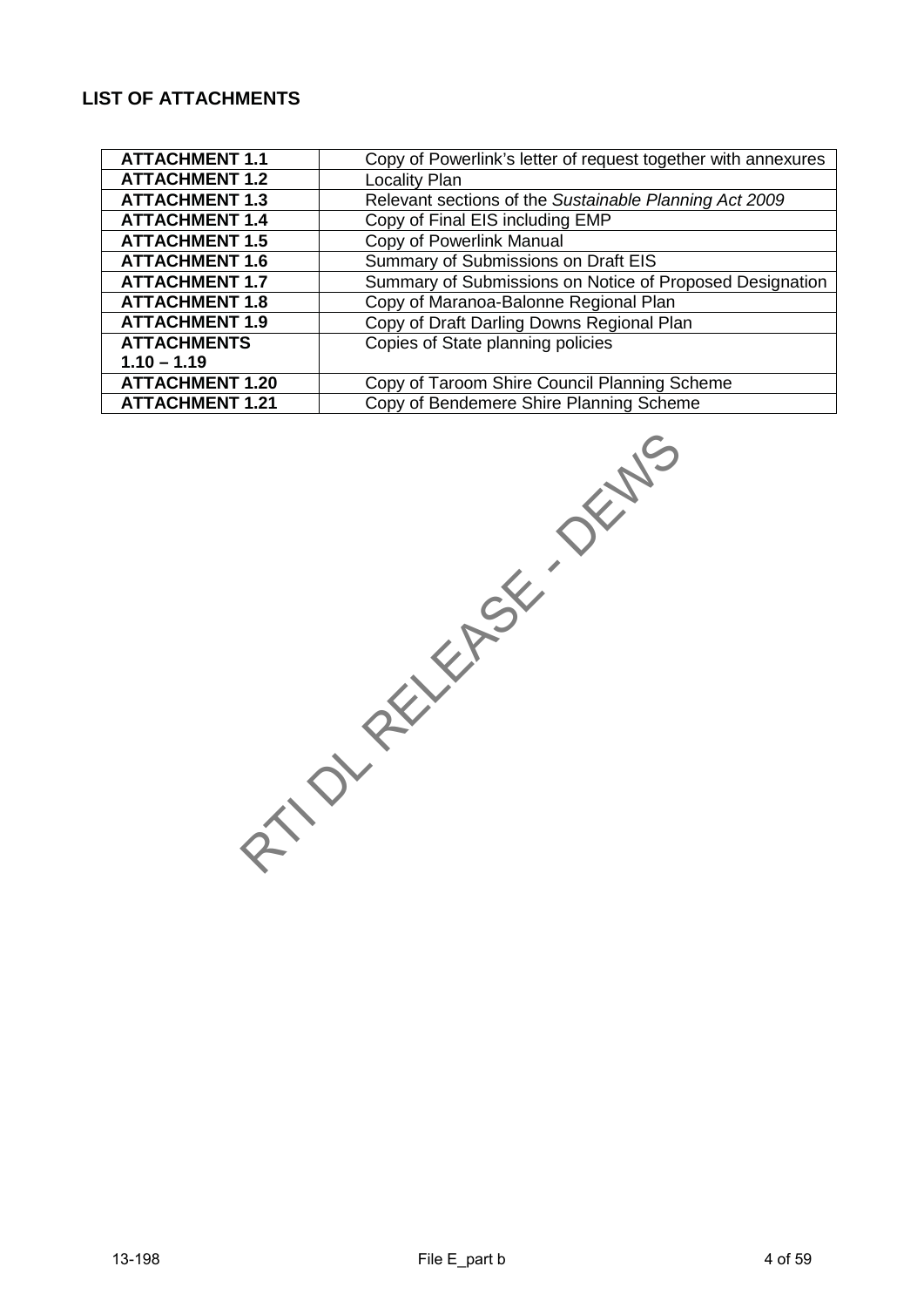# **LIST OF ABBREVIATIONS**

| <b>APLNG</b>  | Australia Pacific LNG Pty Ltd                                |         |
|---------------|--------------------------------------------------------------|---------|
| <b>BSCPS</b>  | Bendemere Shire Council Planning Scheme                      |         |
| <b>DAFF</b>   | Department of Agriculture, Fisheries and Forestry            |         |
| <b>DCS</b>    | Department of Community Safety                               |         |
| <b>DEHP</b>   | Department of Environment and Heritage Protection            |         |
| <b>DEO</b>    | <b>Desired Environmental Outcomes</b>                        |         |
| <b>DETE</b>   | Department of Education, Training and Employment             |         |
| <b>DHPW</b>   | Department of Housing and Public Works                       |         |
| <b>DNPRSR</b> | Department of National Parks, Recreation, Sport and Racing   |         |
| <b>DNRM</b>   | Department of Natural Resources and Mines                    |         |
| <b>DSDIP</b>  | Department of State Development, Infrastructure and Planning |         |
| <b>DTMR</b>   | Department of Transport and Main Roads                       |         |
| <b>EIS</b>    | <b>Environmental Impact Statement</b>                        |         |
| <b>EMF</b>    | <b>Electromagnetic Fields</b>                                |         |
| <b>EMP</b>    | Environmental Management Plan                                |         |
| <b>EVNT</b>   | Endangered, Vulnerable or Near Threatened                    |         |
| <b>FAR</b>    | <b>Final Assessment Report</b>                               |         |
| <b>GHD</b>    | <b>GHD Pty Ltd</b>                                           |         |
| <b>GQAL</b>   | <b>Good Quality Agricultural Land</b>                        |         |
| ha            | hectares                                                     |         |
| kV            | kilovolt                                                     |         |
| km            | kilometres                                                   |         |
| <b>LPA</b>    | Land Protection (Pest and Stock Route Management) Act 2002   |         |
|               |                                                              |         |
| m<br>mG       | metres                                                       |         |
| <b>MRC</b>    | milligauss                                                   |         |
|               | Maranoa Regional Council                                     |         |
| Powerlink     | <b>Powerlink Queensland</b>                                  |         |
| <b>RE</b>     | Regional Ecosystems                                          |         |
| <b>SEQKPA</b> | South East Queensland Koala Protection Area                  |         |
| <b>SPA</b>    | Sustainable Planning Act 2009                                |         |
| <b>SPP</b>    | <b>State Planning Policy</b>                                 |         |
| <b>SPR</b>    | Sustainable Planning Regulation 2009                         |         |
| <b>SPRP</b>   | <b>State Planning Regulatory Provision</b>                   |         |
| <b>SSEV</b>   | <b>State Significant Environmental Values</b>                |         |
| TMP           | <b>Traffic Management Plan</b>                               |         |
| <b>TSCPS</b>  | Taroom Shire Council Planning Scheme                         |         |
| <b>WDRC</b>   | <b>Western Downs Regional Council</b>                        |         |
| <b>WPSQ</b>   | Wildlife Preservation Society of Queensland                  |         |
|               |                                                              |         |
| 13-198        | File E_part b                                                | 5 of 59 |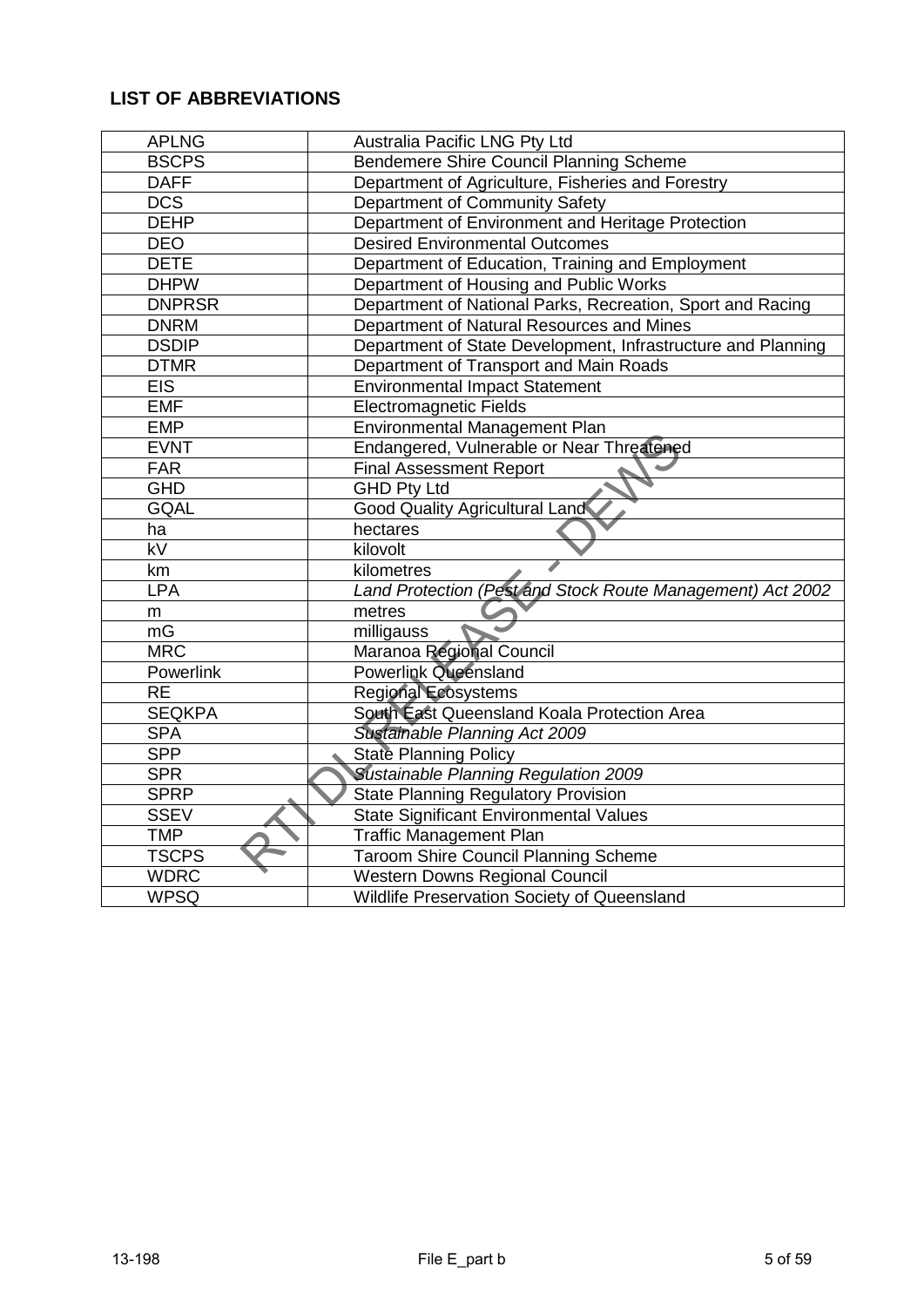# **DEPARTMENT OF ENERGY AND WATER SUPPLY**

# **DEPARTMENTAL OVERVIEW**

| <b>CID</b>                        | <b>Clifford Creek and Dinoun South Substations Project</b>                                                                                                                                                                                                                                                                                                                        |
|-----------------------------------|-----------------------------------------------------------------------------------------------------------------------------------------------------------------------------------------------------------------------------------------------------------------------------------------------------------------------------------------------------------------------------------|
| <b>Project</b><br><b>Overview</b> | Non-regulated asset.<br>New 132 kilovolt (kV) substation at Reedy Creek (Clifford Creek)<br>$\bullet$<br>associated<br>easement of approximately<br>an<br>access<br>and<br>1.6 kilometres (km) long and 20 metres (m) wide.<br>New 132 kV substation at Combabula (Dinoun South) and an<br>$\bullet$<br>associated access easement of approximately 5.7 km long and<br>20 m wide. |
| <b>Need</b>                       | To supply power to Australia Pacific LNG's (APLNG) gas<br>processing facility to service their developing gas fields in the<br>Reedy Creek and Combabula South localities.                                                                                                                                                                                                        |
| <b>Key Issues</b>                 | Issues raised in submissions included cumulative impact, weed<br>management, water and soil erosion.<br>The main environmental issues identified in the Environmental<br>$\bullet$<br>Impact Statement (EIS) were the potential for soil erosion and<br>possible spread of weeds.                                                                                                 |
| <b>Affected</b><br>Land           | Four registered lots.<br>Five affected landowners.                                                                                                                                                                                                                                                                                                                                |
| <b>Submissions</b>                | 13 submissions were received in response to the Draft EIS and<br>Draft Environmental Management Plan.<br>Nine submissions were received in response to the Notice of<br>Proposed Designation.                                                                                                                                                                                     |
|                                   |                                                                                                                                                                                                                                                                                                                                                                                   |
|                                   |                                                                                                                                                                                                                                                                                                                                                                                   |
|                                   |                                                                                                                                                                                                                                                                                                                                                                                   |
| 13-198                            | File E_part b<br>6 of 59                                                                                                                                                                                                                                                                                                                                                          |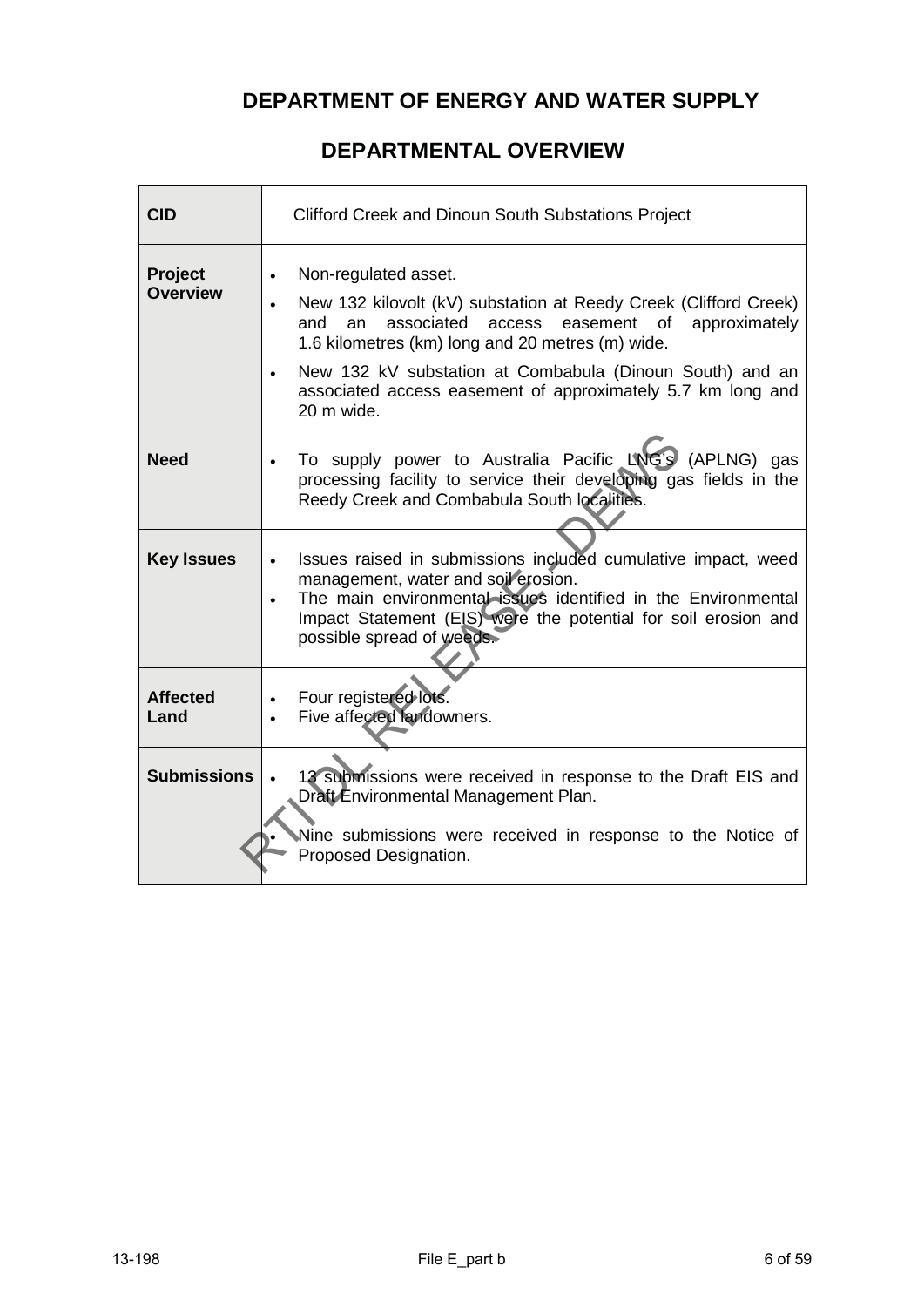# **ENERGY DIVISION**

#### **REPORT: REQUEST FOR DESIGNATION OF LAND FOR COMMUNITY INFRASTRUCTURE UNDER THE** *SUSTAINABLE PLANNING ACT 2009*

#### **CLIFFORD CREEK AND DINOUN SOUTH SUBSTATIONS PROJECT**

#### **November 2013**

#### **1. BACKGROUND**

By letter dated 18 September 2013, and received on 30 September 2013, Queensland Electricity Transmission Corporation Limited, trading as Powerlink Queensland (Powerlink), requested the Minister for Energy and Water Supply, to designate for community infrastructure under the *Sustainable Planning Act 2009* (SPA)*,* land on which Powerlink proposes to construct the Clifford Creek and Dinoun South Substations Project (the Project). A copy of Powerlink's letter, together with annexures, is at **Attachment 1.1**.

The Project consists of the construction of a new 132 kilovolt (kV) substation at Reedy Creek (Clifford Creek) and an associated access easement of approximately 1.6 kilometres (km) long and 20 metres (m) wide and a new 132 kV substation at Combabula (Dinoun South) and an associated access easement of approximately 5.7 km long and 20 m wide.

The purpose of the Project is to supply power to Australia Pacific LNG's (APLNG) gas processing facilities to service its developing gas fields in the Reedy Creek and Combabula localities. APLNG owns a number of large coal-seam methane exploration and production fields in south-west Queensland which are not sufficiently serviced by suitable high capacity electricity supply. Electricity demand in this region is forecast to significantly increase over the next five years as a result of increasing resource activities in the mining and natural gas sector. under the Sustainsable Planning Ad Z009 (¥PA), land on which Peventees to construct<br>the Clifford Creek and Dinoun South Substations Project (the Project). WedDy of Powerfinks<br>teter, together with annexures, is at Attachm

The Dinoun South Substation site affects three registered lots which are owned by four landowners. There is also one other party who is not an affected landowner but holds an interest in the affected properties. The affected local government is Western Downs Regional Council.

The Clifford Creek Substation site affects one registered lot which is owned by one landowner. There is also one other party who is not an affected landowner but holds an interest in the affected property. The affected local government is Maranoa Regional Council.

Powerlink is seeking designation by the end of December 2013.

#### **2. DESIGNATION PROCESS**

#### **2.1 Land to be designated**

The land that Powerlink has requested to be designated for the Project comprises two lots consisting of 2,039 hectares (ha) for the Dinoun South Substation and 414.8 ha for the Clifford Creek Substation. The development footprint for both substations will be 3 ha each.

A locality plan showing the land to be designated is at **Attachment 1.2**.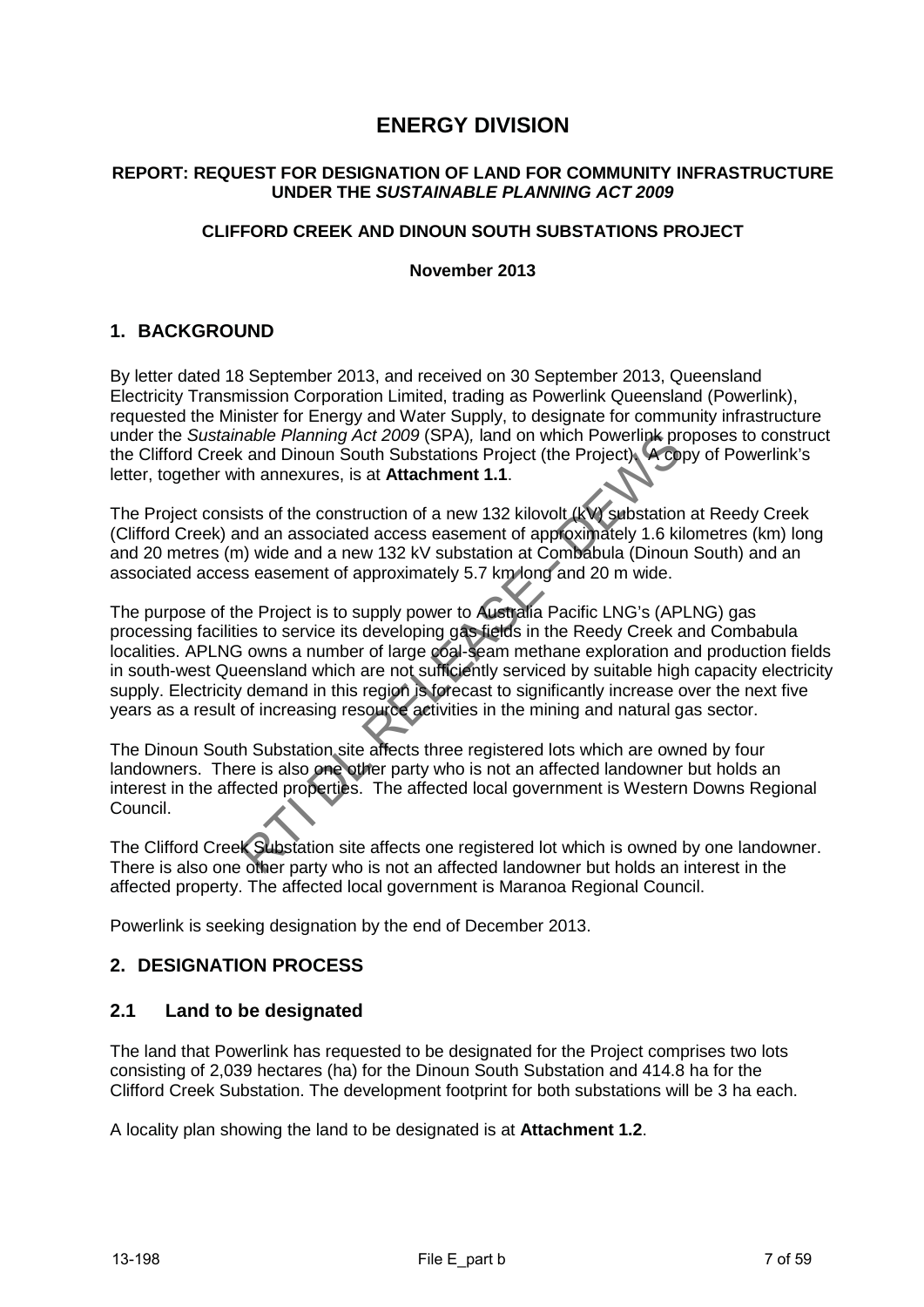# **2.2 Purpose of a designation**

The purpose of designation is to identify land for community infrastructure, in order to achieve the integration of infrastructure planning and land use planning, and to provide infrastructure more efficiently and effectively.

Designation of the land required for the Project will:

- identify the Project on the relevant local government planning scheme; and
- exempt the Project from any further planning scheme assessments, thus allowing the works associated with the construction of the Project to proceed without undue delay and with certainty.

#### **2.3 Designation process**

Under the process set out in the SPA, the designating Minister must:

- (a) be satisfied the proposal is 'community infrastructure' under schedule 2 of the *Sustainable Planning Regulation 2009* (SPR);
- (b) be satisfied the community infrastructure meets the public benefit test under section 201 of that Act;
- (c) be satisfied that adequate environmental assessment has been carried out for the proposed development. In meeting this requirement, the Minister must be satisfied there has been adequate public consultation and that adequate account has been taken of issues raised during the public consultation;
- (d) for land within a declared State development area, be satisfied that adequate account has been taken of the approved development scheme for that area;
- (e) consider every properly made submission made in relation to notice given of the proposed designation;
- (f) for land in a relevant area for a State planning regulatory provision, consider the provision;
- (g) for land in a designated region, consider the region's regional plan;
- (h) consider each relevant State planning policy; and
- (i) consider each relevant local planning instrument.

Section 207(3) of the SPA, provides six different processes which can be used to satisfy the requirement that adequate environmental assessment and consultation have been carried out for the Project. These processes are not intended to be exclusive, and the designating Minister may choose to be satisfied in another way.

One of the six processes set out in section 207(3) is for the environmental assessment and public consultation to be carried out in accordance with guidelines, made by the chief executive of the Department administering the SPA. Powerlink, as a community infrastructure provider, follows guidelines (the Manual) which were made by the chief executive of that Department. In preparing this request for designation, Powerlink has followed the process set down in the Manual. *Plearning Regulation 2009* (SPR):<br> *Chanting Regulation 2009 (SPR):*<br>
(b) be satisfied the community infrastructure meets the public beneficien at<br>
(c) be anisfed that adequate environmental assessment **JPs.** *Proposed d* 

After considering the above mentioned issues, the designating Minister must decide to make the proposed designation, to make the proposed designation with modifications, or to decline to make it.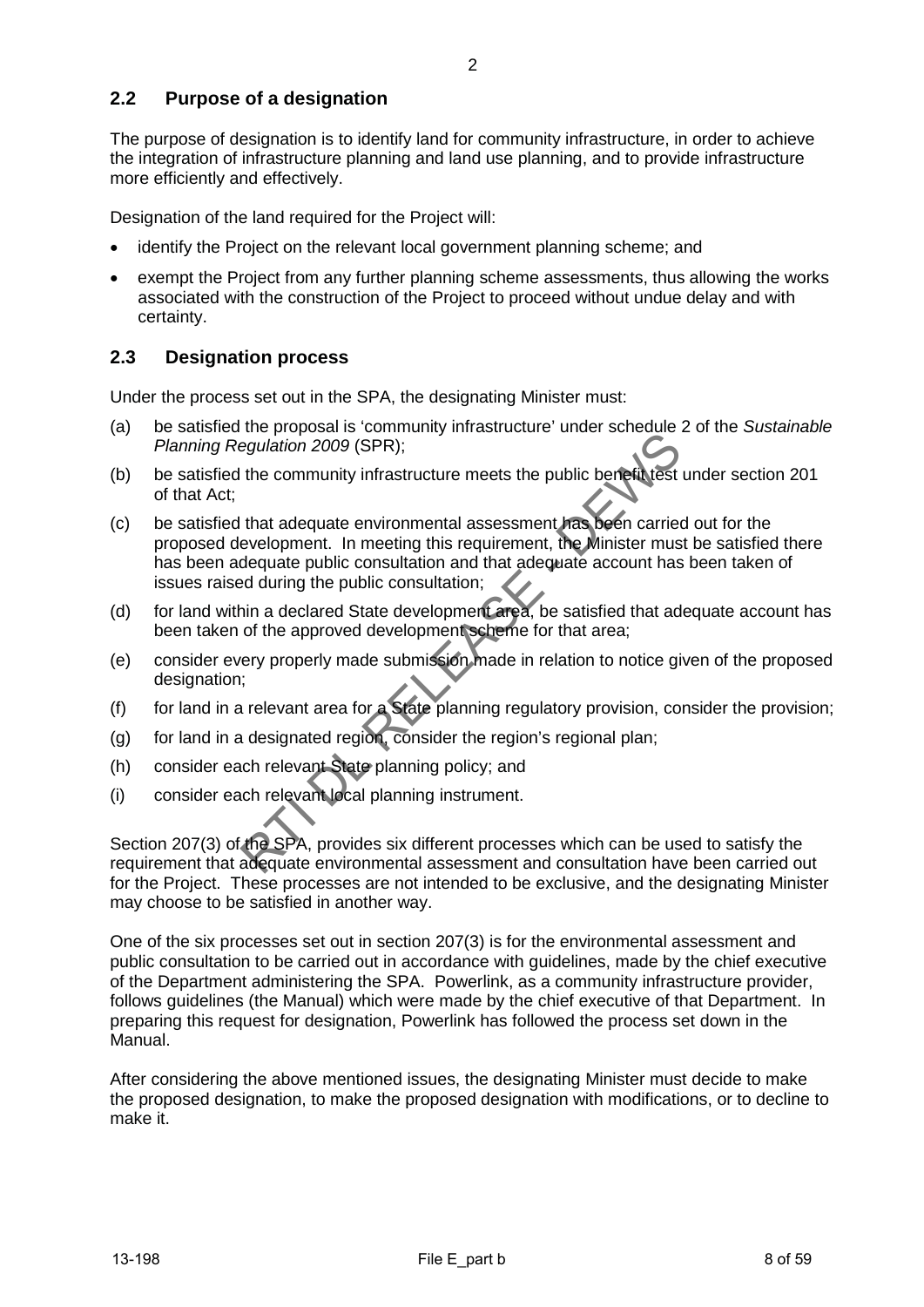If the Minister designates the land on which the Project is to be built, the Minister must give written notice to the affected landowners, the affected local governments and the Director-General of the Department of State Development, Infrastructure and Planning, and publish a notice in the Queensland Government Gazette stating that the designation has been made.

In exercising the power to designate land, the Minister must, under section 4 of the SPA. advance the purpose of that Act, which is to seek to achieve ecological sustainability. Section 5 illustrates how the purpose of that Act may be advanced.

A copy of the relevant sections of the SPA is at **Attachment 1.3**.

# **3. MATTERS TO BE CONSIDERED**

#### **3.1 Is the Project 'community infrastructure' under Schedule 2 of the**  *Sustainable Planning Regulation 2009?*

The designating Minister must be satisfied that the Project is 'community infrastructure' within the meaning of the SPA. Schedule 2 of the SPR lists the works and facilities that constitute community infrastructure, and includes 'operating works' under the *Electricity Act 1994*.

Section 12(3) of the *Electricity Act 1994* defines 'operating works' as 'for a transmission entity – the transmission grid and other property used for operating or managing the transmission grid'. Section 6 of the *Electricity Act 1994* defines a 'transmission grid' as 'a system, or part of a system, of electric lines, substations and associated equipment providing connection between generation facilities and supply networks or customers not supplied through supply networks'. The designating Minister must be satisfied that the Project is "community infrastructure" within<br>the meaning of the SPR. Schedule 2 of the SPR lists the works and **factificies**<br>community infrastructure, and includes 'oper

As the Project involves the construction of two electricity substations, which will form part of Powerlink's transmission grid, the Energy Division considers the Project is 'community infrastructure' under Schedule 2 of the SPR.

#### **3.2 Does the proposal satisfy the public benefit test under section 201 of the**  *SPA***?**

The designating Minister must be satisfied that the proposed community infrastructure will comply with one or more of the four public benefit tests set out in section 201 of the SPA. These are:

Land may be designated for community infrastructure only if the Minister or local government is satisfied the community infrastructure will –

- (a) facilitate the implementation of legislation and policies about environmental protection or ecological sustainability; or
- (b) facilitate the efficient allocation of resources; or
- (c) satisfy statutory requirements or budgetary commitments of the State or local government for the supply of community infrastructure; or
- (d) satisfy the community's expectations for the efficient and timely supply of the infrastructure.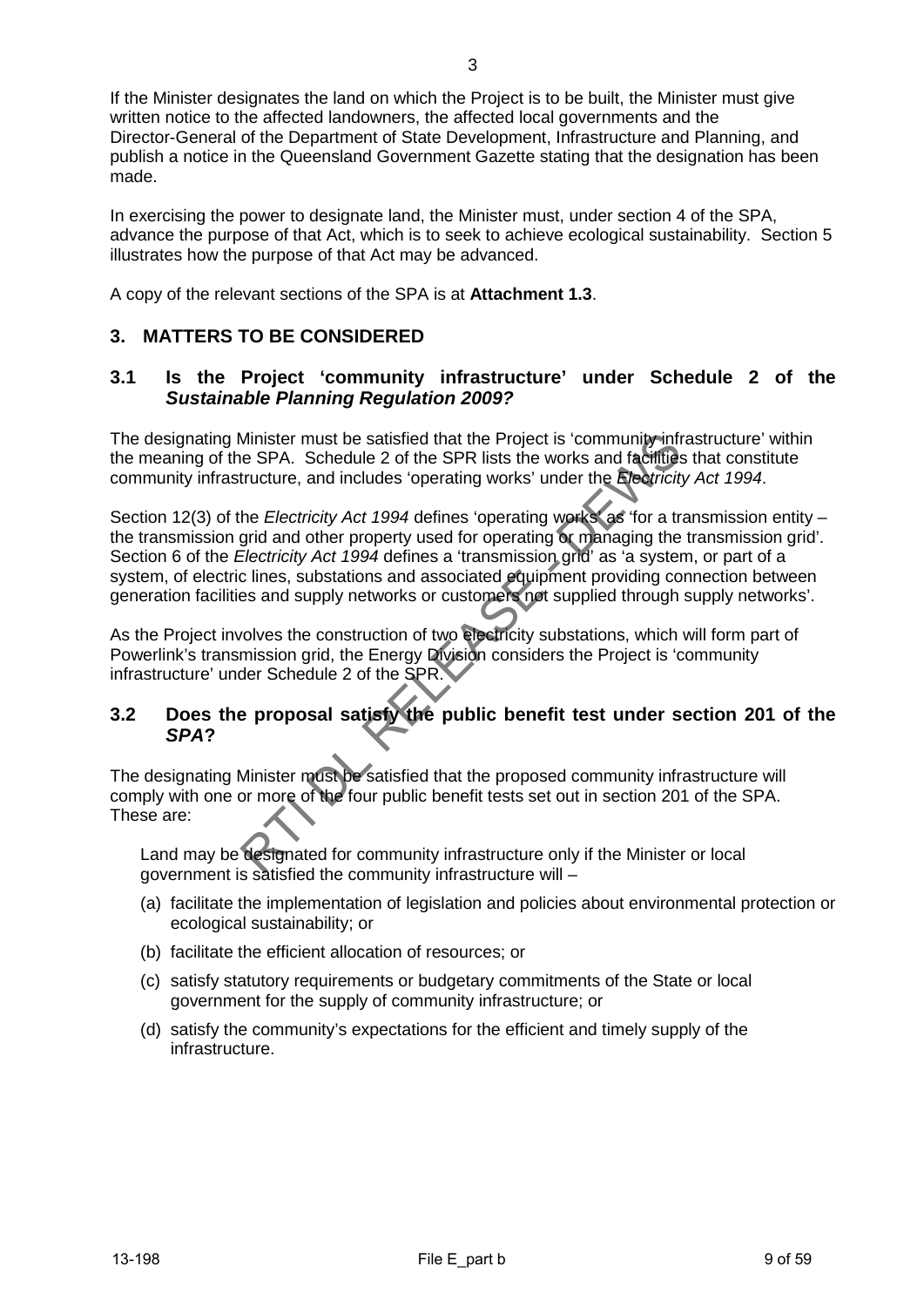- evaluation of feasible supply solutions identified the Dinoun South and Clifford Creek Substations as forming part of the least cost, most technical efficient solution to provide the necessary electricity supply to APLNG's gas processing facilities at Combabula and Reedy Creek. The substations are to be constructed in close proximity to the gas processing facilities thus co-locating infrastructure in an efficient manner; and
- the two substations will satisfy Powerlink's statutory obligations under the National Electricity Rules. This allows for the community's expectation for the efficient and timely provision of transmission grid infrastructure to meet its future electricity needs.

Based on the information provided by Powerlink, the Energy Division considers that, in planning and implementing the Project, electricity infrastructure will be supplied in a coordinated, efficient and orderly way, and will satisfy the community's expectations for the efficient and timely supply of the infrastructure. The Energy Division supports the submissions made by Powerlink and considers the Project satisfies the public benefit tests set out in section 201 of the SPA.

# **3.3 Has adequate environmental assessment been carried out?**

Section 207(1)(a) of the SPA provides that the designating Minister must be satisfied that adequate environmental assessment has been carried out.

Powerlink engaged an independent environmental consultant, GHD Pty Ltd (GHD) to prepare an Environmental Impact Statement (EIS) and an Environmental Management Plan (EMP) for the Project. The Draft EIS, including a Draft EMP, was released for consultation on 7 March 2013.

The Final EIS, including the Final EMP, was released for consultation on 25 July 2013. A copy of the Final EIS, including the Final EMP, is at **Attachment 1.4**.

A summary of the environmental effects of the Project identified in the Final EIS and Final EMP, and proposed measures to mitigate these effects are as follows:

#### *Flora*

GHD undertook a desktop review and field investigations of the two Project sites and did not identify any regional ecosystems (RE).

#### Dinoun South Substation

GHD advises that the closest mapped vegetation is a narrow band of 'endangered' and 'of concern' REs approximately 1 km from the substation site, however no clearing of these REs will be required.

GHD notes that regrowth has generally occurred over the site following clearing within the last decade. Much of the ground is covered with rotting/previously burnt logs and has scattered regrowth with the majority of this regrowth being less than 3 metres tall.

A search of the Commonwealth Protected Matters Search Tool identified the site as being potential habitat for two flora species listed under the EPBC Act – Cadellia Pentastylis and Tylophora Linearis. GHD advises that neither of these species were noted on the site, nor are likely to occur as they have specific habitat and ecological preferences which are not found on the site. 3.3 **Has adequate environmental assessment been carrier of 27**<br>Section 207(1)(a) of the SPA provides that the designating Minister was the statistical that<br>deducte environmental assessment has been carried out.<br>For eventi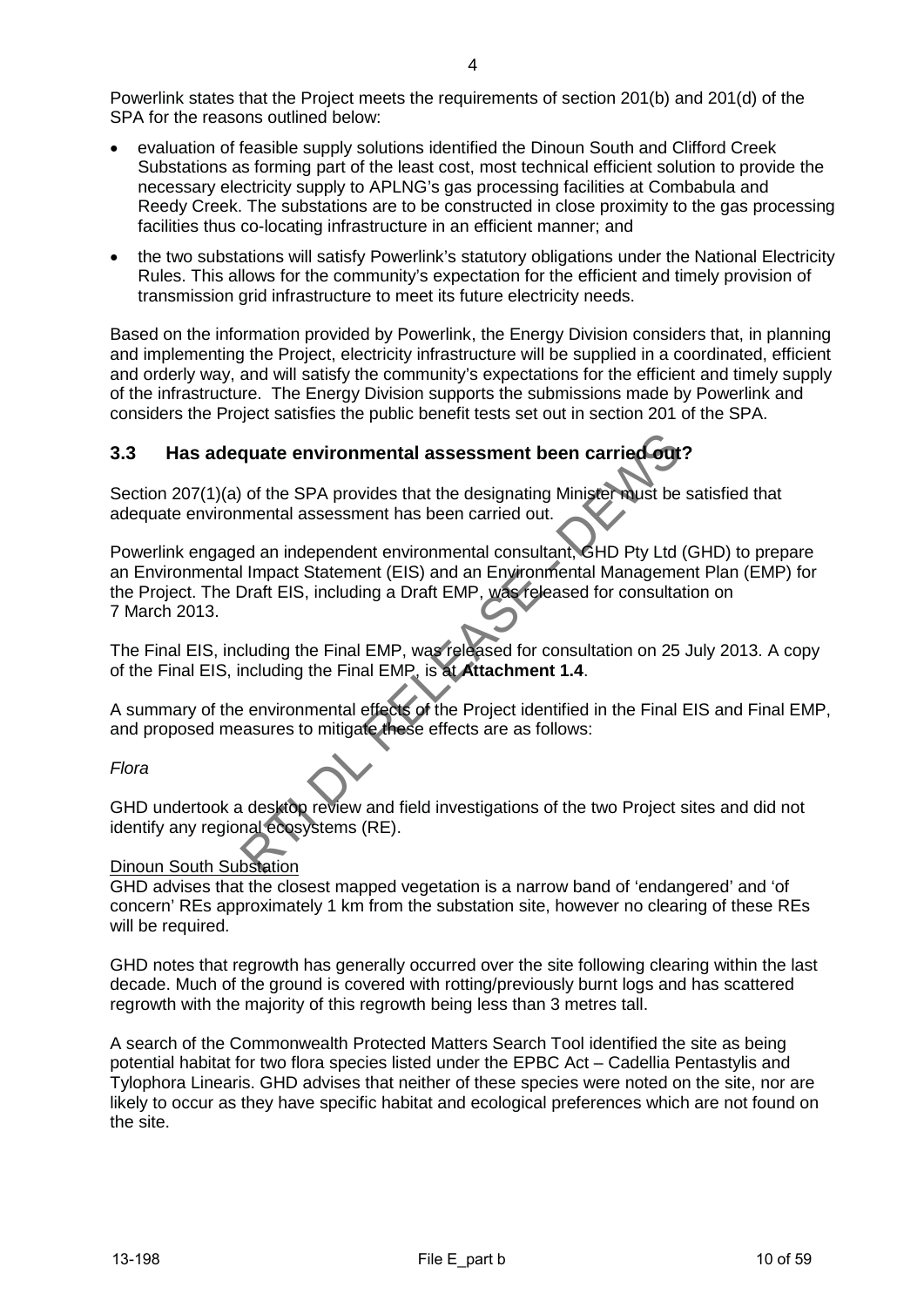#### Clifford Creek Substation

GHD advises that the closest mapped vegetation of 'of concern' and 'least concern' REs are in excess of 1 km away and will not be affected by the substation construction and operation. There is also no regrowth occurring on this site.

A search of the Commonwealth Protected Matters Search Tool identified the site as being potential habitat for three flora species listed under the EPBC Act – Cadellia Pentastylis, Homopholis Belsonii and Tylophora Linearis. GHD advises that none of these species were noted on the site, nor are likely to occur within the cleared cropping and pasture areas.

The Energy Division notes proposed mitigation measures include:

- avoiding clearing of vegetation where possible;
- stacking cleared vegetation where it will not hinder stock movement or substation construction and maintenance access; and
- stacking cleared vegetation in a way that provides additional erosion control mechanisms, provides microhabitat features and which allows vegetation to naturally decompose.

It is also noted that additional surveys will be carried out before construction works commence, preferably during the mid-wet season and any unforseen Endangered, Vulnerable or Near Threatened species will be managed in accordance with the EMP.

#### *Weeds*

GHD undertook a desktop review of the Project sites and identified four declared pest species under the *Land Protection (Pest and Stock Route Management) Act 2002 (*LPA*)*. GHD advises that none of these species were present within the sites.

GHD advises that the Western Downs Regional Council (Dinoun site) and the Maranoa Regional Council (Clifford Creek site) promote a coordinated approach to the management of pest and weeds and have therefore developed a Pest Management Plan under the LPA. The management plan identifies 45 weed species the Council considers as a priority and includes elements to mitigate the spread and impacts of these aggressive weed species. GHD advises that only four of these weed species may occur near the substation sites. 11 is also noted that additional surveys will be carried out before constricted<br>by during the mid-we season and any unforsean Endanged Wulnerable or Near Threatened species will be managed in accordance with the EMP<br>
Weeds

GHD also advises that 13 weeds of significance were noted at the substation site or in the immediate surrounding area. Of particular concern of introduction at the Dinoun South site is parthenium which can have sever impacts on pastoral productivity, and tiger cactus which has aggressive spines and has the potential to maim cattle.

The Energy Division notes proposed mitigation measures include:

- constructing, operating and maintaining assets in accordance with Powerlink's procedure Biosecurity Management – Pest and Pathogen Control Measures;
- the development of an EMP;
- x the use of vehicle washdown facilities in either Roma, Injune or Wandoan; a possible Powerlink temporary washdown facility as part of the overall project; or possibly using a new APLNG washdown facility that may be developed in the area;
- conducting a pre-construction weed audit on each proposed substation site and associated access tracks; and
- conducting a post-construction weed audit after the first wet season following completion of the works.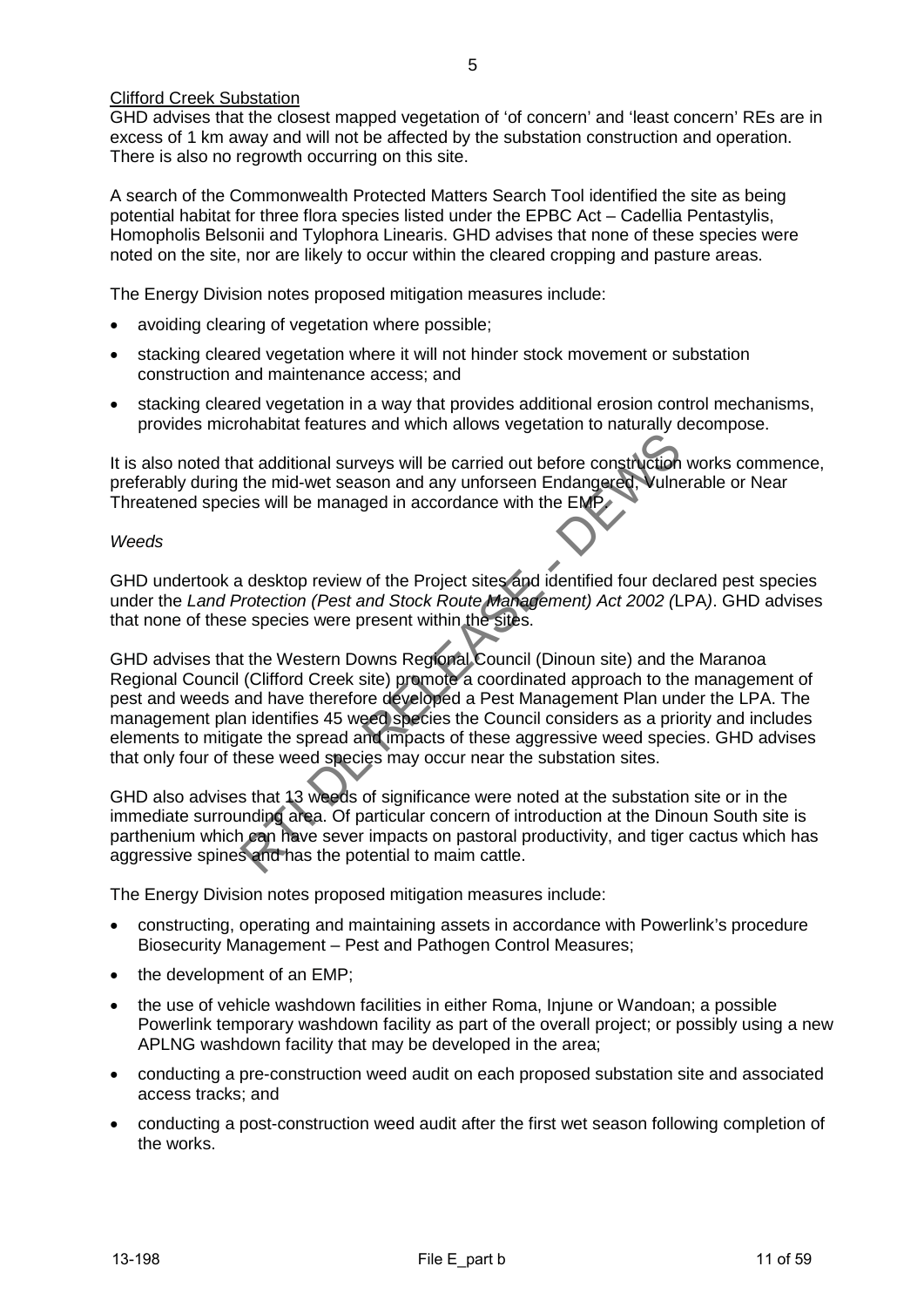#### *Fauna*

#### Dinoun South Substation

GHD advises that a search of the Environmental Protection and Biodiversity Conservation Protected Matters Report identified 16 threatened fauna species and 10 migratory species. Of the 16 fauna species identified, nine species have a possibility of occurring within this site. These include the Squatter Pigeon, Large-eared Pied Bat, Greater Long-eared Bat, Collared Delma, Ornamental Snake, Yakka Skink, Dunmall's Snake, Brigalow Scaly-foot and the Golden-tailed Gecko.

GHD advises that the Dinoun South Substation site has been previously cleared and has been recently subject to bushfire. The remnant vegetation is mixed brigalow/eucalypt regrowth mostly less than 3m tall, with a very sparse understory of clumping wire grass and occasional shrubs such as currant bush. A feature of the site is the high amount of fallen logs, braches and general debris which may provide suitable cover for many reptiles noted as having the potential to occur within the site. The substation site is located 200 m north of a large block of intact forest which is suitable habitat for a wide range of protected fauna. A number of bat species may be present within the nearby forest area, and there is potential that these may overfly the substation. Substation lighting and barbed wire security fencing are the biggest threat to bat species.

#### Clifford Creek Substation

GHD advises that a search of the Environmental Protection and Biodiversity Conservation Protected Matters Report identified seven threatened fauna species and 10 migratory species. Of these seven fauna species identified, two species have a possibility of occurring within this site and an additional two species have a possibility of occurring but is unlikely. These include the Squatter Pigeon, Large-eared Pied Bat, Star Finch and the Australian Painted Snipe.

GHD notes that the Clifford Creek Substation site is located in an area completely cleared of native vegetation with the dominant features being cropping land invaded by Senecio brigalowensis and an area dominated by buffel grass. GHD advises that construction and operation of the Clifford Creek Substation will have no impacts on any fauna of conservation significance. may be placed to the relation of the fresh than the relation of the relation of the solution of the filter of the Euristic method.<br>Clifford Creek Substation lighting and banded wire security fencing are highligenst threat

GHD advises that a search of the Wildlife Online database included more extensive records of fauna within the wider area, however the database includes unsubstantiated observations and records, and is not backed by scientific verification. Of the results though, only one reptile, the Golden-tailed Gecko was identified as near threated.

GHD advises that koalas are known to be present in the region of both substation sites.

The Energy Division notes proposed mitigation measures to prevent any adverse impacts to fauna include:

- x conducting pre-clearing searches for signs of colonial breeders such as conglomerations of nests or communal roosting sites;
- using a spotter catcher when clearing any vegetation:
- x obtaining damage mitigation permits for any endangered, vulnerable or near threatened (EVNT) discoveries directly impacted by the vegetation clearing; and
- x moving habitat resources such as hollow logs and hollow standing trees to the side of each substation, where possible, so they can continue to be used by fauna.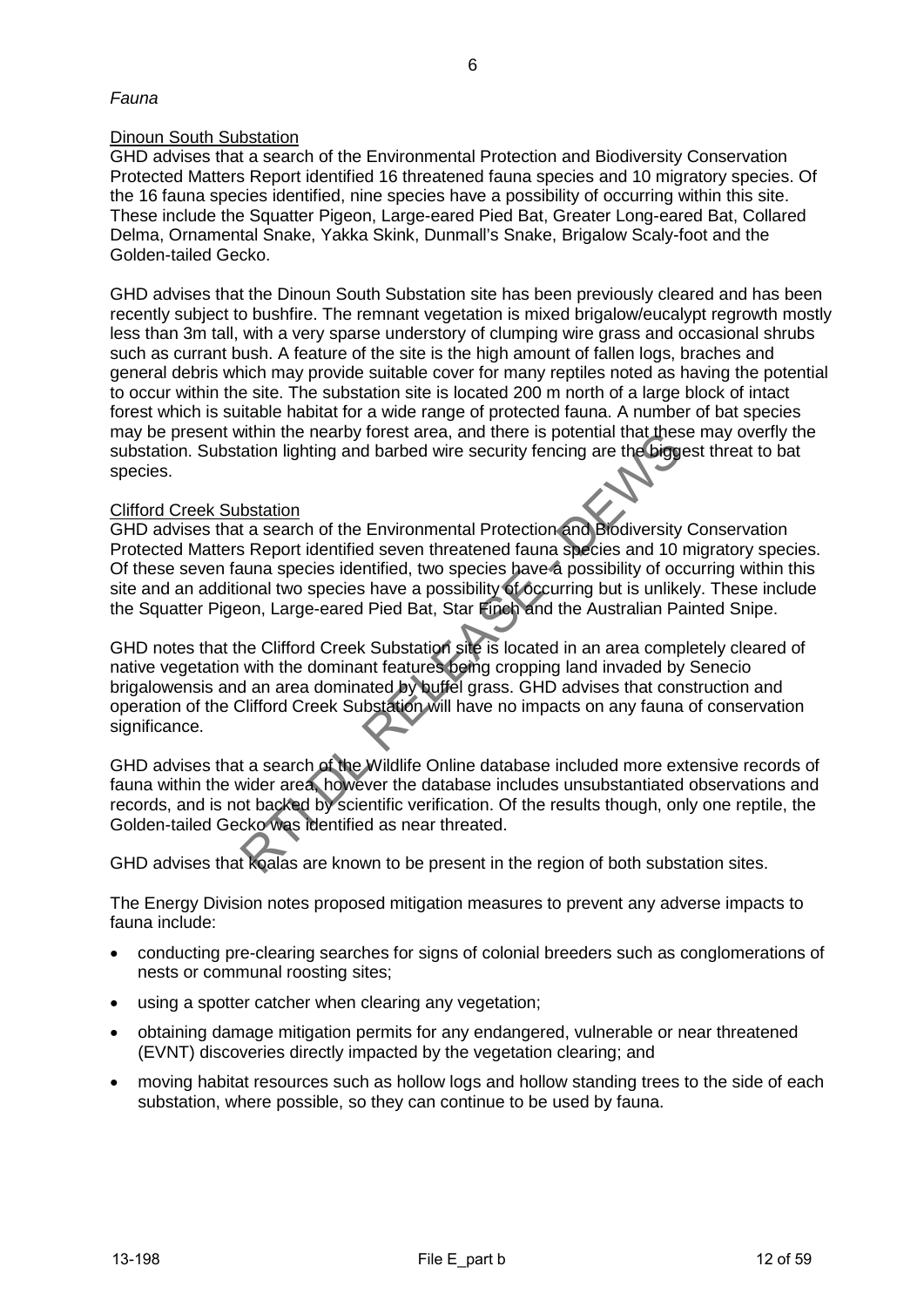#### *Biodiversity Offsets Policy*

GHD advises that there are no mapped State Significant Environmental Values (SSEV) within the substation areas affected so the Biodiversity Offsets Policy will not apply. Powerlink notes that while some relevant EVNT species are known or are likely to occur in the general study area, none were recorded within the substation development areas. However, GHD advises that the potential remains for some EVNT to utilise the Dinoun South Substation site and in order to minimise or avoid impacts on SSEV, the EIS and EMP contain a broad range of environmental mitigation measures that will contribute to achieving government policy objectives.

#### *Electromagnetic Fields (EMF)*

Powerlink has a policy of prudent avoidance when determining project sites, under which unnecessary public exposure to EMF should be avoided if feasible in terms of cost and technical considerations.

The Australian Radiation Protection and Nuclear Safety Agency has recommended draft exposure limits for members of the general public of 1,000 milligauss (mG), over a 24 hour exposure. Powerlink modelling anticipates the calculated EMF field strengths for the Project will be well below these limits. GHD advises that the magnetic field levels at or outside the substation security fence are in the order of  $2 - 50$  mG and would be less than those typically experienced in a residential dwelling.

GHD also advises that there are no residences in close proximity of the proposed substation, therefore no EMFs will be attributable to the Project.

The Energy Division notes GHD's advice regarding EMFs associated with the Project.

#### *Land Use and Land Capability*

#### Dinoun South Substation

GHD advises that the Dinoun South Substation site is located within a cleared area that is currently being developed as part of gas field works. Historically the site was used for grazing and has been partly cleared for these purposes. GHD also advises that the substation site will not impact on surrounding land uses and will not interfere with grazing continuing on the balance of the property.

The Dinoun site is located on leasehold land that has existing mining and petroleum tenements that overlay the property. The granted petroleum lease overrides the exploration permits for the duration of the petroleum lease tenure. The holder of this petroleum lease, APLNG, has agreed to the designation of a substation site and necessary transmission infrastructure.

GHD advises that the Dinoun site is not mapped as containing any Good Quality Agricultural Land (GQAL) within the Taroom Shire Council Planning Scheme, and neither the substation site nor the surrounding areas are mapped by the Department of Natural Resources and Mines (DNRM) as strategic cropping land protected or management (trigger) areas.

#### Clifford Creek Substation

GHD advises that the Clifford Creek Substation site was historically used for cropping purposes and is now located adjacent to the proposed gas hub compressor station. APLNG has purchased this property for the purpose of resourcing the gas field infrastructure development and cropping is unlikely to continue as a result. GHD also advises that the construction of the substation will not have any impact on current land uses as a result of the gas field development. by a state of the model of the electronic of the state of the constrained by the constrained the constrained the constrained the model by the state of the Frederical properties in the model by the state of the model of the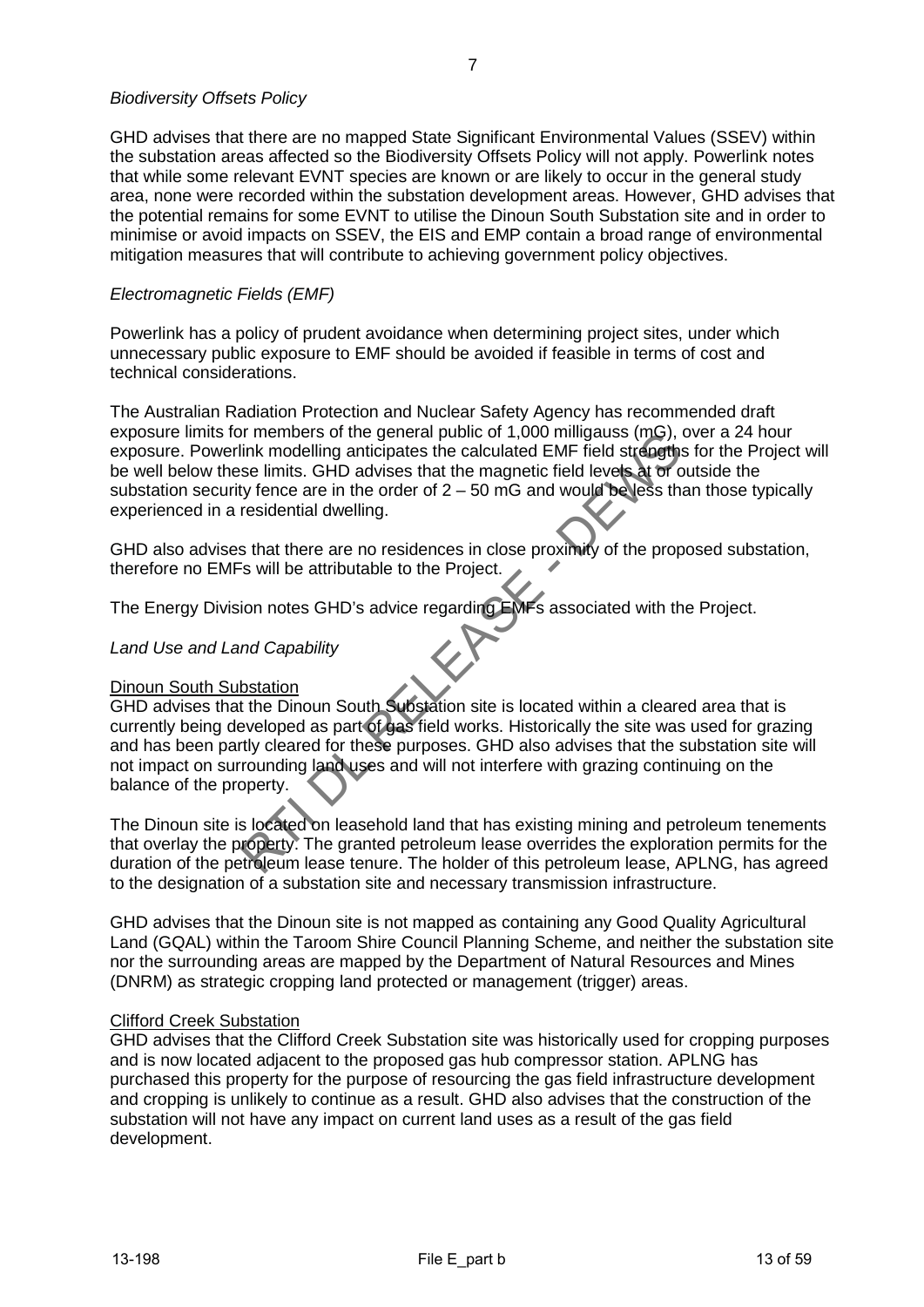GHD advises that the Clifford Creek site is partially mapped as containing GQAL within the Bendemere Shire Council Planning Scheme, however agricultural activities are no longer occurring due to the establishment of the gas processing facilities. Neither the substation site nor the surrounding areas are mapped by DNRM as strategic cropping land protected or management (trigger) areas.

The Energy Division notes proposed mitigation measures include implementing appropriate hygiene measures for weed management and contractors conducting a 'dial before you dig' search and other services surveys before commencing construction activities.

#### *Soils, Erosion and Sedimentation*

#### Dinoun South Substation

GHD advises that the substation site is on a mild slope which is underlain by arenite rock derived from the Jurassic Gubberamunda Sandstone unit. Soils derived from this unit are commonly associated with strongly undulating or low hilly areas with the dominant soils being gravelly, shallow loamy duplex soils with mottled clay subsoils. The subsoils are also commonly alkaline in nature and therefore may be prone to erosion when exposed.

GHD advises that civil earthworks will be required to establish safe and sufficient work areas for support structure construction. Detailed design of these earthworks will take into consideration erosion control and adequate mitigation measures will be incorporated into the design.

GHD advises that the potential for impacts for soil erosion and sedimentation on waterways from the substation site is expected to be moderate based on the amount of earthworks required. The site is 580 m east of Horse Creek (west branch) and the potential for erosion and sedimentation impacts is low to moderate owing to the very mild slopes, distance to the creek, and intervening drainage lines and civil works associated with the gas field development.

GHD advises that the substation site is not within an acid sulphate soil management area nor has any contaminated land been identified.

#### Clifford Creek Substation

GHD advises that the substation site is almost flat and no bulk earthworks are required. The site is underlain by arenite rock derived from the Cretaceous Mooga Sandstone unit. Soils derived from this unit are commonly associated with gently undulating to almost level plains with the dominant soils being brown clays with areas of grey clays and dark clays. The soils in the surrounding area have been heavily cultivated and the site previously contoured for cropping. However, areas of the surrounding properties have been observed to be susceptible to erosion and minor gilgai formation. GHD abuses that all the substantial of the bused with the same substantial of the bused with the bused with the bused with the bused with the bused with the matter of the hard the state with the properties of the state of

As previously mentioned, GHD advises that the potential for impacts for soil erosion and sedimentation on waterways from the substation site is expected to be moderate based on the amount of earthworks required. The site is adjacent to a drainage line that is a tributary of Clifford Creek, 1.3 km to the north. Owing to the almost flat nature of the site, the requirements for civil works may be less than those required for the Dinoun South Substation site. In addition, the limited erosive potential of the soil type means that there is limited scope for impacts on Clifford Creek and tributaries.

GHD advises that the substation site is not within an acid sulphate soil management area nor has any contaminated land been identified.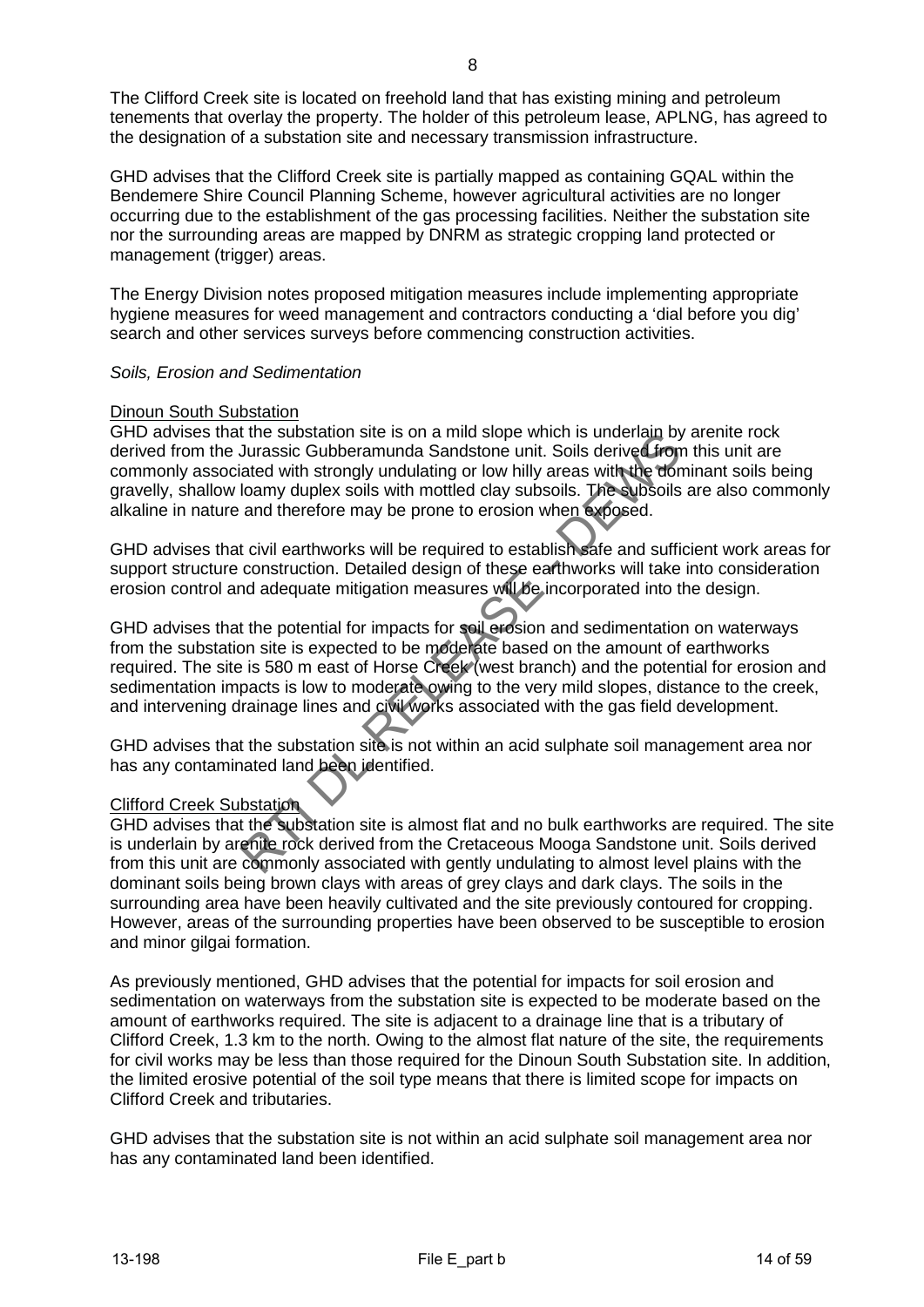The Energy Division notes proposed mitigation measures include:

- preparation of an Erosion and Sediment Control Plan;
- investigation of geotechnical implications that may occur on the Clifford Creek site due to swelling and shrinking soils; and
- rehabilitation of access tracks that are no longer required.

#### *Water Quality and Hydrology*

GHD advises that both substation sites are located within the Great Artesian Basin Water Resource Planning Area, the management areas being Surat and Surat North. A permit or licence is required to interfere with groundwater resources in these areas. As Powerlink will not be establishing bores for water and structure foundations will not be at a depth which will impact on sub-artesian groundwater, there are no groundwater issues for the construction and maintenance of the substation.

#### Dinoun South Substation

GHD advises that the most significant watercourse in proximity to the site is Horse Creek (west branch) which is located 580 m west of the site. There is also a drainage line 600 m to the east of the site that is ephemeral in nature and a tributary for Horse Creek (west branch). Horse Creek (west branch) is a tributary of Horse Creek (main branch) and joins approximately 10 km from the site to the north north-east. GHD advises that the most significant waterouses in proximity to the signs, Horse Cek (we<br>are the most signs and influence of the site. There is also a draighgable 600 m to the earth of the site that is aphrometrin nature

GHD also advises that the Queensland Reconstruction Authority flood plain mapping identifies the substation site as being above the identified floodplain of Horse Creek (main branch) and Horse Creek (west branch). Other unnamed drainage lines close to the site are not mapped by the Queensland Reconstruction Authority as flood risk areas.

#### Clifford Creek Substation

GHD advises that the site is located 1.3 km south of Clifford Creek, which is a tributary for Yuleba Creek, approximately 2 km north-east of the proposed substation site. The closest Great Artesian Basin spring is a watercourse spring on Yuleba Creek 5.5 km from the proposed substation site.

GHD also advises that the Queensland Reconstruction Authority flood plain mapping identifies the substation site as being above the identified floodplain of Yuleba Creek. Other unnamed drainage lines close to the site are not mapped by the Queensland Reconstruction Authority as flood risk areas.

The Energy Division notes proposed mitigation measures include:

- incorporating drainage works and erosion and sediment control measures during construction;
- x undertaking construction, where practical, during the drier times of the year; and
- x refuelling and undertaking maintenance at least 50 m from the riparian margin of any drainage line.

#### *Noise*

GHD advises that existing noise sources in the Project areas is commensurate with a rural environment with light local traffic and traffic associated with the nearby roads. There are a number of future planned projects, including construction and operation of compressor stations for the APLNG gas fields which will have significantly higher localised impacts.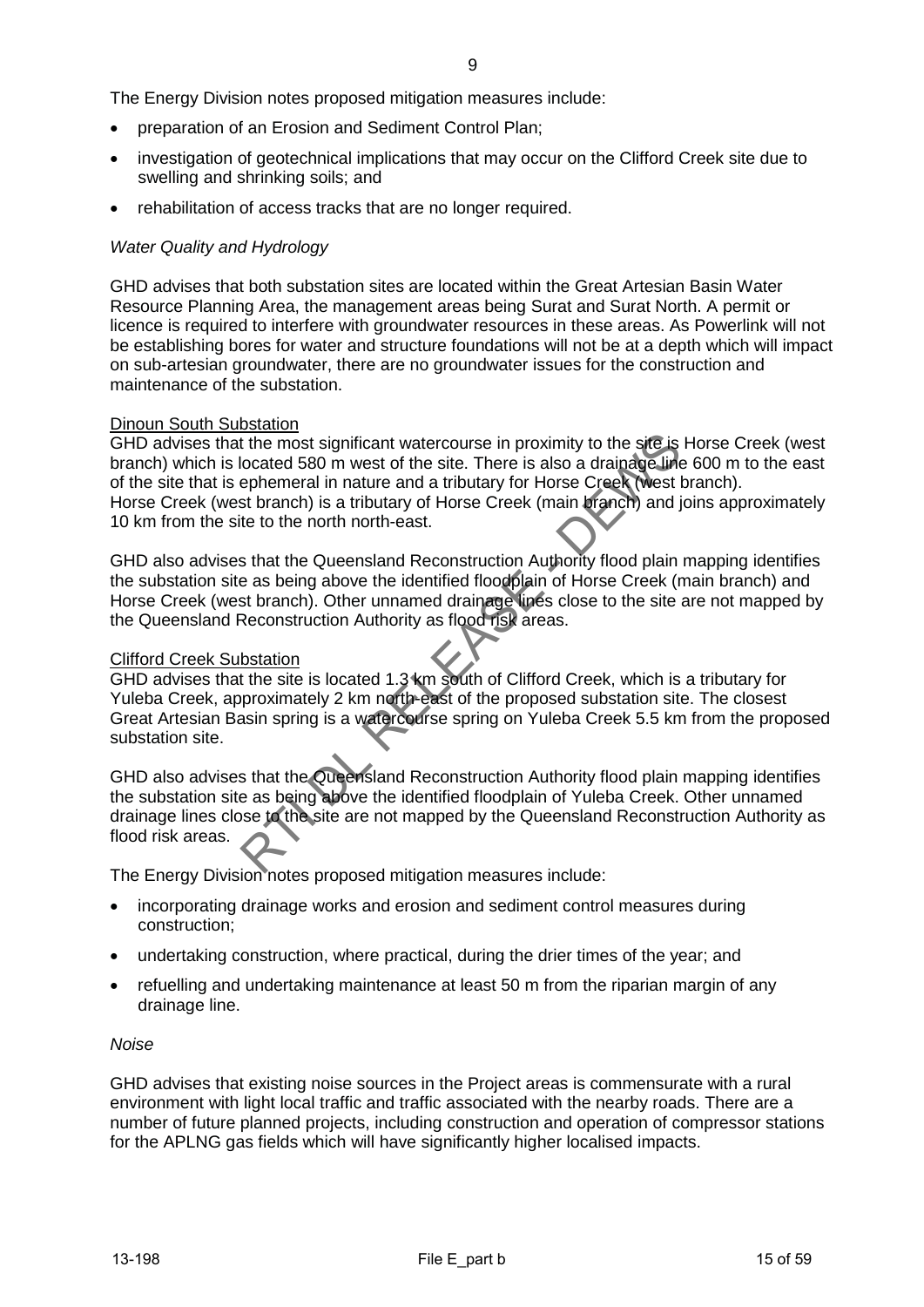The closest residence to the Clifford Creek Substation site is approximately 2.5 km to the north east of the Project, however this property is now owned by APLNG and is currently unoccupied with a decision still to be made on its future use. GHD advises that in any event, the substation will not be discernible at this distance.

GHD advises that the closest residence to the Dinoun Substation site is 4.5 km to the south east of the Project and will not be affected.

#### Construction phase

GHD advises that some noise will occur during the construction phase but will be limited to daylight hours only. The noise will be associated with heavy vehicle movements, movement of machinery and general personnel presence.

#### Operation and maintenance phase

The substations will generate a continuous hum from machinery and corona effect that will be audible up to 500 m from the substations. As the closest residences are 2.5 km from the Clifford Creek Substation site and 4.5 km from the Dinoun Substation site, it is unlikely that the substation noise will be heard from this distance.

The Energy Division notes proposed mitigation measures include:<br>
• preparation of Environmental Work Plans;<br>
• restricting speed limits and working hours;<br>
• regular maintenance of machinery; and<br>
• fitting of noise suppre

- preparation of Environmental Work Plans;
- restricting speed limits and working hours;
- regular maintenance of machinery; and
- fitting of noise suppression devices.

#### *Traffic*

GHD advises that the Project sites are located within a rural area and do not cross any roads or railway lines.

GHD advises that increased traffic during the construction phase may occur mainly along the Warrego Highway, Yuleba-Taroom Road and Wallumbilla North Road. GHD notes that the increase in traffic volume will be minor and temporary in nature. GHD advises that increased traffic and heavy vehicle movement on the minor property access roads may create safety hazards, with the most significant risk being that some areas have poor visibility of oncoming traffic. structure with the relation of the mean of the mean of the mean measures include:<br>
The Energar Division modes proposed mitigation measures include:<br>
• repraration of Environmental Work Plans;<br>
• filting of noise suppressio

The Energy Division notes proposed mitigation measures include:

- x preparing a Traffic Management Plan (TMP) in consultation with the local council or the Department of Transport and Main Roads (DTMR);
- x conducting a visual assessment and a road condition survey of local and state roads prior to construction;
- x conducting a post-construction road condition survey to determine any damage done and identify any rectification requirements.

#### *Air Quality*

GHD advises that the closest air quality monitoring site is in Toowoomba which is 350 km south east of the proposed substation sites.

The main risk to air quality is associated with construction of the substations through the operation of heavy equipment and machinery due to noise, exhaust fumes and dust.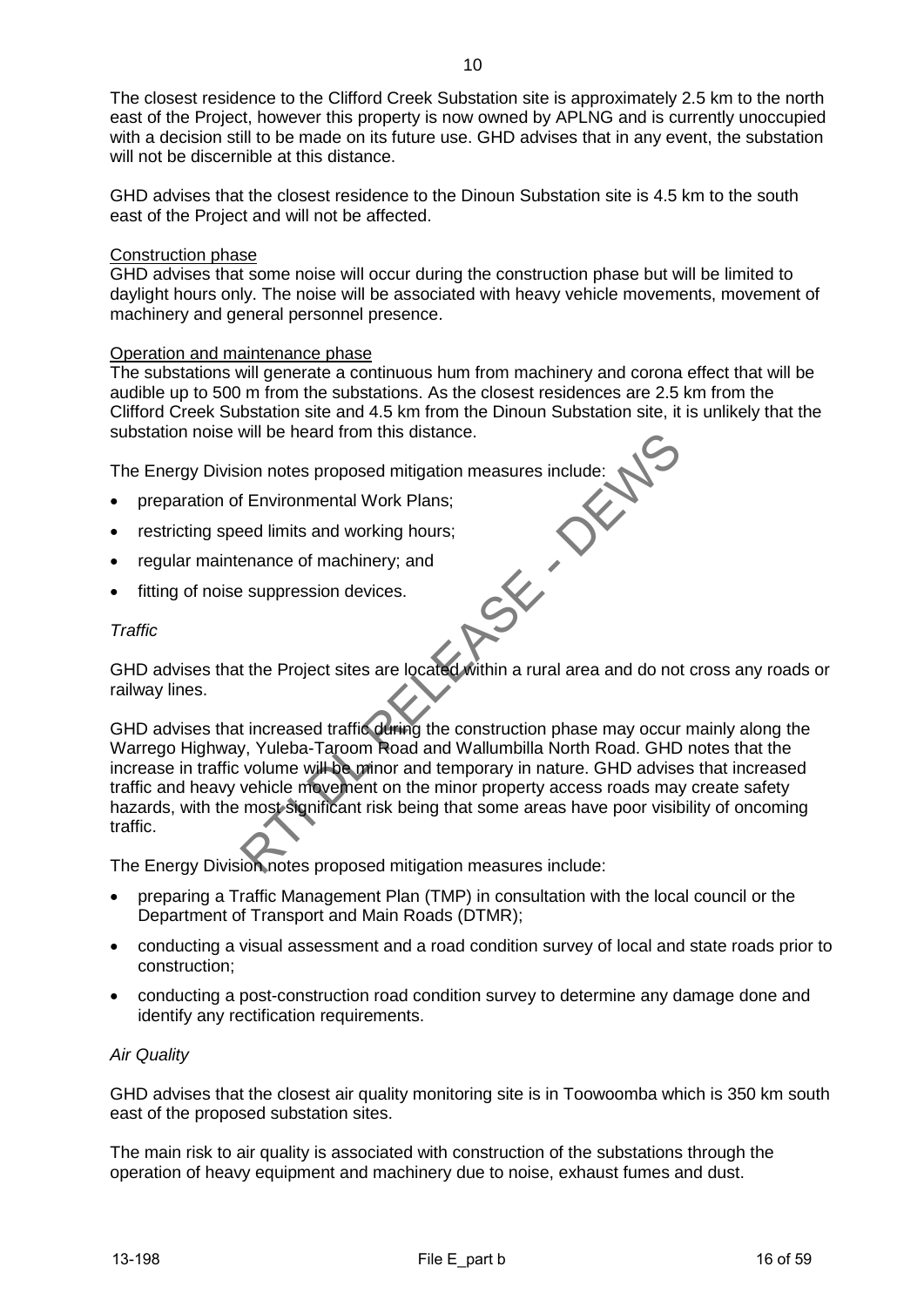Dust generation from the establishment of the substation platforms, construction vehicle movements and earthworks associated with the development of substation footings have the potential to be hazardous to construction workers, road users, agricultural/farm workers and native fauna. GHD advises that due to the remote and regional location of the substation sites, exhaust fume impacts are anticipated to be minor and restricted to the construction and maintenance phases.

The Energy Division notes proposed mitigation measures are included in the EMP and include:

- dust suppression techniques using watering trucks; and
- implementing vehicle speed limits.

#### *Socio-Economic*

GHD advises that the nearest residential areas are Yuleba which is approximately 30 km from the Clifford Creek Substation, Roma which is approximately 65 km from the Clifford Creek Substation, and Wandoan which is approximately 45 km from the Dinoun South Substation.

GHD advises that there will be a small increase in the temporary population during construction as workers will be required on a short-term basis. It is expected that existing construction camps and accommodation will service the needs of the construction workforce. Any additional accommodation camps that may be required will be discussed with the relevant council and/or statutory department in relation to requirements including sewage disposal and waste management. GHD advises that there will be a small increase in the temporary population dominates and worker will be nearbord on a short-term basis. It is expected the realized correct including construction and and the nearbord on a

GHD advises that although no long-term increase in population is expected as the infrastructure will be remotely monitored, it is noted that by supplying these substations, Powerlink is enabling the gas fields to continue and expand their operations. This will provide direct employment opportunities for the mine and indirect employment for the associated services like food outlets and construction.

*Visual Amenity*

#### Dinoun Substation

GHD advises that as the closest residence to the Dinoun site is 4.5 km away, the substation will not be visible. Additionally, the closest road is 5.6 km away and therefore the substation will not be visible to passing motorists.

#### Clifford Creek Substation

GHD advises that as the closest residence to the Clifford Creek site is 2.5 km away and is currently unoccupied, the substation will not be visible. Additionally, the closest road is 4.6 km away and therefore the substation will not be visible to passing motorists.

The Energy Division notes that there will be no impact on visual amenity for either Project.

#### *Cultural Heritage*

GHD advises that a search of the Queensland Heritage Register, and the registers and databases associated with the *Australian Heritage Council Act 2003*, the *Environment and Heritage Legislation Amendment Act (No.1) 2003*, and the *Australian Heritage Council (Consequential and Transitional Provisions) Act 2003* failed to identify any sites as occurring within or adjacent to the proposed substation sites.

GHD also advise that a desktop search did not identify any indigenous cultural heritage sites. However, there is general potential for material to be identified in the Dinoun South Substation site, given that the Dinoun area has a general high cultural heritage value.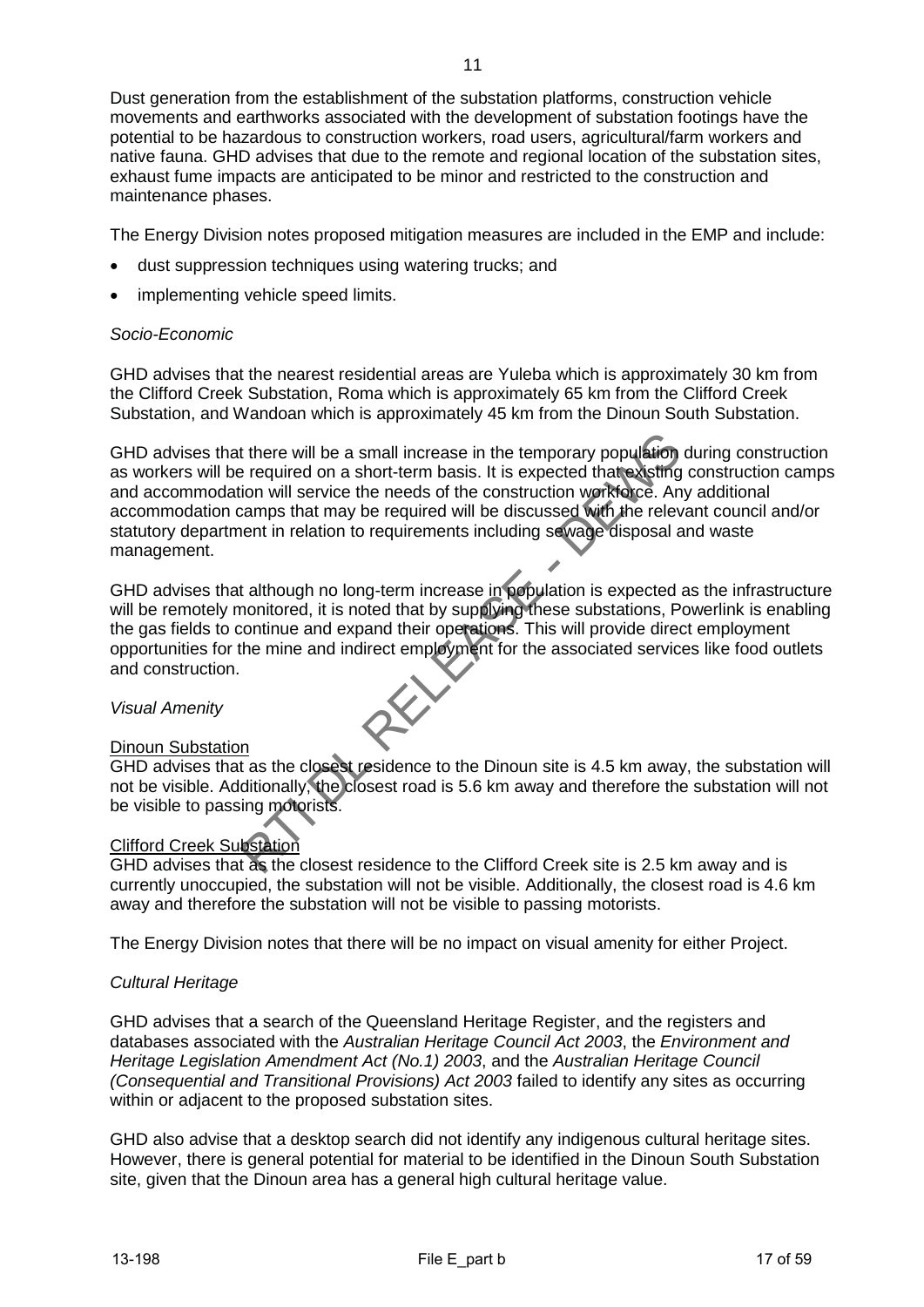The Energy Division notes proposed mitigation measures include:

- development of a Cultural Heritage Management Plan; and
- taking reasonable and practicable measures to ensure project activities do not harm Aboriginal Cultural Heritage.

#### *Waste Management and Hazardous Materials*

GHD advises that waste generated during construction includes oils, lubricants, water and solid waste from packaging, vegetation waste from clearing and groundcover removal.

GHD advises that all machinery and vehicles will be refuelled in accordance with the appropriate guidelines set out in the EMP and all major maintenance and repairs will be undertaken at maintenance facilities off-site. Any stripped grasses and minor vegetation like low shrubs and scattered saplings will be moved to a location that does not impede access for construction or maintenance or obstruct existing land uses and allowed to decompose naturally.

The Energy Division notes that no waste will be disposed of onsite and Powerlink has a requirement to recycle a percentage of generated waste under the *Environmental Protection Act 1994* Waste Hierarchy.

#### *Conclusion*

GHD advises that through careful design of the substations and with management of the environmental impacts, these impacts are expected to be minimal.

The Energy Division considers that adequate environmental assessment has been undertaken and notes that the mitigation measures contained in the Final EIS and Final EMP are designed to avoid, if practicable, or otherwise lessen likely adverse environmental effects of the Project. These measures should ensure appropriate standards of amenity, conservation, energy, health and safety are applied to the Project. Provided Powerlink complies with the recommendations contained in the Final EIS and Final EMP, there do not appear to be any social, environmental or cultural heritage issues to prevent the Project from proceeding. The Energy Unisian for exacts mathematics and provides the angle of onsite and providents. The Change of the substations of the substations of the Energy Division considers that adequate the production of the Changement of

#### **3.4 Has there been adequate public consultation in carrying out environmental assessment?**

Section 207(1)(b) of the SPA provides that the designating Minister must be satisfied that in carrying out the environmental assessment for the proposed development, there has been adequate public consultation.

As mentioned earlier in this Report, section 207(3) of the SPA provides six options for ensuring that there has been adequate environmental assessment and public consultation.

One of the six processes set out in section 207(3) is for the environmental assessment and public consultation to be carried out in accordance with guidelines, made by the chief executive of the Department administering the SPA. Powerlink, as a community infrastructure provider, follows guidelines which were made by the chief executive of that Department. These guidelines (the Manual) provide a detailed process for environmental assessment and public consultation. A copy of the relevant Manual is at **Attachment 1.5**.

In preparing this request for designation, Powerlink has followed the process set down in the Manual. The process for environmental assessment and public consultation is discussed in detail below, together with details of Powerlink's compliance with this process.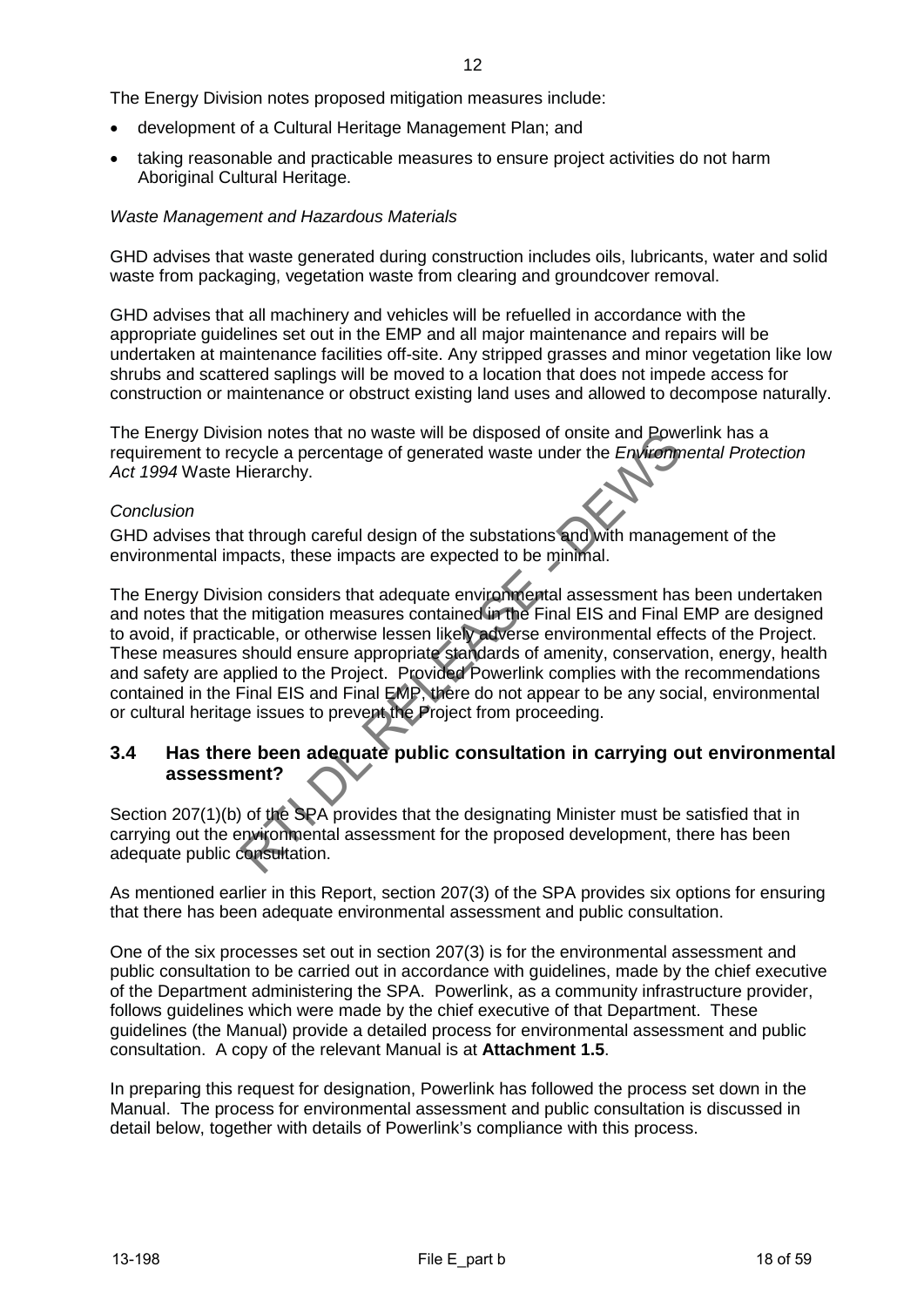#### Step 1 – Preparation of Initial Assessment Report

The Manual requires the preparation of an initial assessment report, which may take the form of a Draft EIS. The purpose of this Draft EIS is to present the findings from a first-round assessment as a basis for initial consultation.

The Draft EIS must contain the following:

- a description of the proposed study alignment within the study corridor;
- description of each existing use on the study alignment;
- a description of the socio-economic characteristics of the community surrounding the proposed site;
- a description of the nature, scale and intensity of each use proposed as part of the community infrastructure;
- a location plan of the proposed community infrastructure;
- a summary of the intentions/outcomes sought for uses and works on the study alignment and in the surrounding area of each relevant planning scheme;
- a statement about the consistency with any relevant State planning policy; and
- a statement about the consistency with the relevant regional planning framework.

Additionally, the Draft EIS must include an assessment of the environmental effects of development of the proposed community infrastructure, and ways of managing those effects.

The Draft EIS must also include a statement identifying those matters likely to be of concern to other parties affected or likely to be affected by the proposed community infrastructure, and specifying by type or organisation those affected parties.

Parties to consider include State public sector entities, Commonwealth government agencies, local governments, owners of affected land, owners of adjoining land, community groups, conservation groups, indigenous groups and business or industry groups.

The Draft EIS must also include a statement identifying what assessment requirements apply to the proposed community infrastructure under State and Commonwealth legislation.

#### *Powerlink's compliance with Step 1*

Powerlink commissioned GHD to prepare an EIS and EMP for the Project. A Draft EIS, which incorporated a draft EMP, and the required items set out above in Step 1 was released for consultation on 7 March 2013.

Accordingly, the Energy Division is satisfied Powerlink has complied with Step 1 of the Manual.

#### Step 2 – Initial consultation

The Manual requires that the Draft EIS is given, as a minimum, to relevant local governments and public sector entities. Other parties identified in the Draft EIS must also be advised that the Draft EIS is available for viewing or purchase. This advice may be provided individually in writing or by public notice or letterbox drop. • a summary of the intentions/outcomes sought for uses and works **of ortho** study alignment<br>
• a statement about the consistency with any relevant State positions, and<br>
• a statement about the consistency with any relevan

At the same time, written submissions must be invited from these parties with a period of at least 15 business days allowed for a response.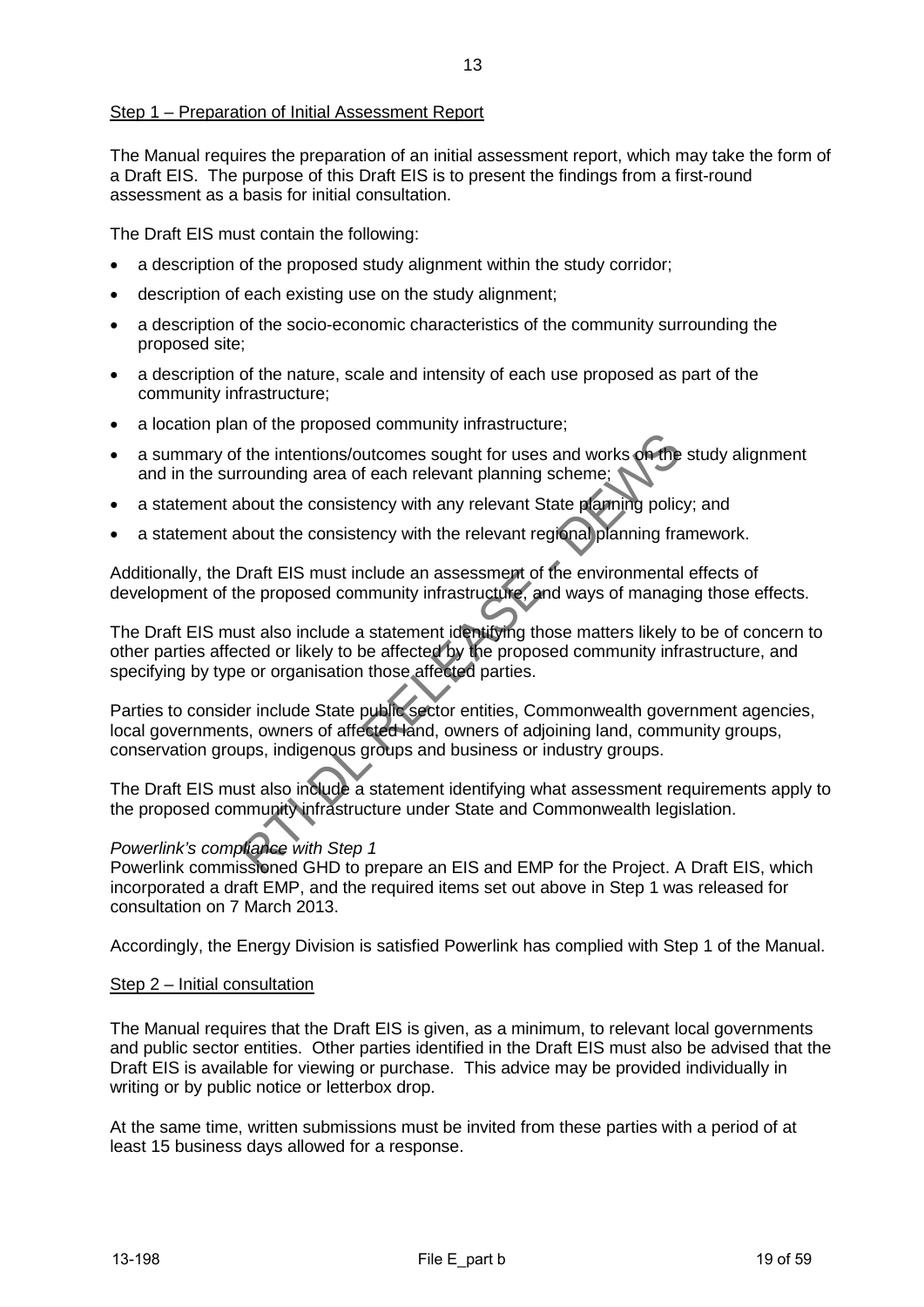#### *Powerlink's compliance with Step 2*

Powerlink advises that the availability of the Draft EIS was advertised in the *Chinchilla News* on 7 March 2013, the *Western Star (Roma)* on 8 March 2013 and the *Courier Mail* on 9-10 March 2013.

Hard copies of the Draft EIS (including the Draft EMP) were made available at the Wandoan and Roma council libraries. Letters were also sent to all landholders and stakeholders advising them of the availability of the Draft EIS and attaching a copy on CD Rom. Written submissions were accepted from 7 March 2013 to 9 April 2013. Powerlink also conducted face-to-face meetings with landholders and parties working in the project areas.

The Energy Division is of the view that the process undertaken by Powerlink demonstrates adequate initial consultation and therefore complies with Step 2.

#### Step 3 – Finalisation of Initial Assessment Report

The Manual requires that the Draft EIS be finalised to include the following:

- a list of the parties consulted;
- a summary of all submissions received and the account taken of the issues raised;
- any further assessment of the environmental effects of the proposal;
- any additional strategies for managing the environmental effects of the proposal;
- a statement of any matters proposed to be included in the designation; and
- any recommended changes to the study alignment which produces the final alignment.

The Manual provides that the Final EIS may be in the form of an environmental impact study (statement).

#### *Powerlink's compliance with Step 3*

In response to the Draft EIS and Draft EMP, 14 submissions were received. A summary of the submissions and how the issues raised were addressed is set out below:

1. Aurizon Operations Limited advised that it had no comments and would not be making a submission on the EIS

Powerlink noted this submission.

2. Department of Agriculture, Fisheries and Forestry (DAFF) raised the issues of mapping of waterways, current self-assessable codes, declaration status of Opuntia tomentose, incorrect section reference under the *Forestry Act 1959*, actions to be taken in relation to pests and contact in relation to matters concerning state-owned forest products and quarry materials. **a** list of the parties consulted;<br> **a** summary of all submissions received and the account taken of the suces raised;<br> **a** summary of all submissions for environmental effects of the proposal;<br> **a** surp varieties for man

Powerlink advised that the EIS has been updated to include the new self-assessable codes, the Opuntia tomentose is a Class 2 pest and the correct reference under the *Forestry Act 1959* has been included.

Powerlink notes that its Pest Management Plan will be developed in consultation with the relevant local government authority to ensure that all requirements are addressed and that the substation sites have been entirely cleared of vegetation and therefore the *Forestry Act 1959* does not apply.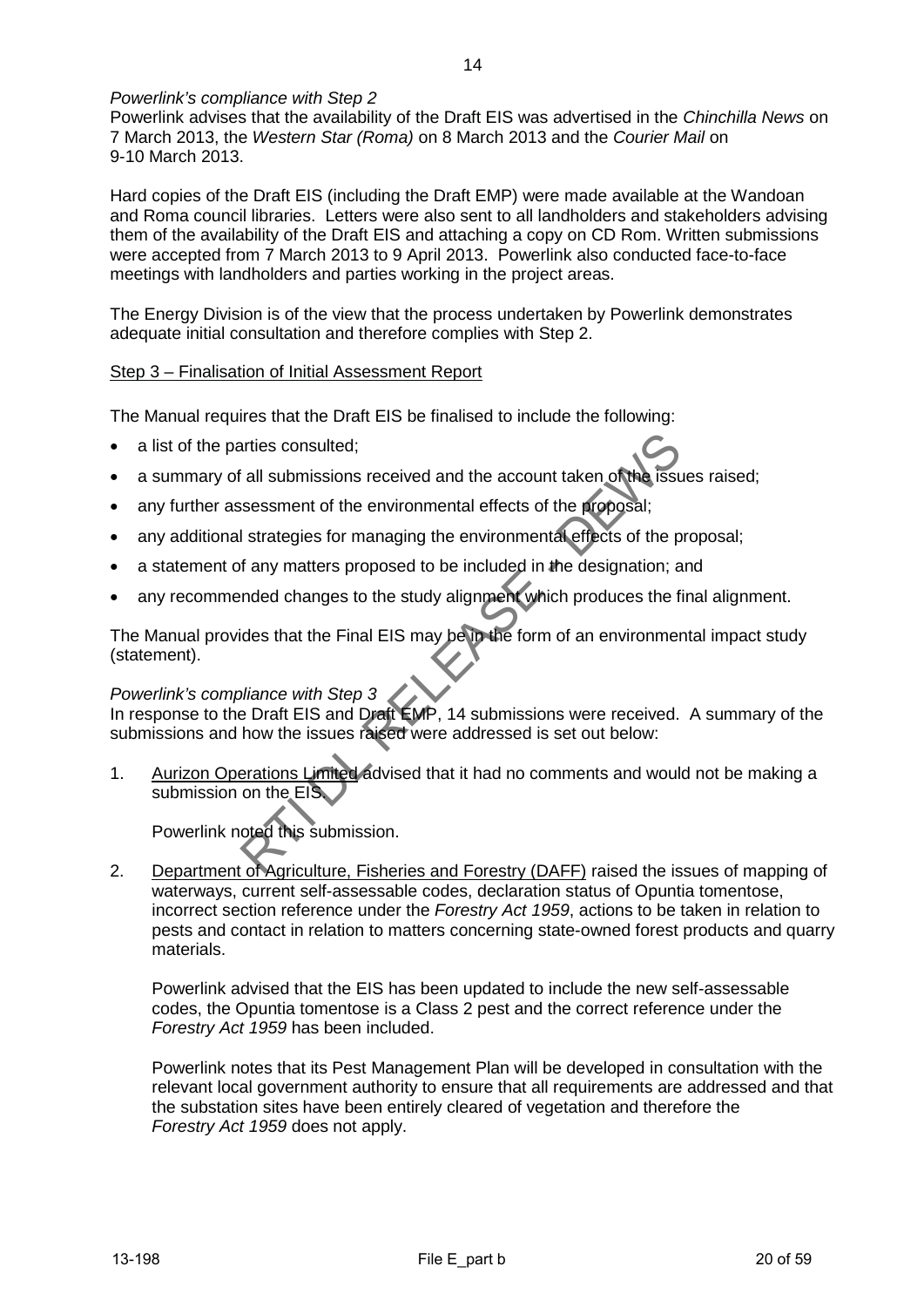3. Department of Community Safety (DCS) requested information regarding the location of the substations, the precise locations of any structures including GPS locations, possible landing sites for the rescue helicopter and requested that the Queensland Ambulance Service be notified of the construction stages of the Project.

Powerlink advised that it will ensure that these details are provided prior to commencement of construction.

4. Department of Education, Training and Employment (DETE) noted that it had no comments and would not be making a submission however noted that it was keen to review the Final EIS to ensure that the transmission lines do not affect state school operations.

Powerlink noted this submission.

5. Department of Environment and Heritage Protection (DEHP) raised the issues of location of conducting environmentally relevant activities, transportation and disposal of waste, management and storage of hazardous waste and the management of storm water runoff.

Powerlink advised that it has amended the EIS to clarify the issue of conducting environmentally relevant activities and included additional information on waste management.

Powerlink also noted that the EMP includes information on the management and storage of hazardous waste and the management of storm water runoff.

6. Department of Housing and Public Works (DHPW) noted that it had no comments and would not be making a submission.

Powerlink noted this submission.

7. Department of National Parks, Recreation, Sport and Racing (DNPRSR) noted that it had no comments and would not be making a submission.

Powerlink noted this submission.

8. DNRM raised the issues of the construction of a substation on State (leasehold) land, amount of water to be used during construction and the location of where this water would be obtained, surface water-related requirements, construction of structures on pipeline land, insufficient information on soil types, error in the location of the substations relating to Water Resource Plans, repair and upgrade of existing crossings, permit requirements for overland flow works and soil conservation plans. Than agention and solonge of nazaroolos waster and the management of the sweet ride<br>
Forwinformer and the control the ELS to clarify the issue of conducting<br>
environmentally relevant activities and included additional jab

Powerlink advised that it has amended the EIS to reflect the following:

- the sites will be acquired under the *Land Act 1994* and freeholded to Powerlink:
- to note that an authorisation will be required to take groundwater for construction/dust suppression activities;
- the suggested amendments relating to overland flow storage including permit requirements;
- the suggested amendments relating to repair and upgrade of existing crossings;
- the suggested amendments relating to Water Resource Plans; and
- the suggested amendments relating to amending Table 23 to record that there are no Plans approved under the provisions of the *Soil Conservation Act 1986* for either site.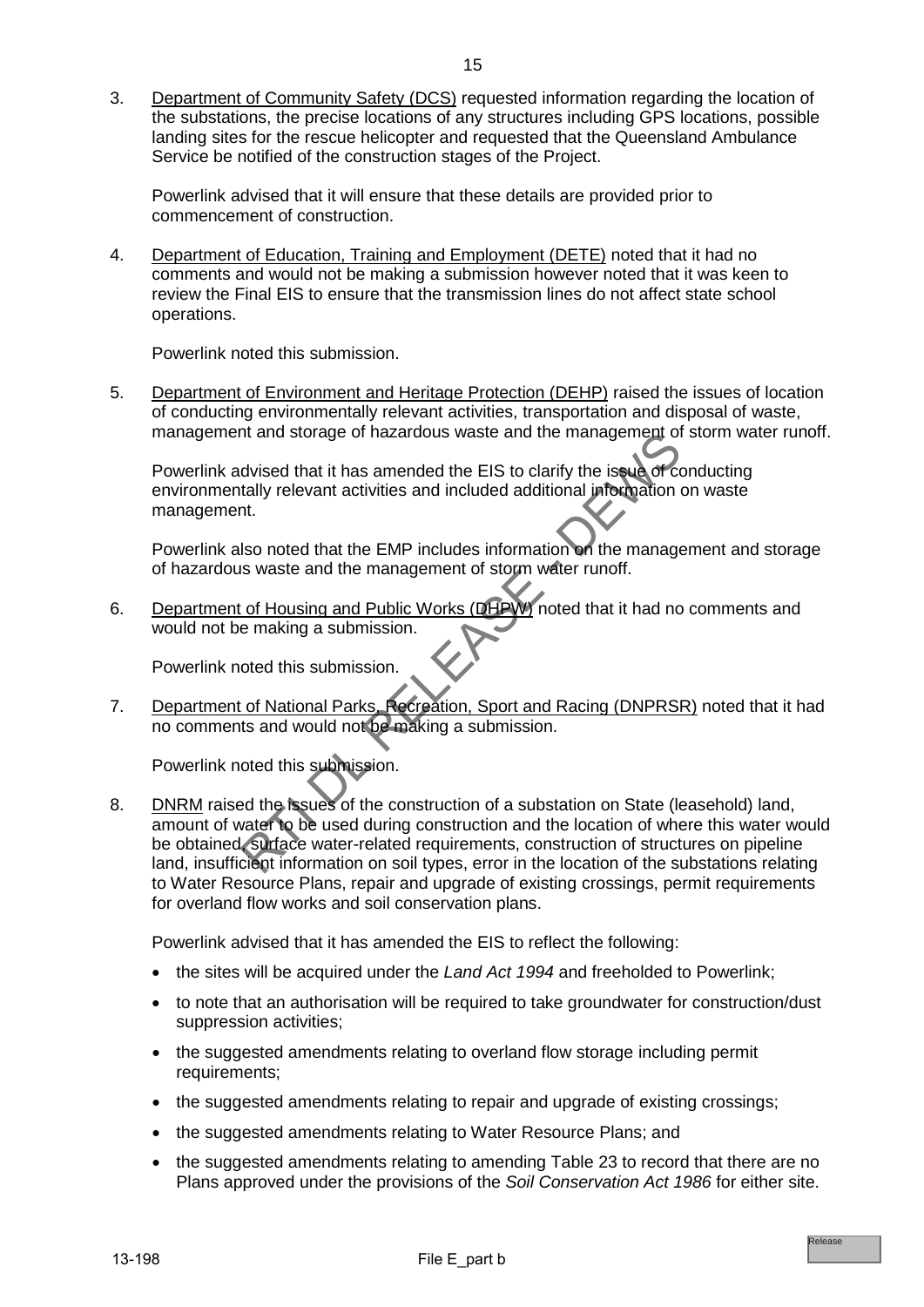Powerlink notes that it has held consultation with the main tenement holder APLNG and the proposed sites are those that have been agreed to. Powerlink also notes that geotechnical surveys will be undertaken at both substation sites prior to construction to determine the specific risk that will arise in relation to soil types.

9. Department of State Development, Infrastructure and Planning (DSDIP) noted that there was a reference to an incorrect departmental name and suggested additional information be added in relation to Local Industry Participation Plans.

Powerlink advised that both of these changes have been incorporated.

10. DTMR requested amendments to a number of sections of the EIS relating to state controlled roads and the TMP.

Powerlink advised that all of the suggested changes have been made to the Final EIS.

11. Ergon Energy noted that it had no comments and would not be making a submission.

Powerlink noted this submission.

12. Maranoa Regional Council (MRC) raised concerns about the possible spread of weeds and the use of washdown sites.

Powerlink notes that it undertakes consultation with the relevant local government authorities to ensure that the requirements of Pest Management Plans are addressed and the requirements for portable washdown facilities to be considered has been incorporated into the Final EIS.

13. Western Downs Regional Council (WDRC) raised concerns about road infrastructure upgrade and maintenance requirements, amount and source of water required for construction, pest management, consequences of not proceeding with the project, availability of affordable and appropriate housing, use of locally sourced supplies and services and financial contribution towards upgrading telecommunication infrastructure. Powerlink noted this submission.<br>
12. Maranoa Regional Council (MRC) reised concerns about throughed spread of weeds<br>
and the use of washdown slies.<br>
Towerlink notes that it undertakes consultation with the velocient loca

Powerlink advises that it will work together with WDRC to develop an Infrastructure Agreement and TMP and will advise WDRC of proposed water sources and obtain relevant approvals.

Powerlink notes that it consults with local government authorities to ensure Council's Pest Management Plans are addressed and that vehicle washdown facilities are a standard component of Powerlink's procedures.

Powerlink also notes that the issue of availability of housing has already been addressed in the EIS and further states that it is assessing a range of accommodation options and will utilise local materials where possible.

Powerlink advises that in relation to the consequences of not proceeding with the project, it notes that the coal seam gas development Environmental Impact Assessments have already dealt with the economic impacts of their developments not proceeding and is therefore outside the scope of this EIS.

14. Wildlife Preservation Society of Queensland (WPSQ) raised concerns that this EIS was only for the substations and not for the power line corridors and that feasible alternatives to the development of two substations were not considered.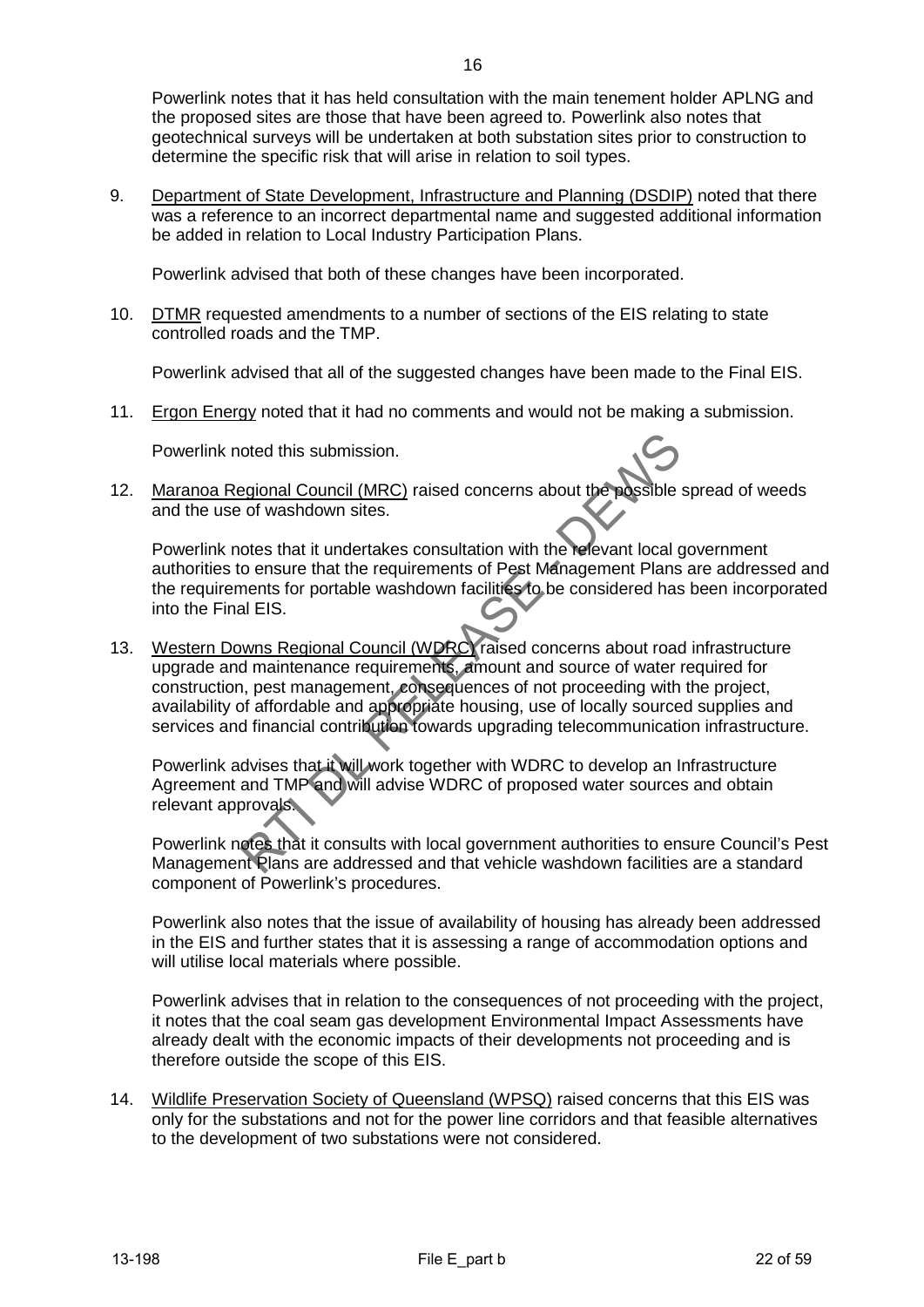Powerlink notes that as the transmission lines and substation works are required to provide connection to three APLNG and three GLNG gas processing facilities covering a large geographic area, Powerlink has divided its project into nine separate smaller sub-projects which allows potentially impacted landowners and other stakeholders to focus on matters relevant to them and their local area.

Powerlink also notes that two alternative energy sources that were considered were noted in the EIS.

Powerlink advised that it considers the environmental impacts of its operations and proposes a range of mitigation strategies. The two substations are located on cleared land with very limited environmental values and will be integrated with large industrial plants.

Powerlink's summary of these submissions is at **Attachment 1.6**. The Final EIS and Final EMP were completed on 25 July 2013 after taking into account the matters raised in submissions as discussed above.

The Energy Division is satisfied the process undertaken by Powerlink is consistent with Step 3 of the Manual.

#### Step 4 – Public notification and second consultation with stakeholder

Once the EIS has been finalised in accordance with Step 3 above, the Manual requires that a second round of consultation be undertaken. The emphasis of this second consultation focuses on the proposed designation of land for community infrastructure (rather than the Final EIS).

As a minimum, the following is required:

- the proposed designation must be published at least once in a newspaper circulating in the area of each affected local government;
- the affected landowners must be given the same notice as is published in the newspaper, together with a plan showing the final alignment in relation to their property; and
- if practical, all other affected parties must also be given a copy of this same notice.

The notice must invite written submissions to be received within a period of at least 15 business days, and must also state that the Final EIS may be viewed during the consultation process at a given address and website. The Energy browston is statistical of the process undertaken by Powerink is statistical with step<br>
Step 4 – Public indifferention and second consultation with statistical of the Manual requires that<br>
Step 4 – Public indiff

#### *Powerlink's compliance with Step 4*

All landowners impacted by the proposed designation were issued a Notice of Proposed Designation on 25 July 2013.

A notice of the proposed designation was advertised in *The Chinchilla News, The Western Star (Roma)* and *Courier Mail* from 1 August 2013*.*

All parties provided with a copy of the Draft EIS were also sent a Notice of Proposed Designation on 29 July 2013.

The Energy Division considers that Powerlink has complied with Step 4 of the Manual.

#### Step 5 – Preparation of Final Assessment Report for the Minister

The Manual requires that before the Final Assessment Report (FAR) is finalised, account is to be taken of all submissions received under Step 4.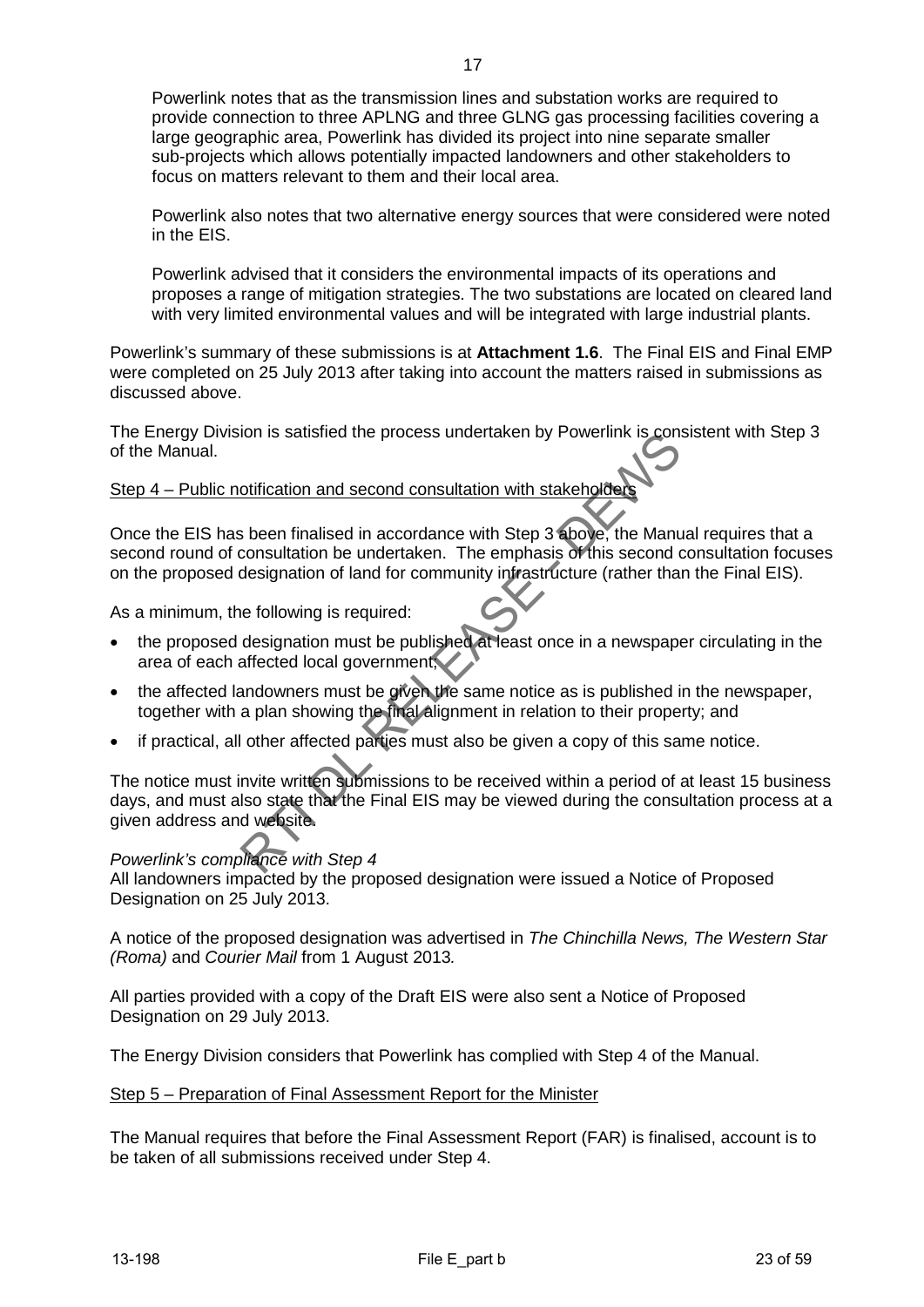- any public sector entity likely to be affected by changes to the proposal arising from consultation at Step 4 must be advised and comments invited; and
- letters must be sent to each submitter advising of the account taken of the issues raised in their submission and the intention to provide a copy of the submission and a copy of the letter to the designating Minister.

In addition, if a period of three months or more has elapsed between the giving of notice to affected landowners under Step 4 and forwarding the final assessment report to the Minister, Powerlink must undertake a check to identify any change in ownership of affected land. If any such change has occurred, each new owner must be given the same notice as was given to the previous owner, and a period of at least 15 business days allowed to make a written submission.

The FAR must incorporate the following:

- a summary of any changes to the proposed designation arising from the consultation process;
- a copy of each submission from Step 4, and of each letter responding to the submission;
- a summary of all submissions from Step 4, and the account taken of all issues raised;
- a statement of the expressed views of each relevant public sector entity and each relevant local government; and
- a statement of any matters proposed to be included in the designation.

#### *Powerlink's compliance with Step 5*

Nine submissions were received in response to the NPD. Powerlink advises that no changes were made to the designation as a result of consultation. Powerlink's summary of the submissions is at **Attachment 1.7**, and copies of the submissions and Powerlink's responses can be found at Attachment K of Powerlink's FAR at **Attachment 1.1**. A summary of the issues raised and Powerlink's responses to the submitters is as follows: process:<br>  $\frac{1}{2}$  a cocy of each submission from Step 4, and of each letter respect of the submission;<br> **a** summary of all submissions from Step 4, and the account  $\frac{1}{2}$  and the account  $\frac{1}{2}$  and the account  $\frac$ 

1. DTMR advised that it supports the Project and thanked Powerlink for incorporating its previous comments into the Final EIS. DTMR also reiterated the requirement to obtain relevant approvals.

Powerlink noted this submission.

2. DHPW advised that it is happy with the Final EIS and has no comments.

Powerlink noted this submission.

3. DAFF advised that it is happy with the Final EIS and has no comments.

Powerlink noted this submission.

- 4. DNRM raised the following issues:
	- the designation involves the construction of an electricity substation on State (leasehold) land. As previously stated in relation to the Draft EIS, an easement is not an appropriate tenure for infrastructure.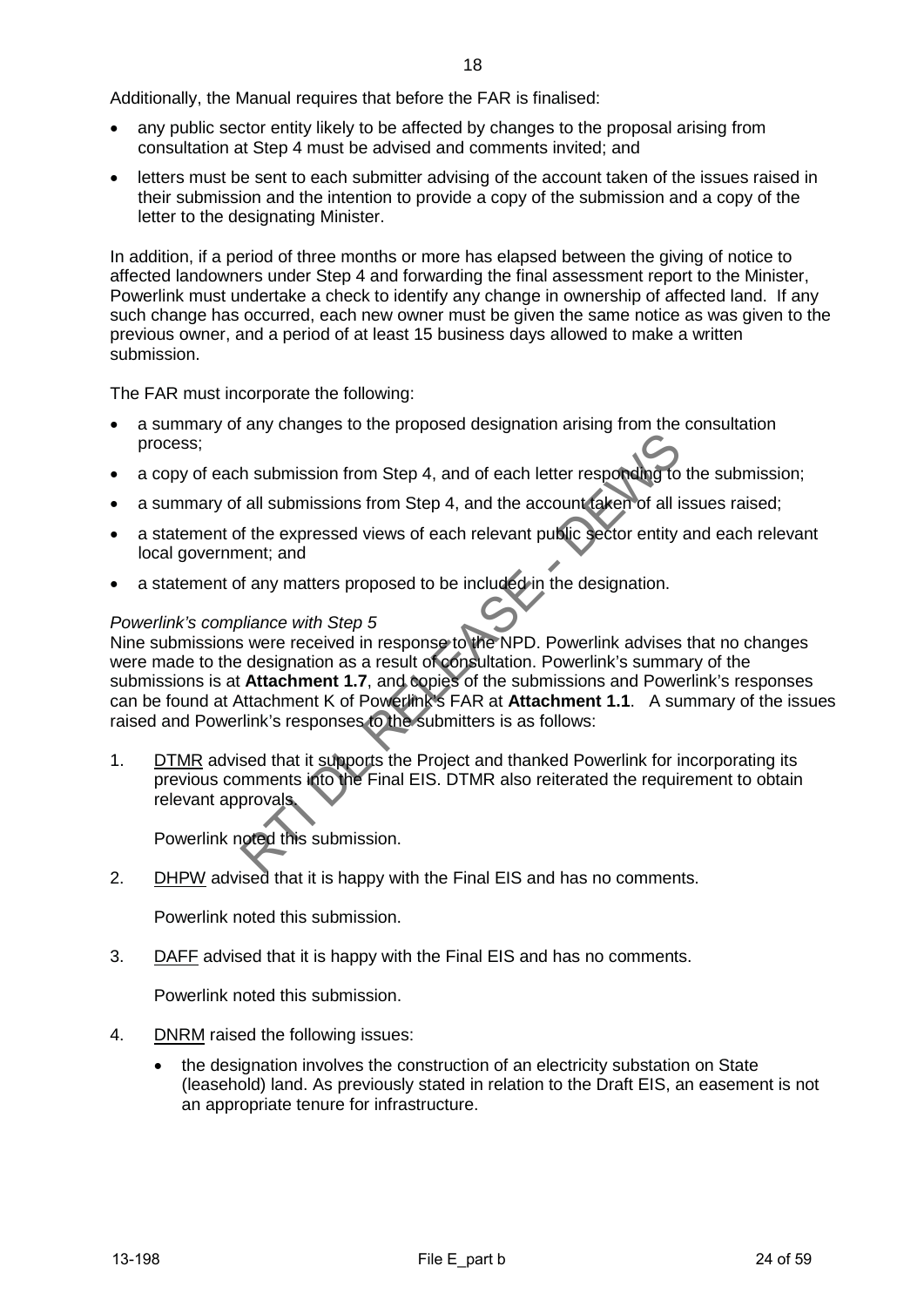- land listed on the Notice of Proposed Ministerial Designation contains additional areas and properties which were not previously considered when assessing the Draft EIS, namely the access tracks.
- it is now evident that the land for the Dinoun South Substation will intersect Petroleum Pipe Line (PPL) 178. To comply with legislative requirements, it is requested that the proponent contact and negotiate with the petroleum pipeline licence holders to finalise the location for the substation and associated access tracks.

Powerlink advised the following in response:

- it has issued Notices of Intention to Resume to the relevant parties for both the land required for the substation and the access easement. No objections were received and an application to resume will be made to the relevant Minister in due course. This action will have the effect of excising that easement to create a new land parcel which will be transferred to Powerlink and which will also create the required access easement over the balance of the lot.
- it will not be developing any new access tracks and will only be using formed private access roads constructed by APLNG. By including these roads in the request for designation, it will remove any doubt as to whether Powerlink has necessary planning approval to use these private roads.
- it has contacted all tenement holders who may be affected by its proposed activities including PPL 178. The tenement holders have advised Powerlink that the proposed activities will not impact on their operations.

DNRM also approached the Energy Division about the process for access tracks which were not considered when assessing the EIS.

5. WPSQ advised that it had no specific environmental problems with the location of the substations as the land has already been cleared. However, it states that the Minister needs to take into account the Cumulative Impact of the whole scheme of which this is only a small part. This area is being impacted significantly by CSG development and the wellbeing of the river systems and general environment must be protected for future generations. 12.198 File developing any new access tracks and will only be user and will consider the princip measure and consider and will remove any double as to whether Power man designation, it will remove any double as to whether

Powerlink notes WPSQ comment regarding cumulative impacts and advised that it recognises this as an important issue for the local community and is taking steps to manage these impacts during the planning and construction phases, including:

- where possible, locating transmission infrastructure away from sensitive receptors and farm infrastructure;
- having the workforce primarily located in work camps to minimise the impact on existing housing stock, water and sewerage facilities;
- sourcing water from approved suppliers/locations;
- developing a comprehensive Weed Management Plan to prevent the spread of weeds across the project area; and
- developing an Integrated TMP in consultation with various stakeholders to ensure appropriate and tailored mitigation measures are developed prior to any construction taking place.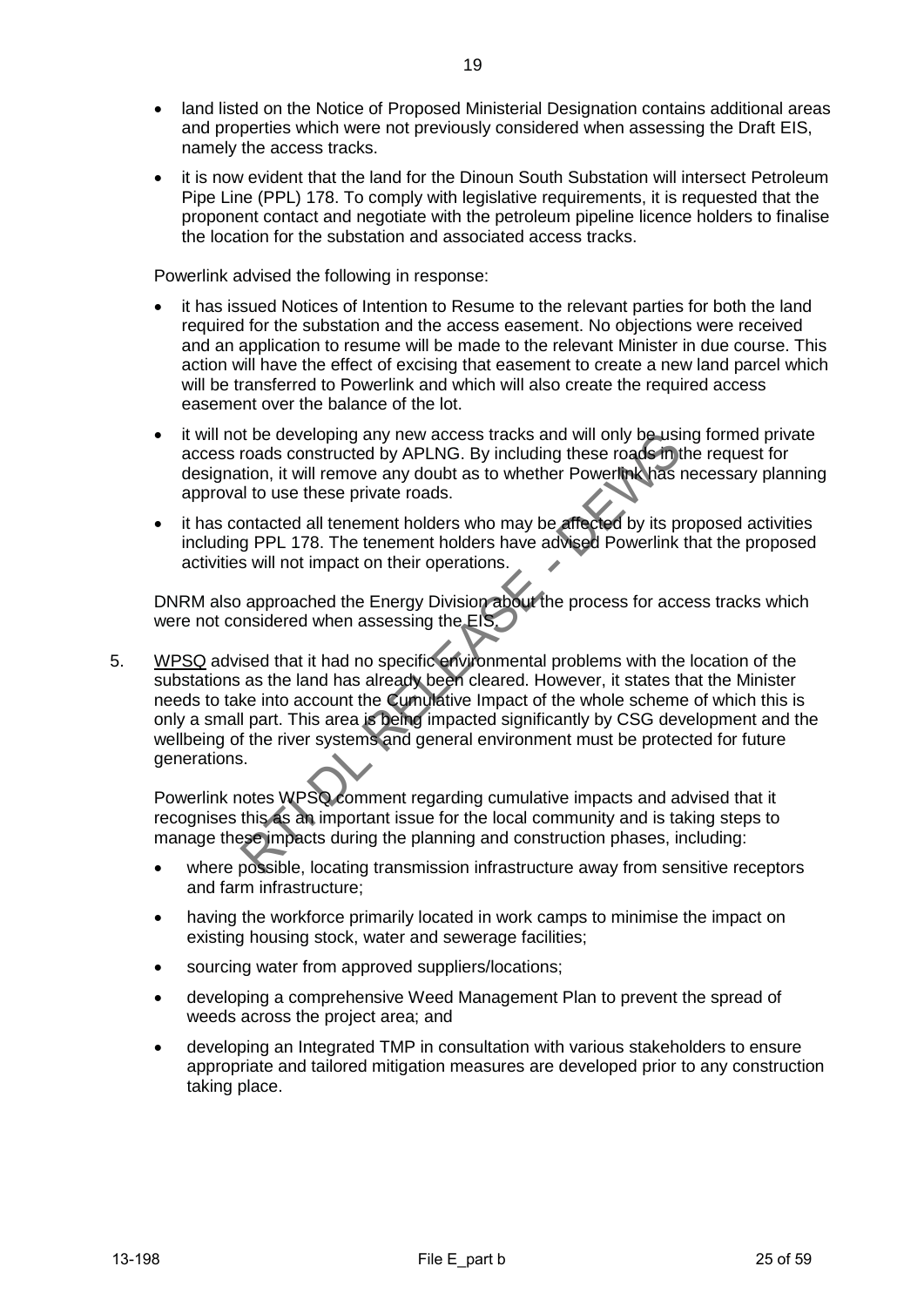6. DSDIP advised that it had no comments.

Powerlink noted this submission.

7. The contract of the following issues:

- Precautionary Principle and Cumulative Impact;
- Weed Management:
- Landholder Consultation:
- Use of Community Infrastructure Designation Process;
- Air Quality;

sch4p4( 6) Personal information

- Hazardous Materials:
- Stormwater Runoff:
- Economic Impact of not proceeding with the Project;
- Workforce Accommodation;
- Local Content:
- Telecommunications;
- Cultural Heritage;
- Impact on Western Downs Regional Council and landholders time;
- Study Team qualifications;
- Impact on Economic Viability of Agriculture;
- Use of Gas for Power Generation; and
- Use of Clifford Creek as the 'Hub' substation instead of the Yuleba North Substation.

Powerlink advised the following:

- x Environmental specialists, GHD, have undertaken extensive desktop and field work analysis to identify all likely environmental impacts from the proposed infrastructure and identified mitigation measures to manage those impacts. This information is included in all the EIS documents for each project. Implementation of these measures will ensure the overall impact of the projects is minor.
- It is recognised that a small number of landholders, including and are potentially affected by multiple Powerlink projects and acknowledges the impact that multiple projects have on these landholders. During the EIS process, Powerlink sought to minimise this impact by offering additional support, including access to a submission writer and a consultation support allowance. Powerlink also has a range of measures that will be implemented during the construction stage, to reduce the cumulative impact of the projects on landholders and the wider community. • Workforce Accommodation;<br>
• Loela Content,<br>
• Celetommunications;<br>
• Glutural Heritage;<br>
• Impact on Western Downs Regional Council and landholders time;<br>
• Study Team qualifications;<br>
• Impact on Economic Viabitity of
	- It is noted that weed management is a priority for landholders and the wider community. Its approach to weed management is guided by the Queensland Energy Network Environment Forum Biosecurity Guidelines. Powerlink will also work with landholders and councils to establish weed management strategies to help with on-ground weed management.
	- All directly impacted landholders were consulted during the EIS process and a range of stakeholders, including interested landholders and members of the community, were also invited to make public submissions.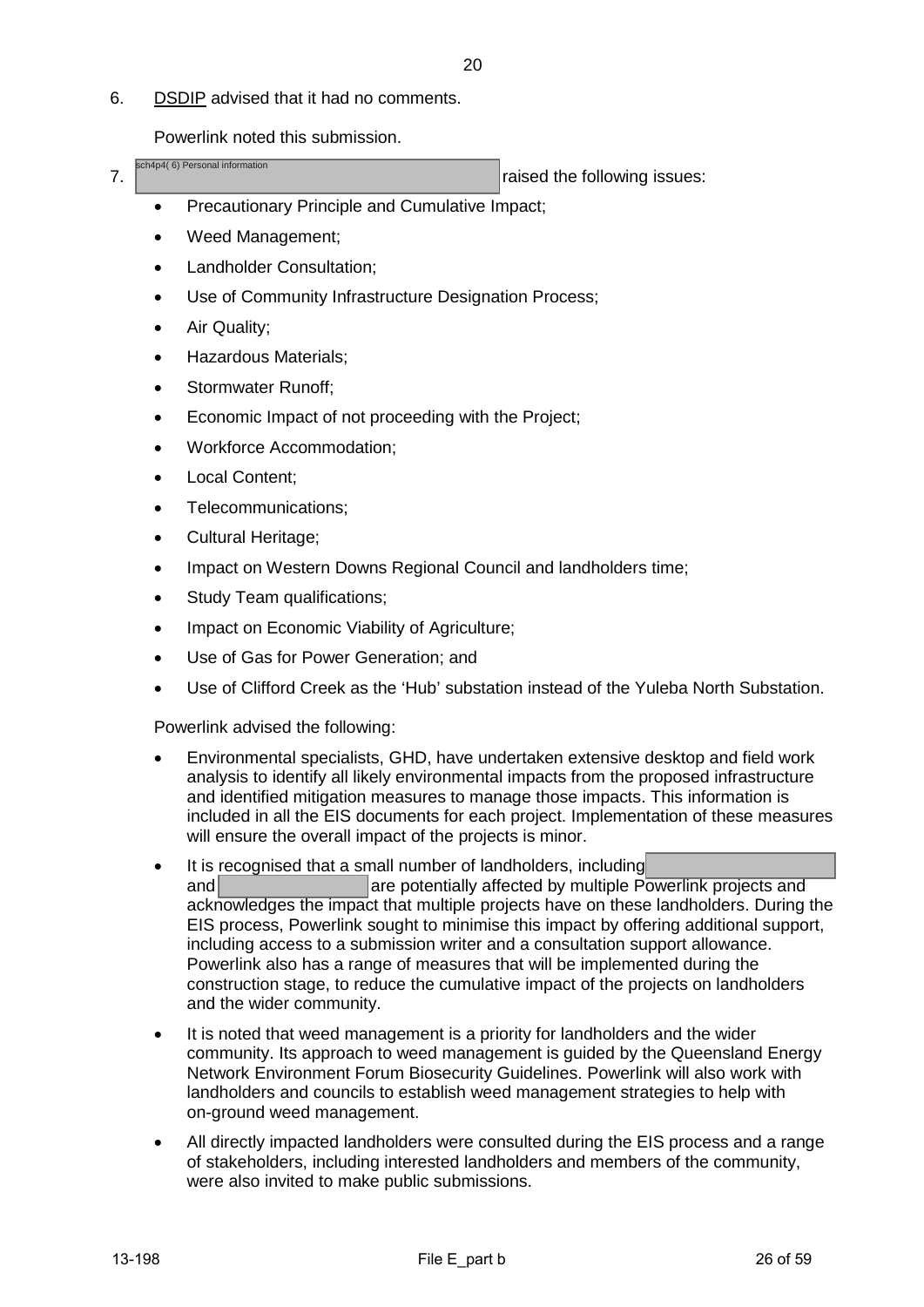- x Planning approval under relevant legislation is required for developments to ensure any impacts are appropriately taken into account. Powerlink uses the Community Infrastructure Designation process as it is suitable for linear infrastructure and provides a consistent and transparent legislative framework.
- Air Quality impacts may occur during construction and are outlined in the Final EIS together with management measures to control these impacts. Provided these measures are implemented, the impact on air quality is expected to be minimal and it is therefore not proposed to undertake air quality monitoring at each substation site.
- The Final EIS provides details on the types of waste likely to be generated during construction and operation of the substation. Storage and management will be in accordance with relevant legislation, policies and standards.
- Stormwater management is also included in the Final EIS with a stormwater management plan being developed as part of the construction phase of the project.
- The consequences of not proceeding with the project has been dealt with in the coal seam gas development Environmental Impact Assessments and is therefore outside the scope of this EIS.
- Development applications are in train to establish a work camp in the vicinity of the Clifford Creek Substation. This camp will alleviate pressure on local housing stocks, rental prices, water and sewerage services.
- During the construction stage, some tasks will be undertaken by specialised crews, however local businesses will also play a role by providing local contractors and consumables such as concrete, water, quarry materials, vehicle servicing, tools, equipment and fuel.
- Telecommunication upgrades will not be funded in the region and is provided by commercial telecommunication providers such as Telstra.
- Cultural Heritage inspections have been conducted with the Mandandanji Aboriginal Group and no restrictions have been identified at either sites.
- GHD is a reputable and well known specialist agency with significant experience in the preparation of EIS reports. The project team included suitably qualified experts from areas such as environmental science, town planning and social impact assessment.
- Both substation sites will be located on small areas of cleared land and will be integrated with the gas processing facilities. Powerlink also works with landholders and stakeholders to identify an alignment which seeks to minimise the impact on farming operations.
- The Final EIS outlines the benefits of using grid connected power versus local generation. On this basis, APLNG chose to proceed with grid connected power supply and requested Powerlink provide a supply solution in accordance with its obligations under the National Electricity Rules.
- Relocating the proposed 'Hub' substation would have increased economic, social and environmental impacts, including, increased powerline lengths, wider easements which will have a higher impact on smaller private landholders and higher environmental impacts including matters of national environmental significance.
- 8. DEHP raised the issue about Powerlink including two access roads in the notice of proposed designation which were not included in the Draft or Final EIS. Therefore, no ecological assessment was provided detailing the potential impacts that may be apparent from the construction of the roads. the scope of this EIS.<br>
Development applications are in train to establish a work explicit in the visiting of the Christman Columb Circlet Constant and Substitution This camp will alleviate procedure and substitution to th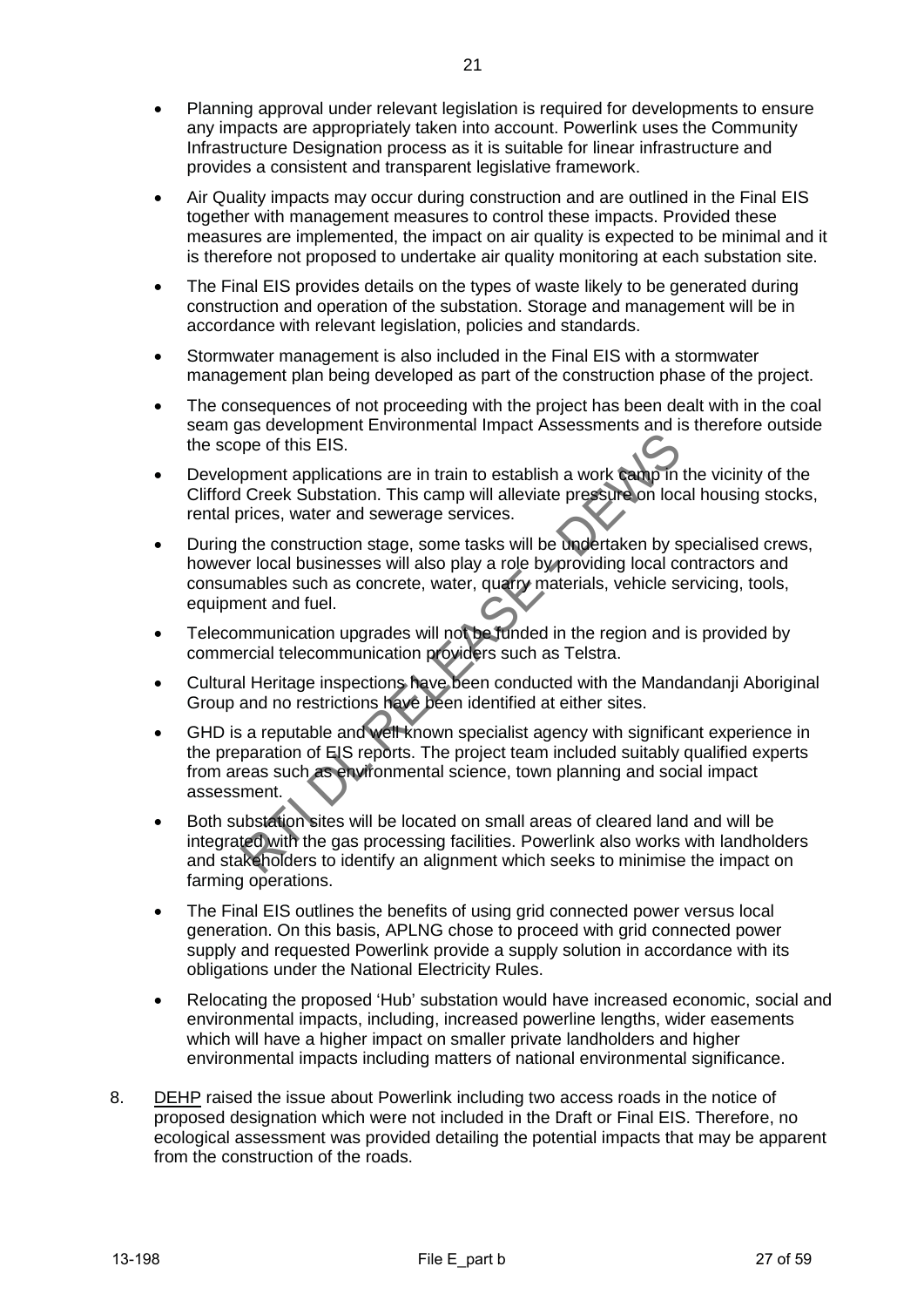As previously noted above, Powerlink advised that it will not be developing any new access tracks and will only be using formed private access roads constructed by APLNG. By including these roads in the request for designation, it will remove any doubt as to whether Powerlink has necessary planning approval to use these private roads.

Following the second round of consultation (Step 4), Powerlink has prepared a FAR which incorporates all the matters required by the Manual. Therefore, the Energy Division considers that Powerlink has taken adequate account of the issues raised during consultation and has complied with Step 5 of the Manual.

#### Step 6 – Forwarding of Final Assessment Report to the Minister

The Manual requires a FAR, incorporating the issues set out in Step 5, to be forwarded to the Minister for consideration to designate under the SPA.

On 30 September 2013, Powerlink forwarded a letter (dated 18 September 2013) to the Minister for Energy and Water Supply, requesting the land on which the Project is to be built be designated for community infrastructure under the SPA. Attached to the letter was a Final Assessment Report, in the form required by the Manual, which incorporates the information required by Step 5.

#### **Conclusion**

The Energy Division considers the process followed by Powerlink in consulting with all affected parties about the environmental assessment relating to the Project has been comprehensive and open and meets the adequacy requirements set down in section 207(1)(b) of the SPA. designated for community infrastructure under the SPA. Altached to higalistic and the meaning of the states are first the more states are the properties the information considers the process followed by Proventing, with al

#### **3.5 Has adequate account been taken of issues raised during the public consultation?**

Section 207(1)(c) of the SPA provides that the designating Minister must be satisfied that adequate account has been taken of issues raised during the public consultation process.

As mentioned earlier in this Report, 14 submissions were received in response to the Draft EIS and Draft EMP (Step 2 of the Manual) in relation to the Project. In response to the Notice of Proposed Designation (Step 4 of the Manual), nine submissions were received.

Powerlink and GHD have considered and, as appropriate, addressed and responded to the issues raised in the Step 2 and Step 4 consultation processes. These issues have been addressed earlier in this Report.

#### **Conclusion**

The Energy Division notes the responses by Powerlink and GHD to the issues raised by submitters, and is of the view that adequate account has been taken of these issues.

#### **3.6 Has adequate account been taken of the approved development scheme for land within a declared State development area?**

Section 207(1)(d) of the SPA requires that, for land within a State development area, the designating Minister must be satisfied adequate account has been taken of the approved development scheme for that area.

The Project is not located within a declared State development area.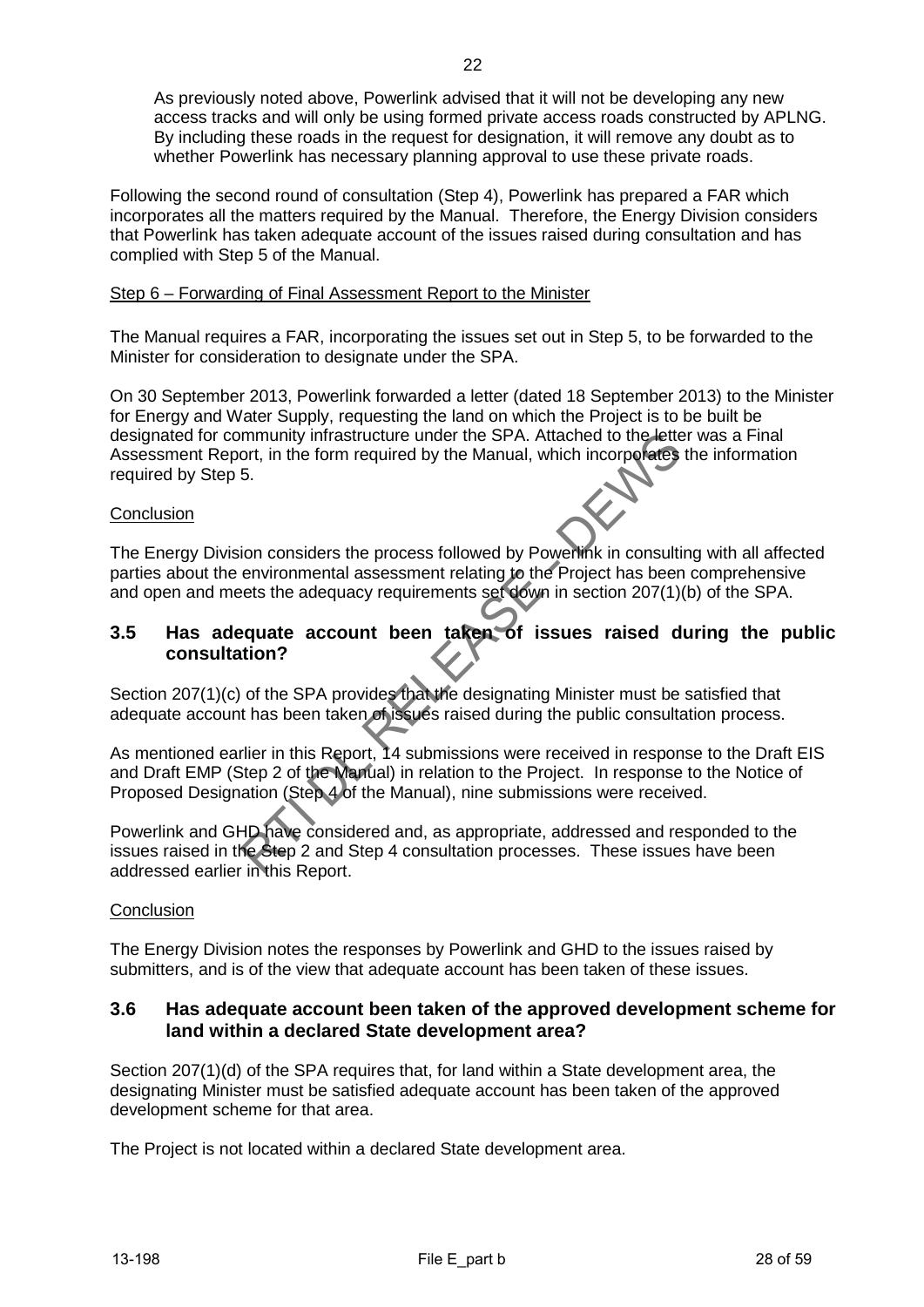# **3.7 Consideration of relevant State planning regulatory provisions**

Section 207(2)(b) of the SPA requires that, for land to which a State planning regulatory provision (SPRP) applies, the designating Minister must consider the provision. SPRPs are a planning instrument which can be used to implement a regional plan, to implement structure plans for master planned areas, to enable Ministerial response to State issues in local areas, and to apply State infrastructure charges within master planned areas.

There are presently eight SPRPs:

- Coastal Protection State Planning Regulatory Provision;
- Yeerongpilly Transit Oriented Development State Planning Regulatory Provision;
- State Planning Regulatory Provision (adopted charges);
- Off-road motorcycling facility on State-owned land at Wyaralong;
- State Planning Regulatory Provisions (Adult stores);
- South East Queensland Koala Conservation State Planning Regulatory Provisions;
- Draft Amendment to the South East Queensland Regional Plan 2009-2031 State Planning Regulatory Provisions; and
- Guragunbah State Planning Regulatory Provision.

Powerlink advises that no SPRPs are applicable to the Project

#### *Conclusion*

The Energy Division notes that there are no SPRPs applicable to the Project.

# **3.8 Consideration of the regional plan**

Section 207(2)(c) of the SPA requires that, for land in a designated region, the designating Minister must consider the region's regional plan. A regional plan identifies the desired regional outcomes for the region, the policies and actions for achieving these outcomes, and the desired future spatial structure of the region. • South East Queensland Reala Conservation State Planning Regulatory Provisions:<br>
13-198 Figure and Knowled Extra Conservation State Planning Regional Plan 2009-2031 State Planning<br>
13-6 Curagunban State Planning Regulat

Powerlink advises that the Projects are located within areas subject to the Maranoa-Balonne Regional Plan 2009 and the Draft Darling Downs Regional Plan.

The Maranoa-Balonne Regional Plan outlines six regional policies including:

#### **1. Natural Environment**

1.1 Protecting biodiversity and ecological processes

GHD advises that the Clifford Creek Substation site is to be constructed in a previously cleared/disturbed area. There are expected to be minimal ecological and other environmental impacts associated with the construction and operation of the substation. Any potential impacts will be managed according to the EMP.

#### **2. Natural Resource Management**

2.1 Water – access and sustainable use

GHD advises that it is not anticipated that any surface or groundwater will be used for the construction or operation of the substation. However, should water sources be required, the applicable source will be assessed as per the EMP.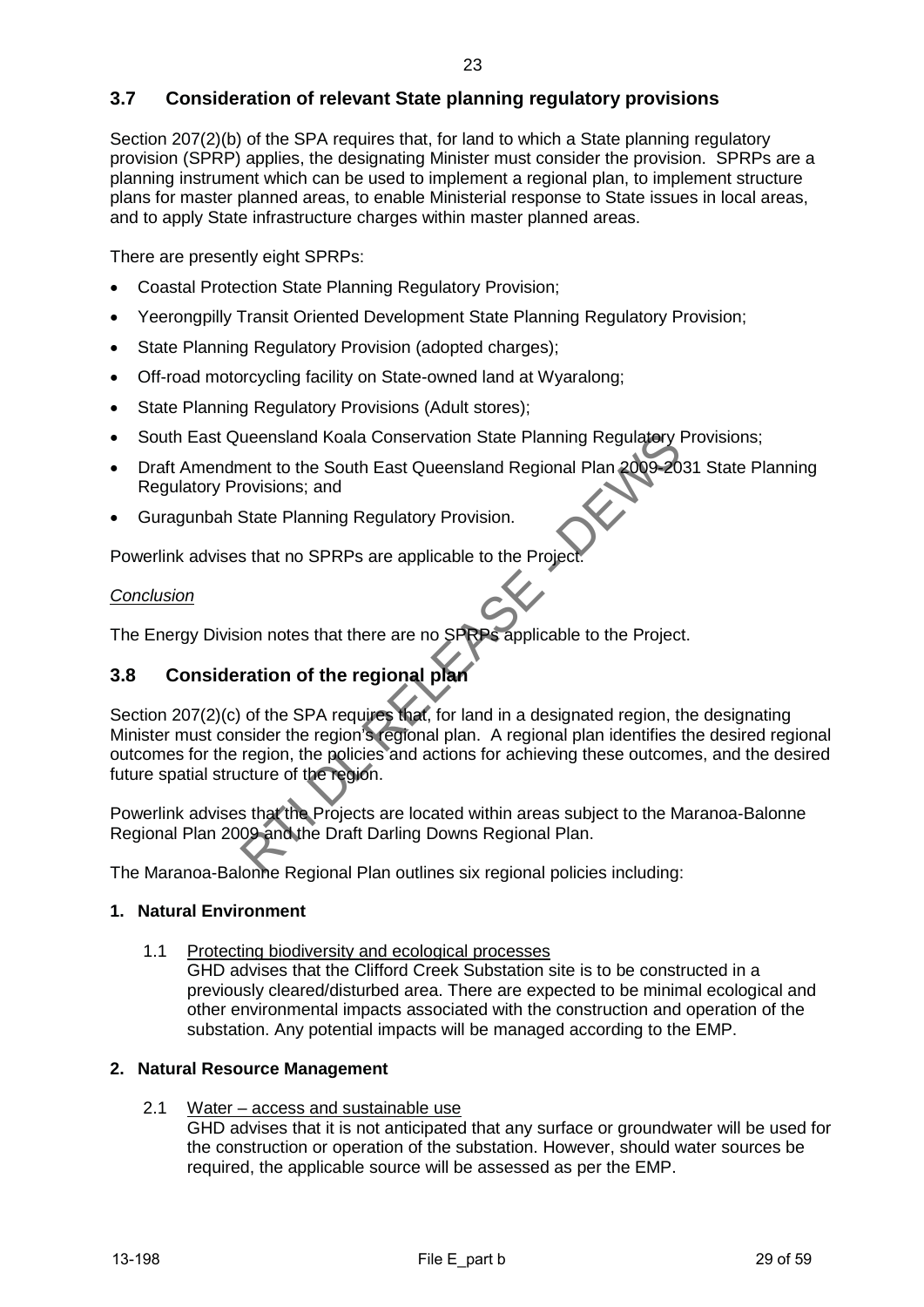- 2.2 Primary production sustainability GHD advises that GQAL is present within the Clifford Creek Substation site however impacts to GQAL are unavoidable due to the strict locational requirements of the substation.
- 2.3 Pest management GHD advises that known animal and plant species will be managed throughout operation and construction through a weed hygiene plan in the EMP.
- 2.4 Partnerships and knowledge GHD advises that Powerlink will work with affected landholders and APLNG to deliver natural resource management outcomes.

#### **3. Strong Communities**

#### 3.1 Changing demographics

GHD advises that the proposed substation is for the supply of electricity services to an industrial customer, therefore demographic data is not required or critical to this Project.

#### 3.2 Cultural values

GHD advises that no non-Indigenous or Indigenous cultural heritage values were identified through desktop searches. Further cultural heritage studies will be carried out by Powerlink and mitigation measures included in the EMP should any items of cultural heritage value be found. Throussing continues that the site of the control of the site of the site of the Site of the Site of the Site of the Site of the Site of the Site of the Site of the Site of the Site of the Site of the Site of the Site of t

- 3.3 Promoting health and wellbeing GHD advises that this site does not incorporate aspects of community development.
- 3.4 Education and learning GHD advises that this site does not incorporate aspects of education.

#### 3.5 Community organisations GHD advises that this site does not incorporate aspects of community development and services.

#### 3.6 Regional governance GHD advises that the facilitation of communication and regional governance is not applicable to the proposed project.

#### **4. Urban Development**

- 4.1 Regional activity centres network GHD advises that the site is not located in an activity centre.
- 4.2 Housing and accommodation GHD advises that the site does not include housing.
- 4.3 Enhancing and promoting lifestyle and quality of life GHD advises that the site is appropriately located within the Rural Zone and will not have any impacts on rural lifestyle.
- 4.4 Disaster management GHD advises that this objective is specific to local governments.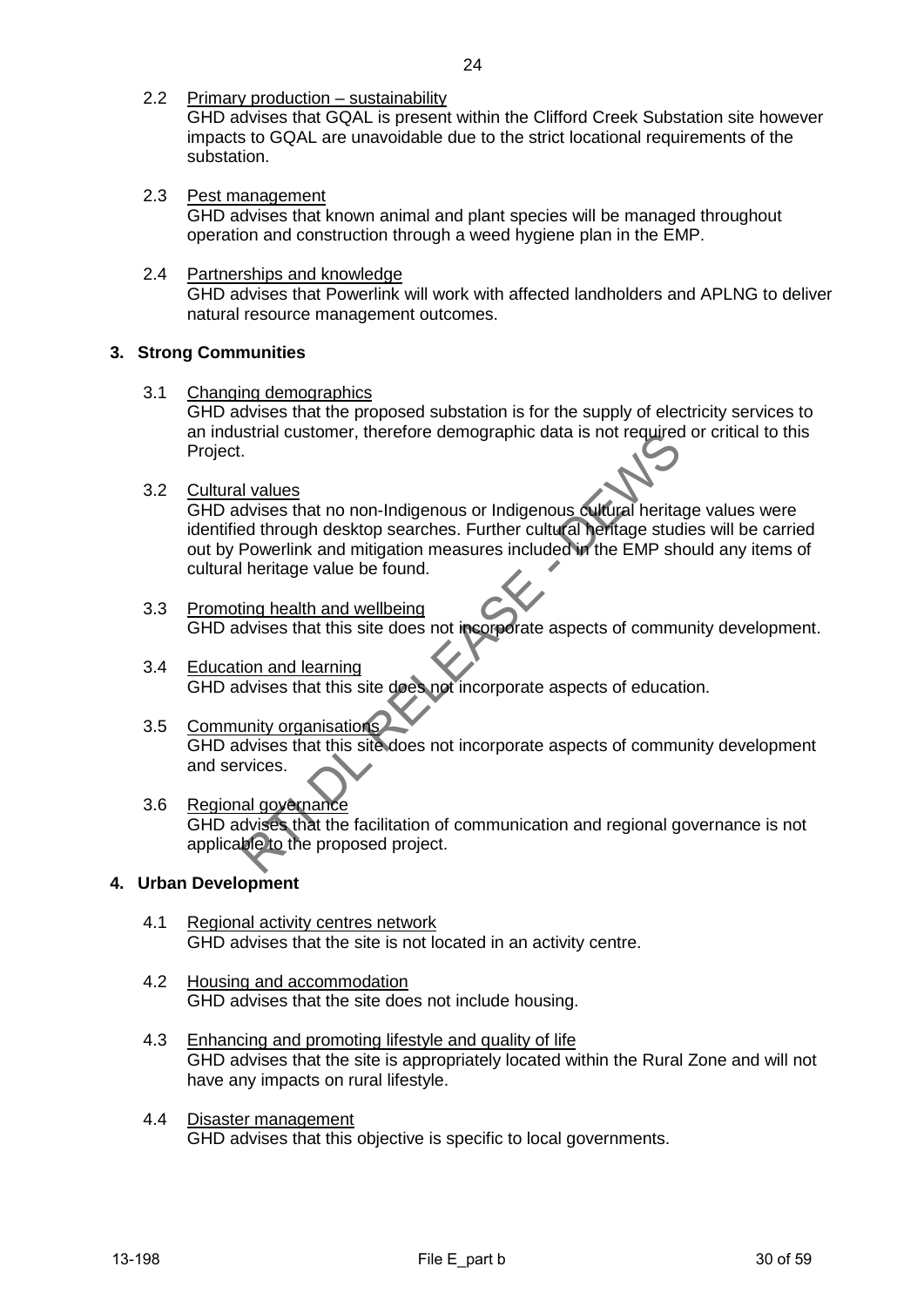25

#### **5. Economic Development**

- 5.1 Primary production prosperity GHD advises that the project is not for a rural industry, and will have minimal impact on surrounding rural land uses.
- 5.2 Energy and mineral resource development GHD advises that the proposed development is to support the gas extraction industry.
- 5.3 Regional business encouragement, opportunities and investment GHD advises that the proposed development is for a local industrial customer.
- 5.4 Training, skills formation and staff retention GHD advises that the proposed Project does not require an increased workforce.
- 5.5 Tourism industry investment and development GHD advises that the proposed development is not a tourism venture.

#### **6. Infrastructure**

- 6.1 Delivering regional infrastructure GHD advises that the proposed development is to construct a substation that supports electricity infrastructure within the area. Impacts on other infrastructure, such as roads, will be managed in accordance with the EMP.
- 6.2 Transport networks

GHD advises that the proposed development may require upgrades to the transport network. However, further information was not available at the time of the preparation of the EIS.

A copy of the plan is at **Attachment 1.8**.

The Draft Darling Downs Regional Plan outlines five regional policies including:

- **1. Protecting Priority Agricultural Land Uses while supporting co-existence opportunities for the resources sector.**
- 1.1 Agriculture and resources industries within the Darling Downs region continue to grow with certainty and investor confidence Powerlink advises that the footprint of the proposed Clifford Creek substation will traverse GQAL. However, the Project will not impact on the long term ability to continue existing agricultural land uses which occur on the balance of the land not affected by the Project. 6. Infrastructure<br>
6.1 Delivering regional infrastructure<br>
6.1 Delivering regional infrastructure<br>
supports electricity infrastructure within the area, simple model<br>
supports electricity infrastructure within the area, si
	- 1.2 Protect Priority Agricultural Land Uses within Priority Agricultural Areas Powerlink advises that whilst the Project will directly service the resource industry, it will not compromise or significantly impact on the agricultural industry or compromise the intent of the plan to protect agricultural land from incompatible land uses.
	- 1.3 Maximise opportunities for co-existence of resource and agricultural land uses within Priority Agricultural Areas Powerlink advises that the Project footprint is located outside of the Priority Agricultural Areas as represented in Map 1 of the draft plan and the Project does not jeopardise the opportunities for co-existing of resource and agricultural land uses within the area.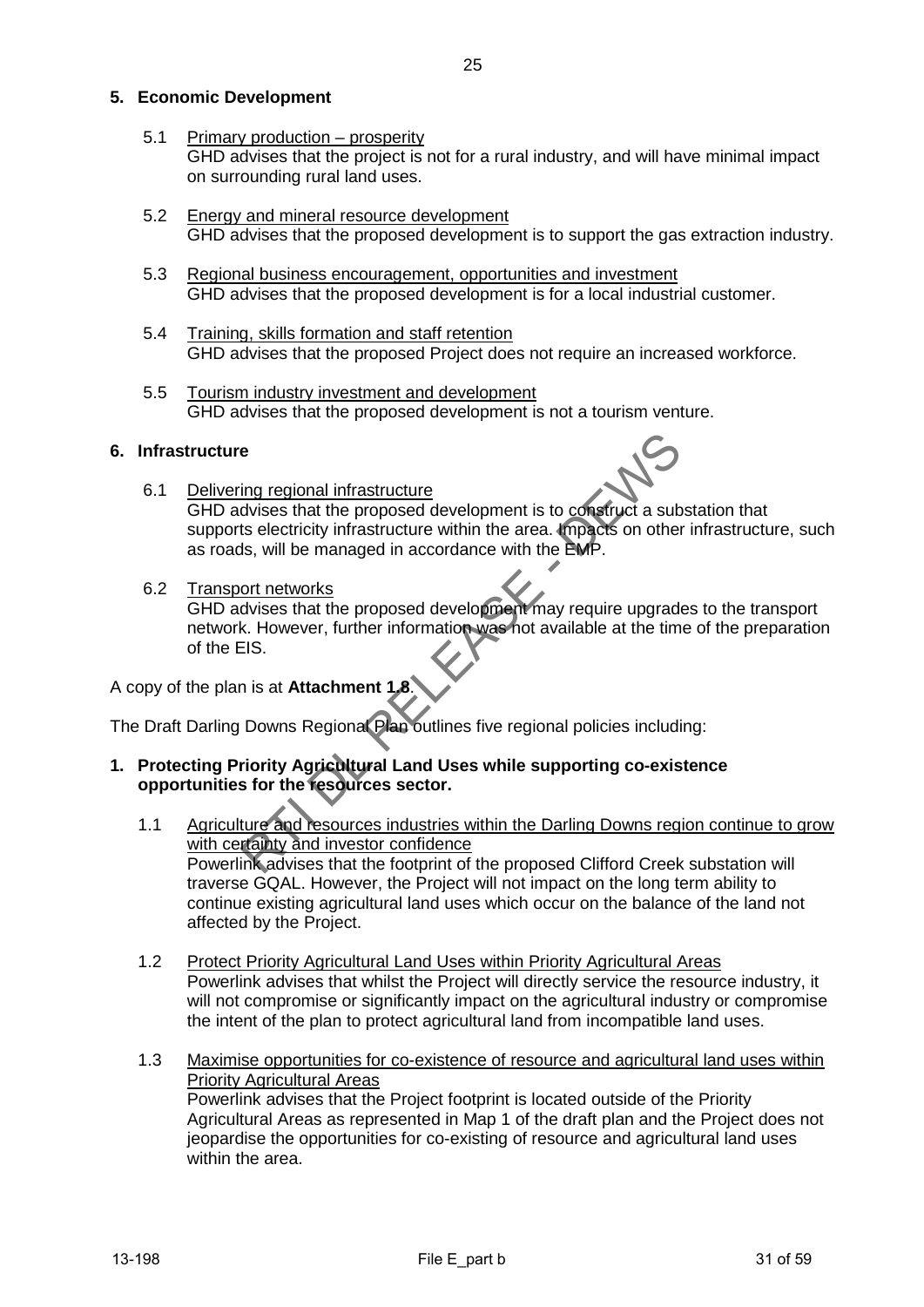#### **2. Providing certainty for the future of the towns**

- 2.1 The growth potential of towns within the Darling Downs region is enabled through the establishment of Priority Living Areas. Compatible resource activities within these areas which are in the communities' interest can be supported by local governments.
- 2.2 Safeguard the areas required for the growth of towns through establishment of Priority Living Areas.
- 2.3 Provide for resource activities to locate within a Priority Living Area where it meets the communities' expectations as determined by the relevant local government.

Powerlink advises that the Project footprint is located outside of any local townships or Priority Living Areas. The project will have little bearing on the local townships within the area.

#### **3. Infrastructure**

- 3.1 The following areas are of State interest but are guided by specific regional outcomes or policies pertaining to the Darling Downs, but the draft plan describes some priority outcomes within respect to some of these areas of State Interest.
	-
	- Transport networks;
	- Rail:
	- Electricity; and
	- Water

State infrastructure and services;<br>
Transport networks;<br>
Rail;<br>
Electricity; and<br>
Water<br>
Pow Powerlink advises that due to the Project being associated with the provision of electricity and involves the transmission network planning associated with supporting the resource industry, it is considered that the Project is compatible with the state interest with regard to the provision of infrastructure in support of the resource industry. 13.1 The following areas are of State interest but are quided by **specific** regional outcoment in the model interest but and interest distinguished by specific regional outcoment with the proteins but the distinguished c

#### **4. Community Infrastructure**

- 4.1 Priority outcomes sought for community infrastructure include:
	- supporting community infrastructure needs including optimising the use of existing assets to improve community liveability and induce non-resident workers to relocate;
	- advocating and attracting telecommunication infrastructure investment to support innovation and technology that enhances industry productivity.

Powerlink advises that it is not considered that the Project is of a scale which has a strong relationship or influence on local communities.

#### **5. Other State Interests**

- 5.1 The following areas are of State interest but are guided by specific regional outcomes or policies pertaining to the Darling Downs, the draft plan describes some priority outcomes with respect to some of these areas of State Interest.
	- Housing and liveable communities;
	- Economic growth;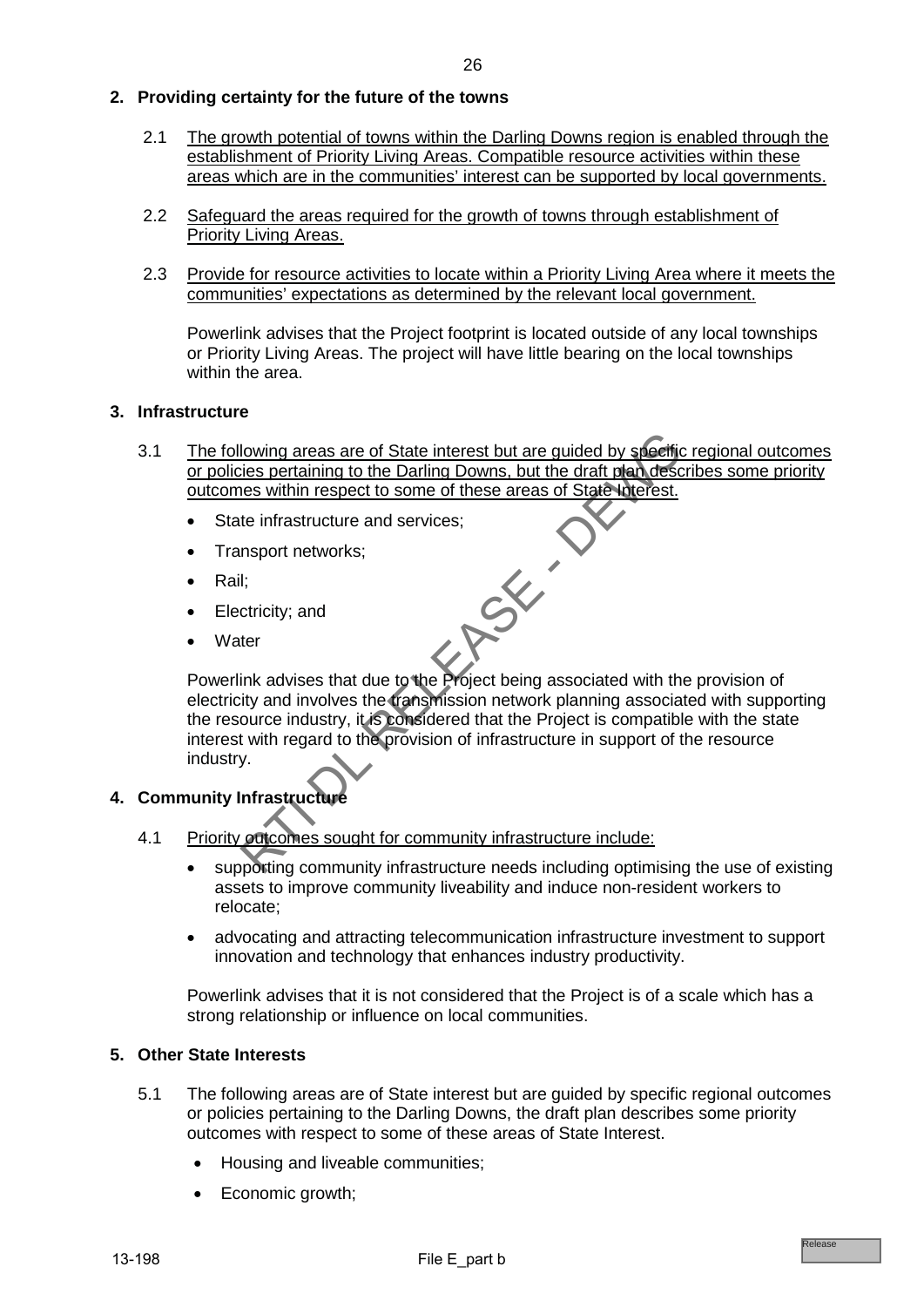- Environment and Heritage; and
- Health and Safety

Powerlink advises that it is anticipated that the Project will be generally compatible with the state interests of economic growth. Discussion within the EIS has addressed matters such as Environment, Heritage, Health and Safety. Based on the scale of the Project, a strong relationship between the Project in relation to housing and communities is not expected.

A copy of the plan is at **Attachment 1.9**.

#### *Conclusion*

The Energy Division considers the Project is not inconsistent with the Maranoa-Balonne Regional Plan 2009 and the Draft Darling Downs Regional Plan.

#### **3.9 Consideration of each relevant State planning policy**

Section 207(2)(d) of the SPA requires that the designating Minister must consider each relevant State Planning Policy (SPP). SPPs are the policy documents through which the State Government describes its interest in development related matters. The following SPPs are statutory instruments under the SPA. 3.9 Consideration of each relevant state planning poincy<br>
Settion 207(2)(3) of the SPA requires that the designating Minister fraction<br>
Settion 207(2)(3) of the SPA requires that the designating Minister fraction<br>
Settion

- SPP 2/02: Planning and Managing Development involving Acid Sulfate Soils;
- SPP 1/07: Housing and Residential Development
- SPP 2/07: Protection of Extractive Resources
- SPP 2/10: South East Queensland Koala Conservation:
- SPP 3/10: Acceleration of Compliance Assessment;
- SPP 4/10: Healthy Waters;
- SPP 5/10: Air, Noise and Hazardous Materials;
- SPP 4/11: Protecting wetlands of high ecological significance in Great Barrier Reef catchments;
- SPP 1/12: Protection of Queensland's Strategic Cropping Land; and
- SPP 1/13: Planning for Prosperity (temporary).

Copies of the SPPs are included as **Attachments 1.10 to 1.19** inclusive.

The requirements of each SPP, and their relationship with the current designation proposal, are discussed below.

#### *SPP 2/02: Planning and Managing Development involving Acid Sulfate Soils*

This Policy aims to ensure development involving acid sulfate soils in low lying coastal areas is planned and managed to avoid potential adverse effects on the natural and built environment (including infrastructure), and on human health. The Policy applies to local government areas listed in Annexure 1.

This Policy must be considered where the natural ground level is less than 20 m Australian Height Datum (AHD) and the soil at or below 5 m AHD will be disturbed by the proposed works. Powerlink advise that the substation sites are not coastal in nature or below 20 m AHD.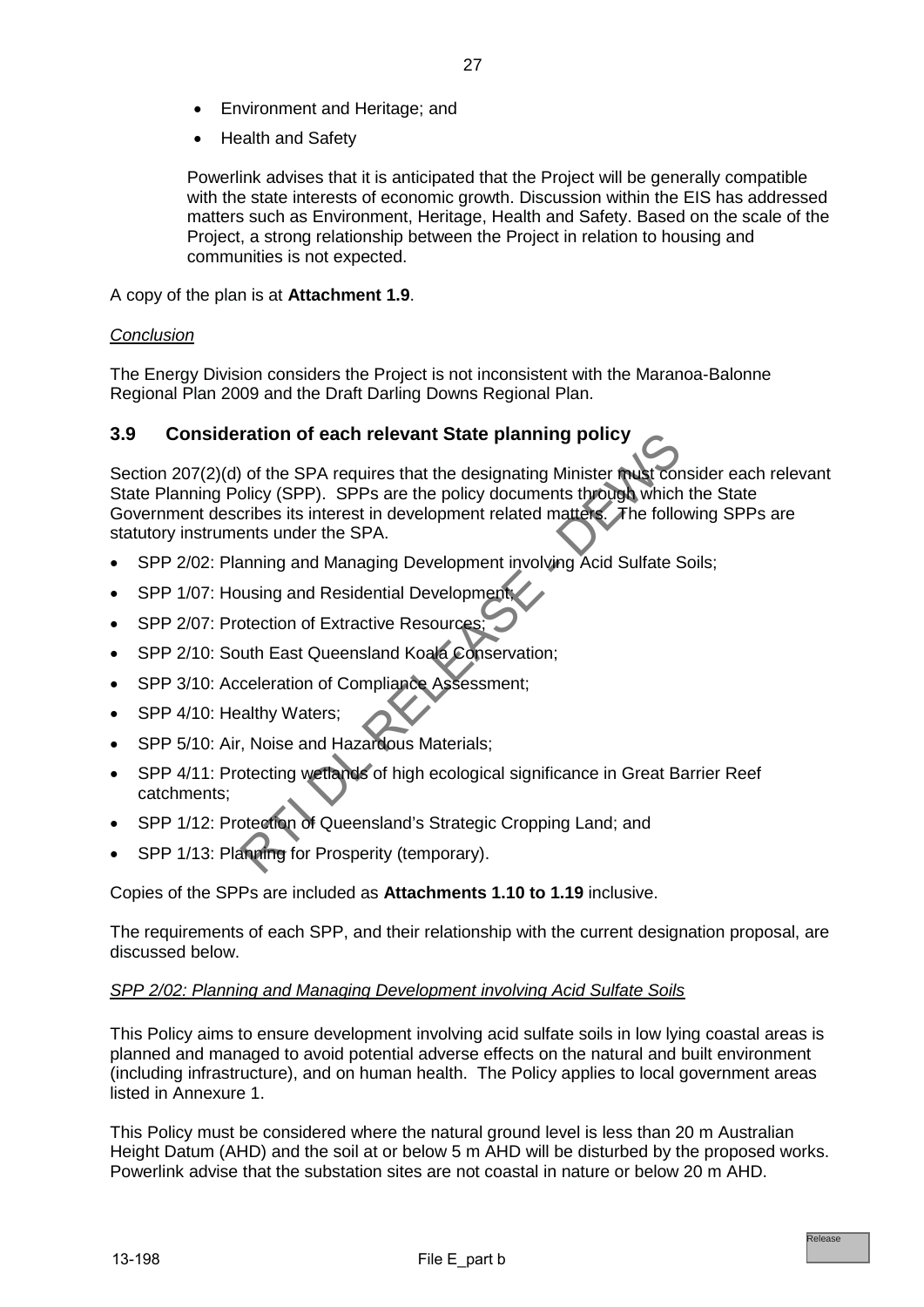The Energy Division considers this SPP does not apply to the Project.

#### *SPP 1/07: Housing and Residential Development*

This Policy requires local government planning schemes to identify the housing needs of the community and provide opportunities and a range of housing options that respond to these needs. Section 2 of the SPP states the Policy has no effect when designating land for community infrastructure. Therefore SPP 1/07 is not relevant to the designation.

#### *SPP 2/07: Protection of Extractive Resources*

This Policy seeks to maintain long term availability of major extractive resources by protecting these resources, and their main transport routes, from incompatible land uses.

Powerlink advises that the substation sites are not located within or adjacent to a key resource area.

The Energy Division considers this SPP does not apply to the Project.

#### *SPP 2/10: South East Queensland Koala Conservation*

This Policy aims to ensure that koala habitat conservation is taken into account in land use planning and development within the South East Queensland Koala Protection Area (SEQKPA). The Policy applies to community infrastructure designations where koala habitat is impacted by the project.

Powerlink advises this policy does not apply to the Project as the sites are not located within the SEQKPA.

The Energy Division acknowledges SPP 2/10 is not applicable to the Project.

#### *SPP 3/10: Acceleration of compliance assessment*

This Policy applies for assessing requests requiring compliance assessment under schedule 18 of the SPR*.* It does not apply to community infrastructure designation and therefore is not relevant to this designation.

# *SPP 4/10: Healthy Waters*

This Policy aims to ensure that development for urban purposes under the SPA*,* including community infrastructure, is planned, designed, constructed and operated to manage storm water and waste water in ways that protect the environmental values prescribed in the *Environmental Protection (Water) Policy 2009.*

Powerlink advises that this SPP is applicable to the Project in relation to construction impacts and stormwater management at the proposed substation sites. There are no riparian margins included within the substation site footprints and, as such, riparian margins are not anticipated to be impacted by the Project. In accordance with the EMP, an Erosion and Sediment Control Plan will be prepared and implemented for the Project. Stormwater management at the proposed substation site includes measures to reduce impacts associated with contaminated water entering the water ecosystems. Construction and maintenance works will be undertaken in accordance with any conditions of permits or exemptions and with the EMP for the Project. The Energy Division considers this SPP does not apply to the Project.<br>
SPP 210: South East Queensland Koala Conservation<br>
This Policy and the one should habitat conservation<br>
Elianoning and development within the South Eas

The Energy Division considers that adequate examination has been given to the impact the Project may have on healthy waters and is of the view the Project does not conflict with SPP 4/10.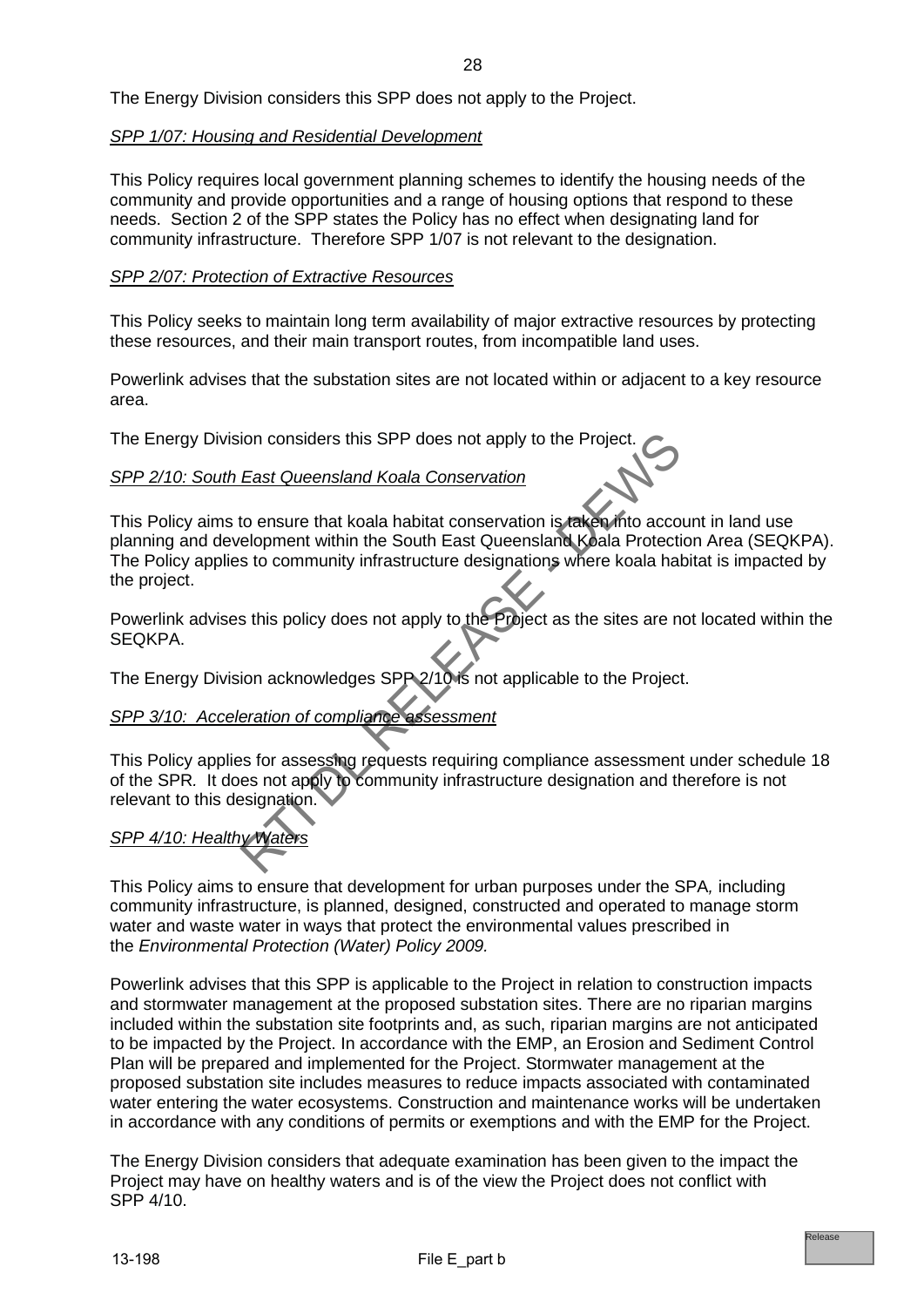This Policy seeks to complement the existing management framework relating to industrial land uses and the location and protection of such uses. It aims to protect the health, wellbeing, amenity and safety of communities and individuals from the impacts of air, noise and odour emissions and hazardous materials and manage the interface between land zoned for industrial uses and land zoned for sensitive uses. The Policy applies to development which is assessable under Schedule 3, Part 1 of the SPR*,* a local planning instrument or a State planning regulatory provision, if it is a material change of use for a sensitive land use and if any part of the development is located in specific management areas defined in Schedule 5 of the Policy.

Electricity infrastructure is not defined as a sensitive land use and therefore the Policy is not applicable to the Project.

#### *SPP 4/11: Protecting wetlands of high ecological significance in Great Barrier Reef catchments*

This Policy seeks to ensure that development in or adjacent to wetlands of high ecological significance in Great Barrier Reef catchments is planned, designed, constructed and operated to prevent the loss or degradation of wetlands and their values, or enhances these values, in particular, the hydrological regime and ecological values of those wetlands. It applies to community infrastructure designation of land in the relevant areas. The Policy suses to the such that the version of the state of the state of the second to the second the project in the second the file of the second the projection of present the loss of degrade and characteristic properti

Powerlink advises that the substation sites do not include and are not adjacent to any identified wetlands.

The Energy Division considers that SPP 4/11 is not relevant to the Project.

## *SPP 1/12: Protection of Queensland's Strategic Cropping Land*

This SPP will operate in tandem with SPP 1/92. Annexure 1 of this SPP states "This SPP also does not apply to infrastructure that is required to deliver essential services to the community where the infrastructure is being developed under the *Transport Infrastructure Act 1994* and the *Electricity Act 1994*".

The Energy Division considers this SPP is not relevant to the Project.

# *SPP 1/13: Planning for Prosperity (temporary)*

The purpose of this SPP is to ensure that economic growth is facilitated by local and state plans, and it is not adversely impacted by planning processes. The SPP provides a clear statement of the Government's position on the importance of agriculture, construction, mining and tourism and how these industries must be considered in the planning process.

Powerlink advises that an assessment performed against the 16 policies of State interest within this Policy concluded that the Project is consistent with the intent of SPP 1/13.

#### **Conclusion**

Two SPPs apply to the Project. The Energy Division notes that in each instance, Powerlink will apply appropriate mitigation measures to ensure that the Project complies as far as possible with the objectives of the policies. Accordingly, the Energy Division is of the view that the Project is not inconsistent with the applicable SPPs.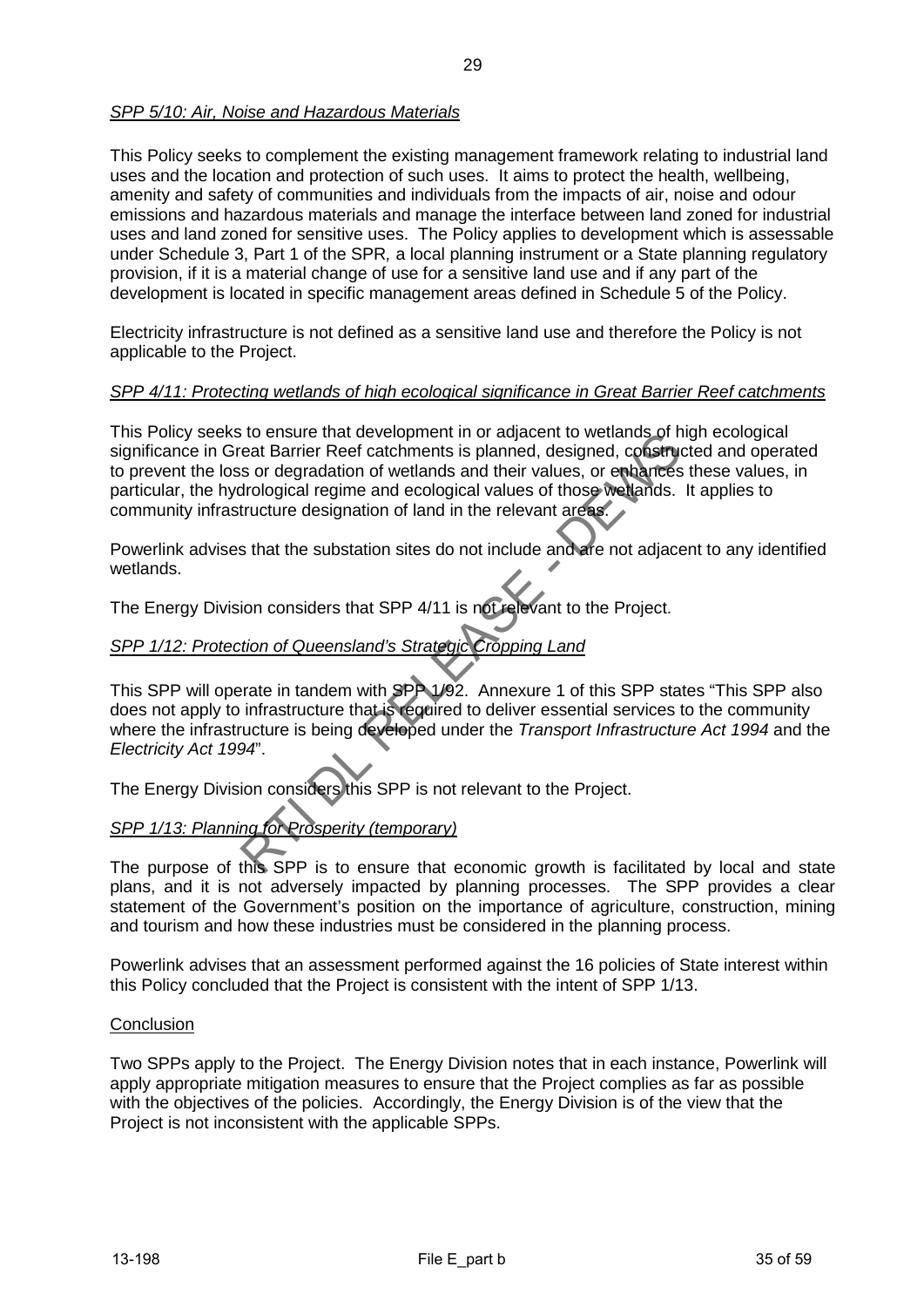## **3.10 Consideration of relevant local planning instruments**

Section 207(2)(e) of the SPA requires the designating Minister to consider each relevant local planning instrument. Planning schemes provide the basis for development control and the assessment of development applications for the applicable local government area. Planning schemes also include strategic plans which identify the preferred dominant land uses on a broad scale for the applicable local government area, consistent with the principal aims of that local government.

The Dinoun South Substation is within the local government area of Western Downs Regional Council and the Clifford Creek Substation is within the local government area of Maranoa Regional Council. These regional councils were formed in the March 2008 local government reform process and, under transitional arrangements, the existing planning schemes of former local governments continue to apply until the new planning schemes are prepared and approved under the SPA. As the Projects are located in the former local government areas of Taroom Shire Council and Bendemere Shire Council, the Taroom Shire Council Planning Scheme (TSCPS) and the Bendemere Shire Council Planning Scheme (BSCPS) are the relevant planning schemes.

The provisions of the TSCPS and the BSCPS have been assessed in respect to the Project. A copy of these schemes are at **Attachment 1.20 and 1.21**.

#### TSCPS – Dinoun South Substation

The TSCPS has identified a number of desired environmental outcomes (DEOs) for the area. The DEOs have been categorised into three key areas – environment, economic development and social.

1. **Environment** – Ecological systems, the unique natural environment (including the landscape and natural features such as national parks, conservation parks and reserves and important wetlands) and items and places of cultural and heritage significance are protected and enhanced by development.

GHD advises that the Project will have no direct impact on protected areas, although indirect impacts to water quality may occur as the substation is located approximately 300 m east of Horse Creek (west branch). Dust issues are expected to be localised and limited to the construction phase.

2. **Economic Development** – The economy is enhanced and diversified through the sustainable use of natural resources (including land and mineral resources) and through a wide range of other economic activities that respect the hierarchy of the urban centres Taroom and Wandoan and the small town of Guluguba.

GHD advises that the Project will not negatively impact on Taroom, Wandoan, Guluguba or the Shire's industrial areas so no mitigation is necessary. GHD notes that neither the substation site nor the immediate surrounding area is mapped as GQAL. However, the areas have been and are currently used for grazing purposes. Due to locational requirements, agricultural land could not be avoided. File provides and the SCPS and the BSCPS have been assessed to the Project.<br>The providence of the TSCPS and the BSCPS have been assessed to the Project.<br>TSCPS - Dinoun South Substation<br>The DEOS have been categorised a numb

3. **Community and Services** – Development in Taroom Shire is consistent with community expectations and needs, and contributes to community wellbeing through the enhancement of core community elements (including the built environment, services, facilities and infrastructure).

GHD advises the Project will not compromise local community health and safety and infrastructure in relation to water, sewers and roads will not be affected.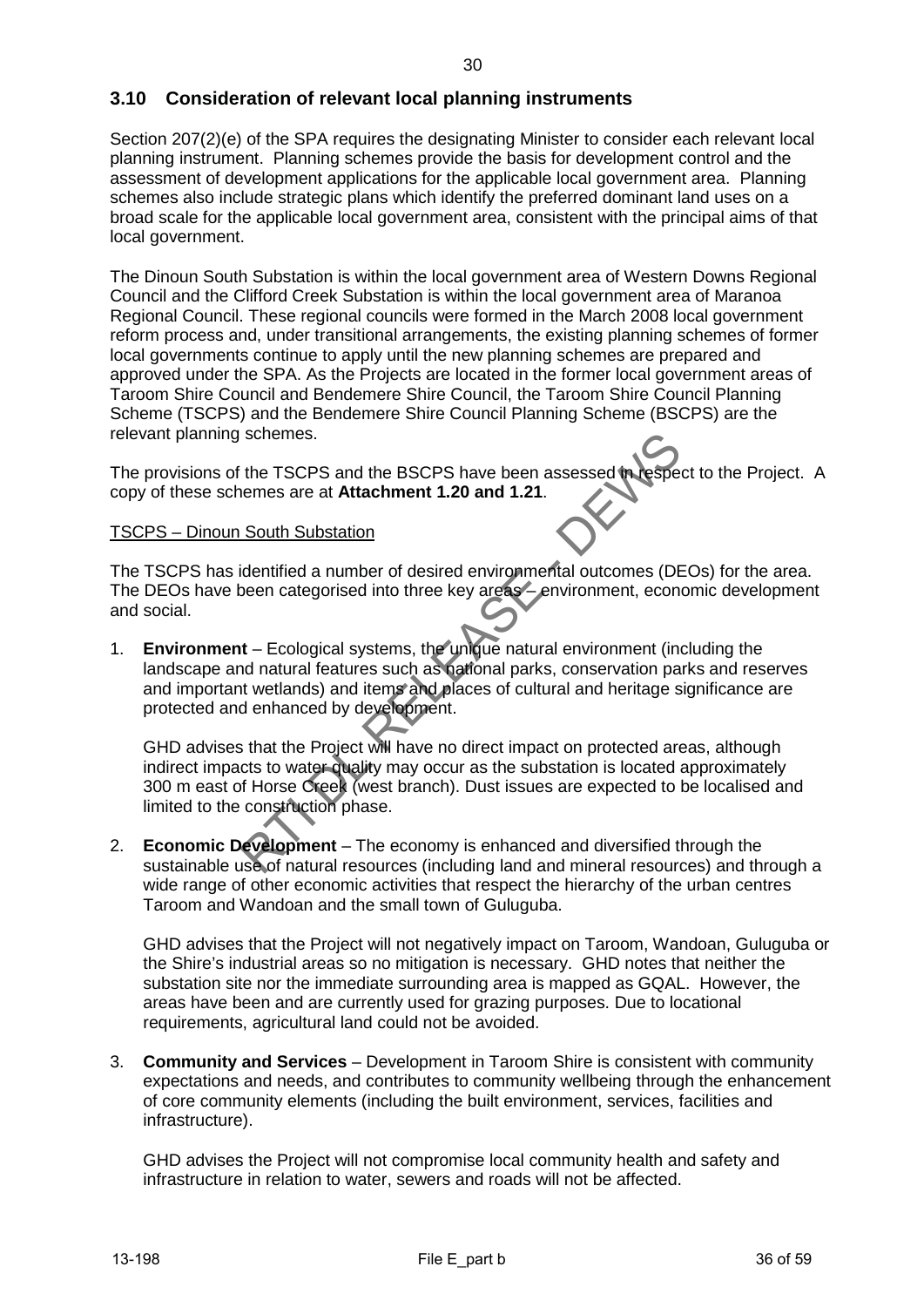GHD concludes the Project is generally consistent with the intent of the DEOs of the planning scheme, and where any inconsistency may exist, such inconsistencies can be readily and effectively managed/removed through the implementation of mitigation measures outlined in the EIS and EMP.

#### **Rural Zone**

GHD advises that the substation is located within the Rural Zone of the planning scheme. The Rural Zone implies that the development of essential infrastructure is appropriate, given that the provisions of other planning policies and legislative requirements are addressed. Development for the purpose of a substation or a premises used for the supply of electricity is defined as being a 'public utility'. Based on the assessment in the EIS, GHD concludes that the Project complies with this zone's intent.

#### **Overlays**

GHD advises the land characteristic areas mapping available includes:

- GOAL:
- Features 1 (Shire Features);
- Features 2 (Biodiversity Planning Assessment); and
- x Bushfire Hazard Areas.



GHD advises that the GQAL and Features 1 overlays do not apply to the land on which the Project is located. As a result, these Codes do not require further assessment and are not relevant to the Project.

In relation to Features 2 (Biodiversity Planning Assessment), parts of Lot 3 on AB51 are mapped as Biodiversity Planning Assessment areas. However, the TSCPS provides no explanation as to what this overlay has fully assessed. As part of the EIS, the ecological values have been identified and mitigation measures have been specified in the EMP. GHD does not expect any significant impacts on the ecological or biodiversity features of the subject area. Frequency Is (notine Features); The Features of the Risk and Amelian States and the SCAL and Features 1 overlays do not flexible by the land on which the Project is located. As a celul, these Codes do not require further a

In relation to Bushfire Hazard Areas, the site is partially mapped as containing areas of medium bushfire hazard. The proposed area for the substation is predominantly cleared and poses a minimal bushfire risk. GHD also notes that Powerlink's infrastructure is constructed and designed to withstand bushfire events and management practises will be put in place as per the EMP.

#### BSCPS – Clifford Creek Substation

The BSCPS has identified a number of desired environmental outcomes (DEOs) for the area. The DEOs have been categorised into three key areas – environment, economic development and social.

#### 1. **Environment**

GHD advises that the Project will have no direct impact on environmentally significant areas, water supply, indigenous cultural heritage, or land susceptible to degradation. Dust issues are expected to be localised and limited to the construction phase.

#### 2. **Economic Development**

GHD advises that the Project will have a minor impact on GQAL, however agricultural activities can continue on the land surrounding the area. Mitigation methods to minimise the effect have been included in the EIS and EMP.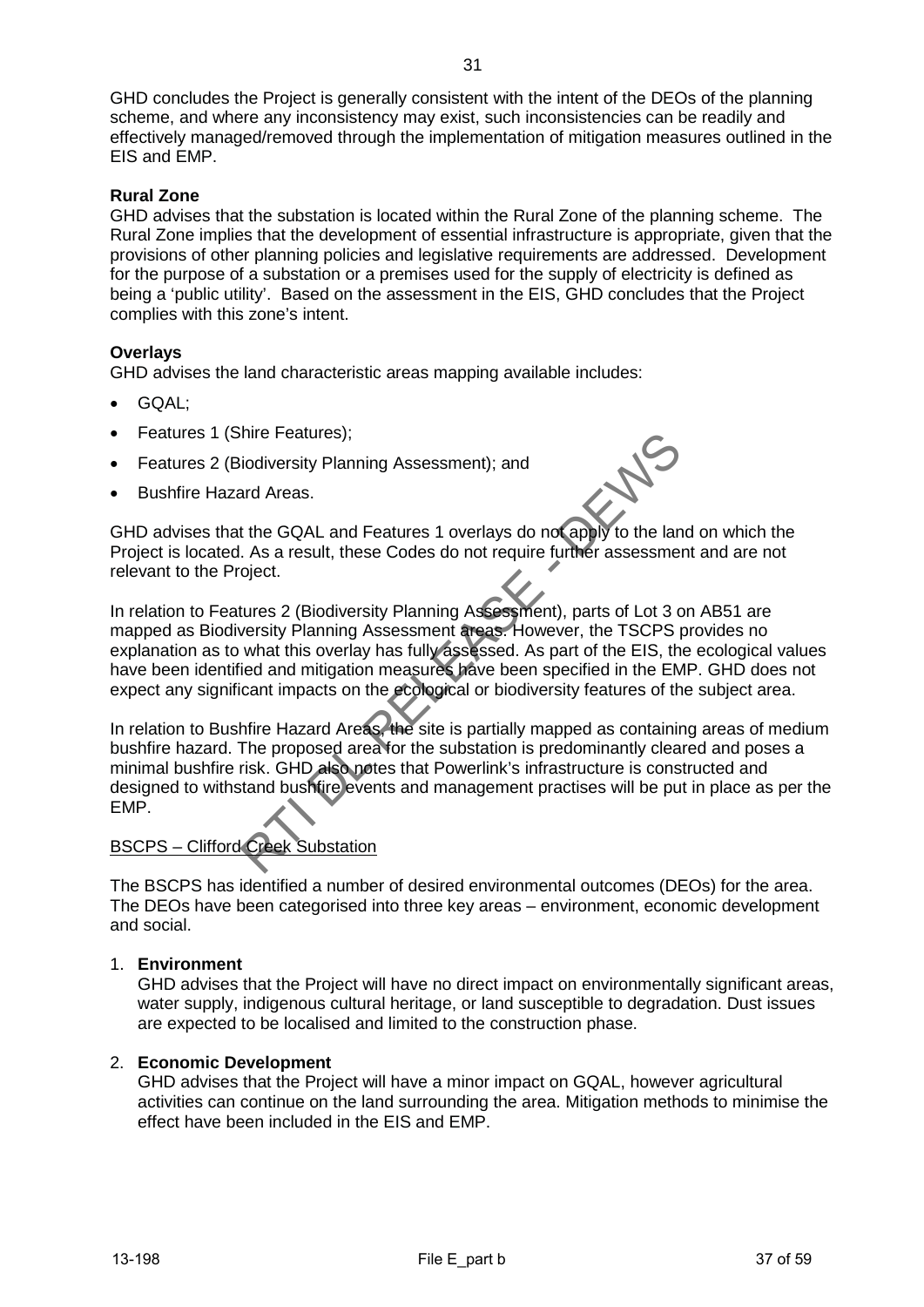#### 3. **Community and Services**

GHD advises that as Powerlink's infrastructure is designed and built to withstand natural hazard events such as bushfire, the Project will have no direct impact. Measures to minimise the impacts on infrastructure are included in the EMP.

GHD concludes the Project is generally consistent with the intent of the DEOs of the planning scheme, and where any inconsistency may exist, such inconsistencies can be readily and effectively managed/removed through the implementation of mitigation measures outlined in the EIS and EMP.

#### **Rural Zone**

GHD advises that the substation is located within the Rural Zone of the planning scheme. The Rural Zone implies that the development of essential infrastructure is appropriate given that the provisions of other planning policies and legislative requirements are addressed. Minor impacts on rural practices are expected as a result of the development, and a small area of 5 ha of GQAL will be impacted upon which was unavoidable due to locational requirements of the substation. Development for the purpose of a substation or a premises used for the supply of electricity is defined as being a 'public utility'. Based on the assessment in the EIS, GHD concludes that the Project complies with this zone's intent.

#### **Overlays**

GHD advises the land characteristic areas mapping available includes:

- State Controlled Roads:
- Bushfire Hazard Area:
- Protected Areas;
- GQAL; and
- Mining Lease.

GHD advises that State Controlled Roads and Mining Lease do not apply to the land on which the Project is located. As a result, these Codes do not require further assessment and are not relevant to the Project.

In relation to Bushfire Hazard Area, the site is partially mapped as containing areas of medium bushfire hazard. The proposed area for the substation is not mapped as a bushfire hazard area. GHD also notes that Powerlink's infrastructure is constructed and designed to withstand bushfire events and management practises will be put in place as per the EMP.

In relation to Protected Areas, mapping identifies that the substation site is not on land designated as protected areas. However, the EIS and EMP analyse mitigation methods to avoid and minimise the effect of the construction on the protected areas.

In relation to GQAL, Lot 72 on SP248281 is partially mapped as GQAL. The substation site has a minimal footprint in relation to the area mapped as GQAL.

#### **Conclusion**

GHD advises that under the TSCPS and the BSCPS, the Project traverses land zoned as a 'Rural' planning area that allows for the development of essential infrastructure. The intent of the 'Rural' zoning is to ensure the protection of land for rural uses and therefore any development in these areas should not have negative impacts upon rural values or reduce the rural landscape amenity of a locality. GHD considers that the construction, operation and maintenance of the Project is consistent with the provisions of the relevant planning schemes. electricity is unimited beat at the application of the assessment of the subset of the controlled that the Project complets with this zone's hinent.<br> **Correlay**<br>
13-198 File Hazard Area;<br>
13-198 File Hazard Area;<br>
13-198 F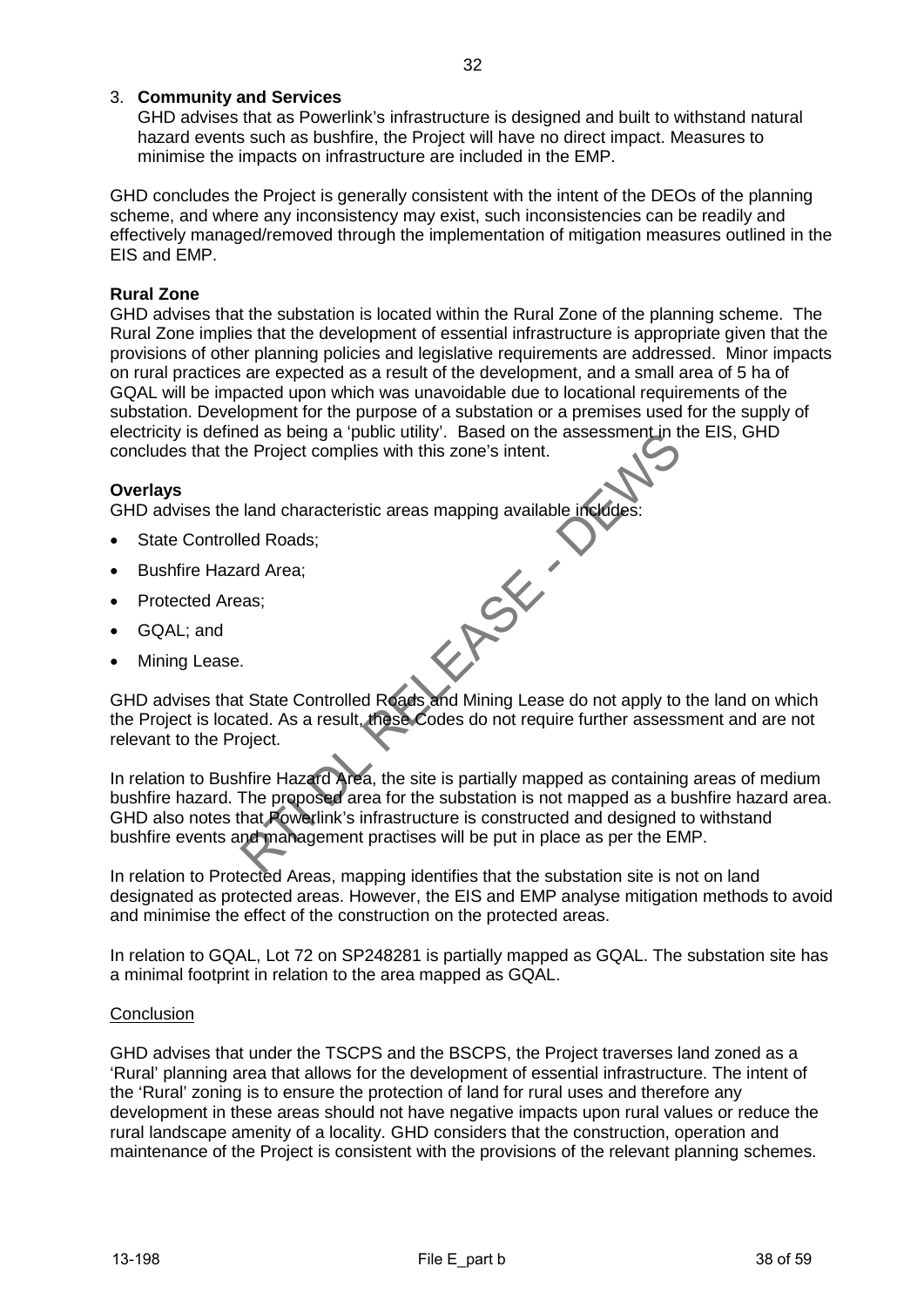The Energy Division is of the view that the Project can be supported on the following planning scheme grounds:

- the broad community benefit; and
- the Project does not compromise the intent of the applicable planning schemes, and is not in conflict with those schemes.

#### **4. CONCLUSION**

The Energy Division considers:

- 1. the Project is 'community infrastructure' under schedule 2 of the SPR and satisfies the public benefit test set out in section 201 of the SPA*;*
- 2. adequate environmental assessment has been carried out, all reasonable measures will be taken to avoid or lessen any adverse environmental effects, and there do not appear to be any social, environmental or cultural heritage issues to prevent the approval of the proposed designation;
- 3. adequate public consultation has occurred in carrying out the environmental assessment of the Project and notification of the proposed designation. Adequate account has been taken of issues raised during the public consultation, and none of the issues raised in the submissions received by Powerlink give sufficient cause to withhold the designation; proposed designation;<br>
a degrade public consultation has occurred in carrying out the exponential assessment<br>
of its exergence that policies and the proposed designation. Adjoundbe account has been taken is<br>
of its uses r
- 4. no State planning regulatory provisions are applicable to the Project;
- 5. the Project is not inconsistent with the Maranoa-Balonne Regional Plan or the Draft Darling Downs Regional Plan;
- 6. the Project is not inconsistent with the provisions of the two applicable State planning policies;
- 7. in relation to the relevant planning schemes, the Project can be supported on the following planning scheme grounds:
	- the broad community benefit; and
	- the Project does not compromise the intent of the TSCPS and the BSCPS and is not in conflict with these schemes; and
- 8. after balancing all of the competing interests, the material submitted for the Minister's consideration supports a decision that the Minister makes the proposed designation of the affected land for community infrastructure.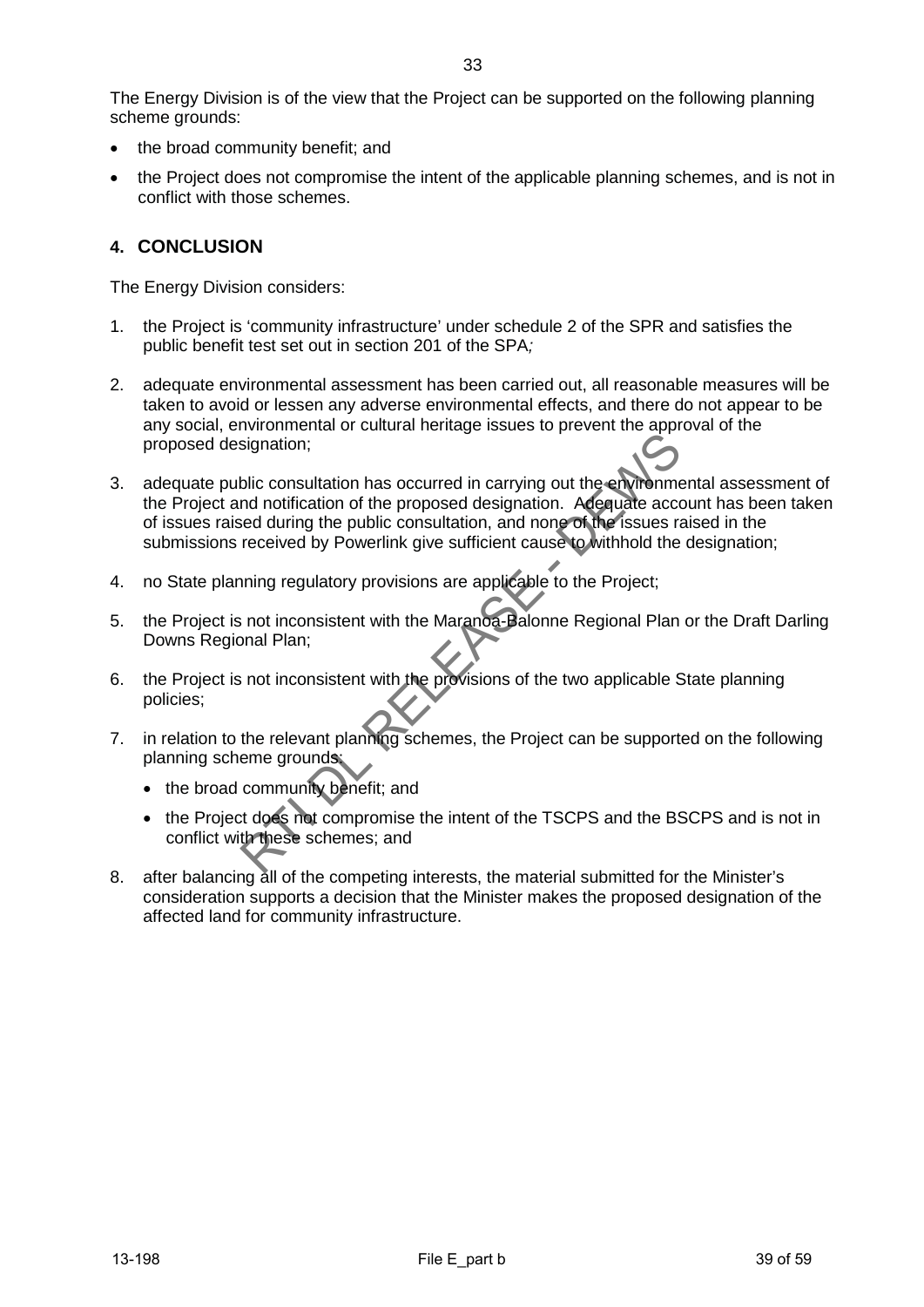# **NOTICE OF A MINISTERIAL DESIGNATION OF LAND**

# **FOR COMMUNITY INFRASTRUCTURE**

## **MADE UNDER THE** *SUSTAINABLE PLANNING ACT 2009*

I, MARK McARDLE MP, Minister for Energy and Water Supply, give notice:

#### A Ministerial designation has been made

A designation of land for community infrastructure pursuant to section 200 of the *Sustainable Planning Act 2009* has been made. The designation is in respect of land on which Queensland Electricity Transmission Corporation Limited, trading as Powerlink Queensland, proposes to build community infrastructure.

Description of the land to which the designation applies

### **Clifford Creek Substation**

| Easement/<br><b>Area ID</b> | Easement/Area<br>Plan No. | <b>Property Lot No.</b> | <b>Property</b><br><b>Survey Plan</b><br>No. | Local<br><b>Government</b>  |
|-----------------------------|---------------------------|-------------------------|----------------------------------------------|-----------------------------|
| Area A                      | CC <sub>01</sub>          |                         | SP248281                                     | Maranoa Regional<br>Council |
| Area 62                     | CC01                      |                         | SP248281                                     | Maranoa Regional<br>Council |

# **Dinoun South Substation**

| <b>Clifford Creek Substation</b> |                           |                                                                         | <b>Property</b>                              |                                                 |
|----------------------------------|---------------------------|-------------------------------------------------------------------------|----------------------------------------------|-------------------------------------------------|
| Easement/<br><b>Area ID</b>      | Easement/Area<br>Plan No. | <b>Property Lot No.</b>                                                 | <b>Survey Plan</b><br>No.                    | Local<br><b>Government</b>                      |
| Area A                           | CC01                      |                                                                         | SP248281                                     | Maranoa Regional<br>Council                     |
| Area <sub>62</sub>               | CC01                      |                                                                         | SP248281                                     | Maranoa Regional<br>Council                     |
| <b>Dinoun South Substation</b>   |                           |                                                                         |                                              |                                                 |
| Easement/<br><b>Area ID</b>      | Easement/Area<br>Plan No. | <b>Property Lot No.</b>                                                 | <b>Property</b><br><b>Survey Plan</b><br>No. | Local<br><b>Government</b>                      |
| Area 1                           | <b>DS01</b>               | 3                                                                       | AB51                                         | <b>Western Downs</b><br><b>Regional Council</b> |
| Area A                           | <b>DS01</b>               | 3                                                                       | AB51                                         | <b>Western Downs</b><br><b>Regional Council</b> |
| Area B                           | <b>DS02</b>               | $\overline{2}$                                                          | AB132                                        | <b>Western Downs</b><br><b>Regional Council</b> |
| Area C                           | <b>DS02</b>               | 5                                                                       | AB50                                         | <b>Western Downs</b><br><b>Regional Council</b> |
| Area D                           | <b>DS02</b>               | 5                                                                       | AB50                                         | <b>Western Downs</b><br>Regional Council        |
|                                  |                           |                                                                         |                                              |                                                 |
|                                  |                           | Type of community infrastructure for which the land has been designated |                                              |                                                 |

#### Type of community infrastructure for which the land has been designated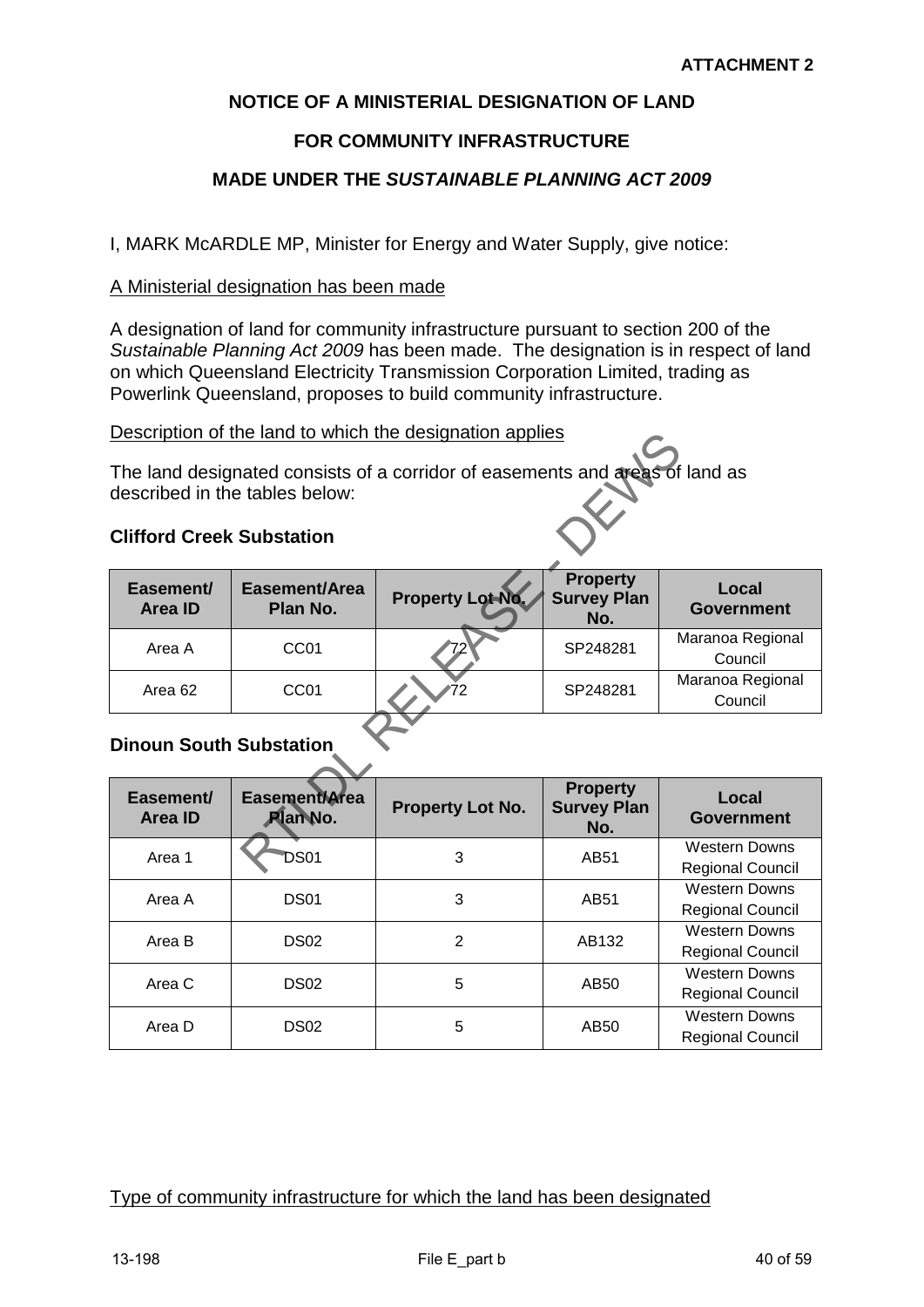The type of community infrastructure for which the land has been designated is operating works under the *Electricity Act 1994*. Specifically, these operating works are the Clifford Creek and Dinoun South Substations Project, consisting of the construction of a new 132 kilovolt substation at Reedy Creek (Clifford Creek) and an access easement of approximately 1.6 kilometres long and 20 metres wide, and a new 132 kilovolt substation at Combabula (Dinoun South) and an access easement of approximately 5.7 kilometres long and 20 metres wide.

**MARK McARDLE MP Minister for Energy and Water Supply**

**Dated:**

 $R1198 = \frac{13.198}{13.198}$ 

Page 2 of 2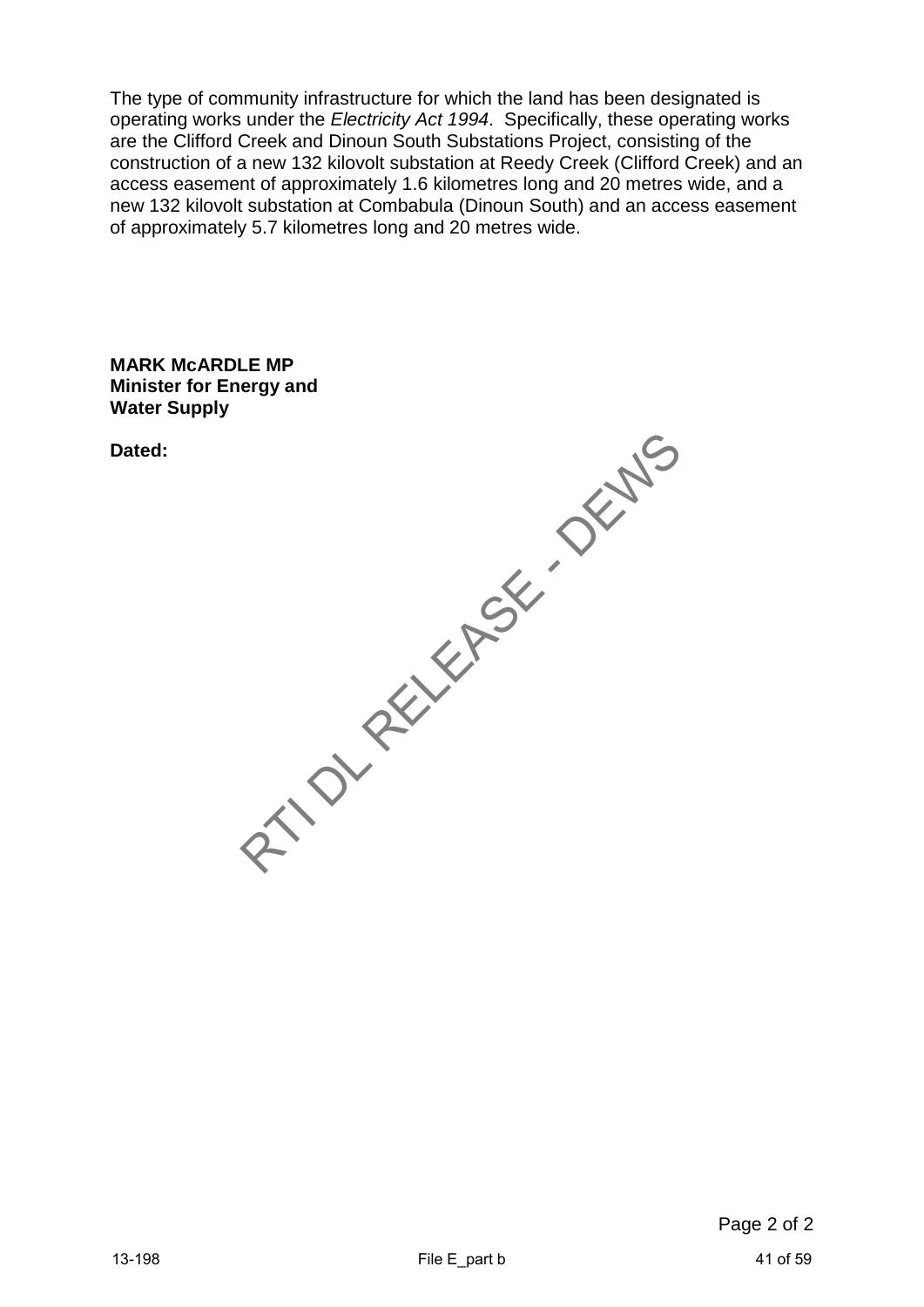| Author                            | <b>Branch Approval</b>           | <b>Branch Approval</b>          | Dan Hunt             |
|-----------------------------------|----------------------------------|---------------------------------|----------------------|
| Name: Jo-Anne Howe                | Name: Rob Metcalfe               | Name: Shaun Leggate             | Director-General     |
| <b>Position: Senior Analyst</b>   | A/Director                       | A/General Manager               | <b>DEWS</b>          |
| Section: Energy Sector Monitoring | Branch: Energy Sector Regulation | Branch: Networks and Regulation | Telephone: 3006 2399 |
| Tel No: 323 90918                 | Tel No: 323 71259                | Tel No: 322 42191               | Date Endorsed:       |
| Date drafted: 22/10/13            | Date Endorsed:                   | Date Endorsed: 3/11/13          |                      |

Ref: EWS/LEAVE BLANK FOR MINS OFFICE CTS No. 23858/13

Date – Leave blank (Mins Office to insert)

Ms Merryn York Chief Executive Powerlink Queensland PO Box 1193 VIRGINIA QLD 4014

Dear Ms York

Thank you for your letter of 18 September 2013, requesting that certain land be designated for community infrastructure under the *Sustainable Planning Act 2009*. The request relates to land on which Powerlink Queensland (Powerlink) proposes to construct the Clifford Creek and Dinoun South Substation Projects.

After considering all the matters I am required to consider under the *Sustainable Planning Act 2009*, I have decided to make the designation pursuant to that Act.

The land which has been designated is described in the attached notice. This notice will be published in the Queensland Government Gazette in the near future and the designation will take effect from the date of publication of the notice.

The type of community infrastructure for which the land has been designated is operating works under the *Electricity Act 1994*. Specifically, these operating works are Powerlink's proposed Clifford Creek and Dinoun South Substation Projects, which consist of a new 132 kilovolt (kV) substation at Reedy Creek (Clifford Creek) and an associated access easement of approximately 1.6 kilometres (km) long and 20 metres (m) wide, and a new 132 kV substation at Combabula (Dinoun South) and an associated access easement of approximately 5.7 km long and 20 m wide. Use Merryn York<br>
The Executive<br>
The Executive Coverinc Queensland<br>
York WIRGINIA QLD 4014<br>
Your Your Heter of 18 September 2009. Tequesting that certain land be designated for<br>
Dear Ms York<br>
Thank you for your letter of 18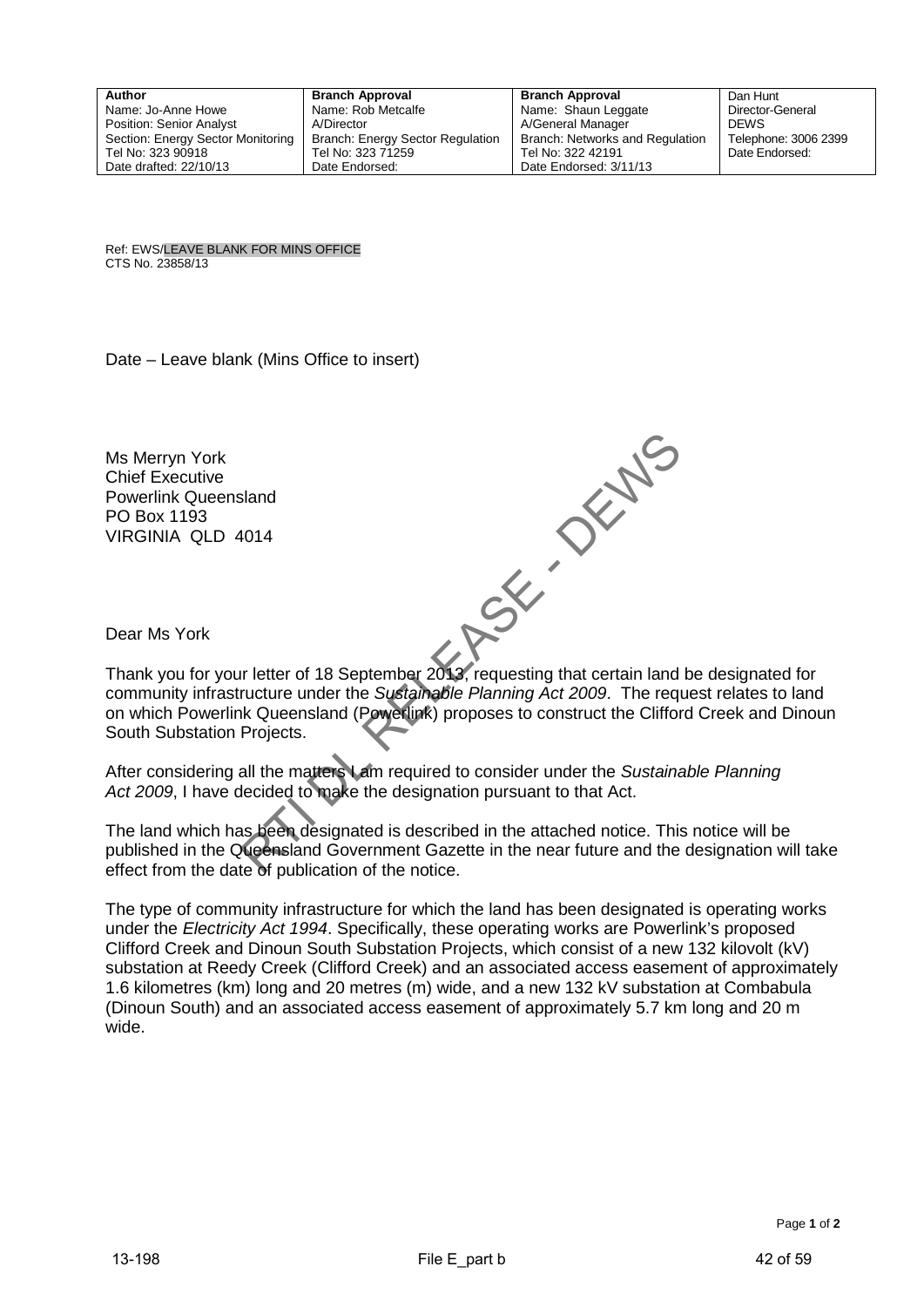My reasons for making this designation are to:

- facilitate the timely construction of the Clifford Creek and Dinoun South Substations in order to supply power to Australia Pacific LNG's gas processing facility to service their developing gas fields in the Reedy Creek and Combabula South localities; and
- note the existence of the transmission line and substation on the affected local government's planning scheme.

Yours sincerely

Mark McArdle MP **Minister for Energy and Water Supply** Att **PART DL RELEASE - DEWS - ONEWS**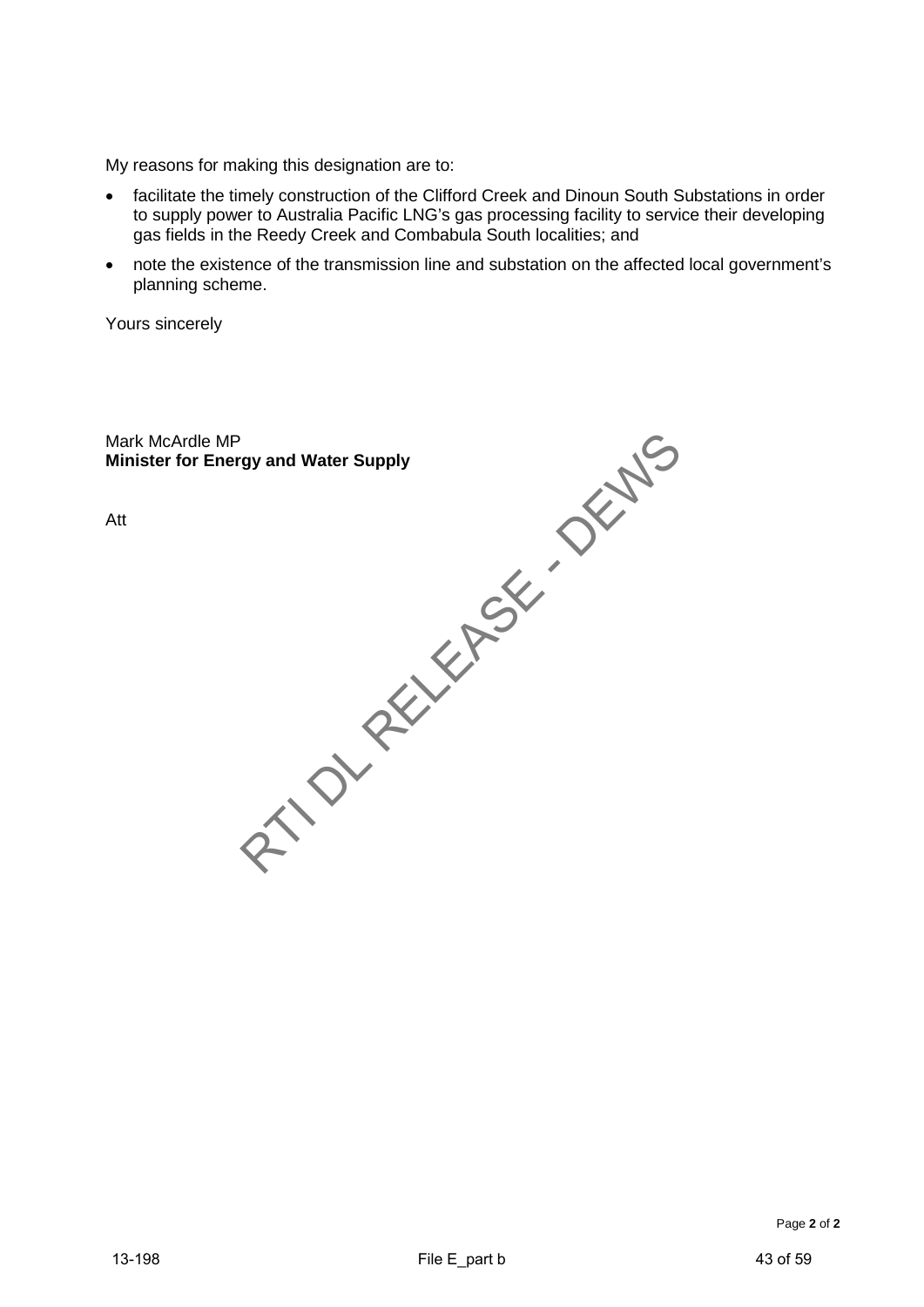| Author                            | <b>Branch Approval</b>           | <b>Branch Approval</b>          | Dan Hunt             |
|-----------------------------------|----------------------------------|---------------------------------|----------------------|
| Name: Jo-Anne Howe                | Name: Rob Metcalfe               | Name: Shaun Leggate             | Director-General     |
| <b>Position: Senior Analyst</b>   | A/Director                       | A/General Manager               | <b>DEWS</b>          |
| Section: Energy Sector Monitoring | Branch: Energy Sector Regulation | Branch: Networks and Regulation | Telephone: 3006 2399 |
| Tel No: 323 90918                 | Tel No: 323 71259                | Tel No: 322 42191               | Date Endorsed:       |
| Date drafted: 22/10/13            | Date Endorsed:                   | Date Endorsed: 3/11/03          |                      |

Ref: EWS/LEAVE BLANK FOR MINS OFFICE CTS No. 23858/13

Date – Leave blank (Mins Office to insert)

Councillor Robert Loughnan Mayor Maranoa Regional Council PO Box 42 MITCHELL QLD 4465

Dear Councillor Loughnan

Queensland Electricity Transmission Corporation Limited, trading as Powerlink Queensland (Powerlink) has requested that certain land be designated for community infrastructure under the *Sustainable Planning Act 2009*. This request relates to land on which Powerlink proposes to construct the Clifford Creek and Dinoun South Substation Projects.

After considering all the matters I am required to consider under the *Sustainable Planning Act 2009*, I have decided to make the designation pursuant to that Act.

The land which has been designated is described in the attached notice and includes land within your Council's area. The notice will be published in the Queensland Government Gazette in the near future and the designation will take effect from the date of publication of the notice.

The type of community infrastructure for which the land has been designated is operating works under the *Electricity Act 1994*. Specifically, these operating works are Powerlink's proposed Clifford Creek and Dinoun South Substation Projects, which consist of a new 132 kilovolt (kV) substation at Reedy Creek (Clifford Creek) and an associated access easement of approximately 1.6 kilometres (km) long and 20 metres (m) wide, and a new 132 kV substation at Combabula (Dinoun South) and an associated access easement of approximately 5.7 km long and 20 m wide. Councillor Robert Loughnan<br>Alaranoa Regional Council<br>Maranoa Regional Council<br>Valencesiand Electricity Transmission Corporation Limited, trading as Powerlink Queensland<br>Powerlink, has requested that certain diplomatical su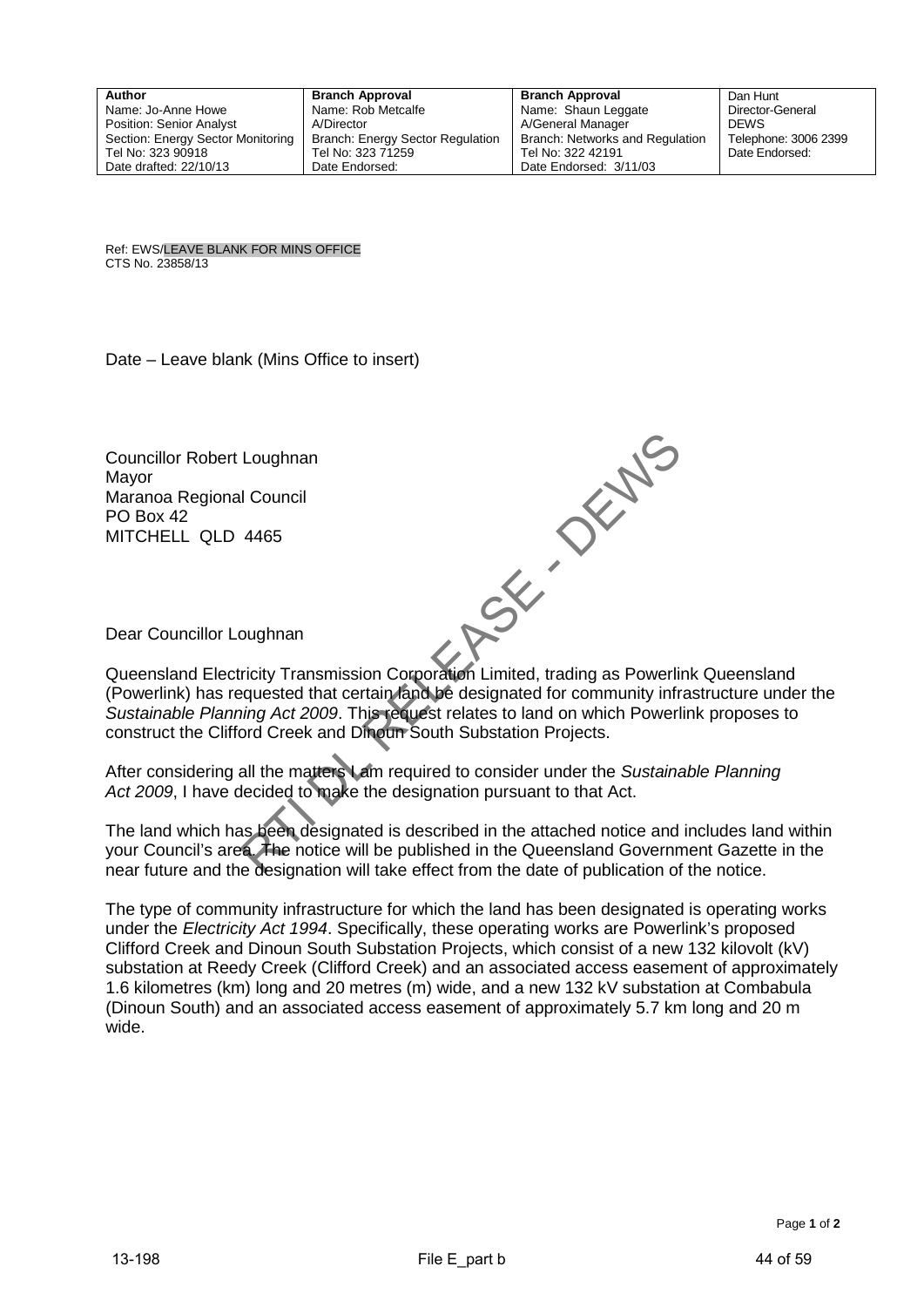My reasons for making this designation are to:

- facilitate the timely construction of the Clifford Creek and Dinoun South Substations in order to supply power to Australia Pacific LNG's gas processing facility to service their developing gas fields in the Reedy Creek and Combabula South localities; and
- note the existence of the transmission line and substation on the affected local government's planning scheme.

Yours sincerely

Mark McArdle MP **Minister for Energy and Water Supply** Att **PART DL RELEASE - DEWS - DEWS - PART B 45 OF 69 RTM**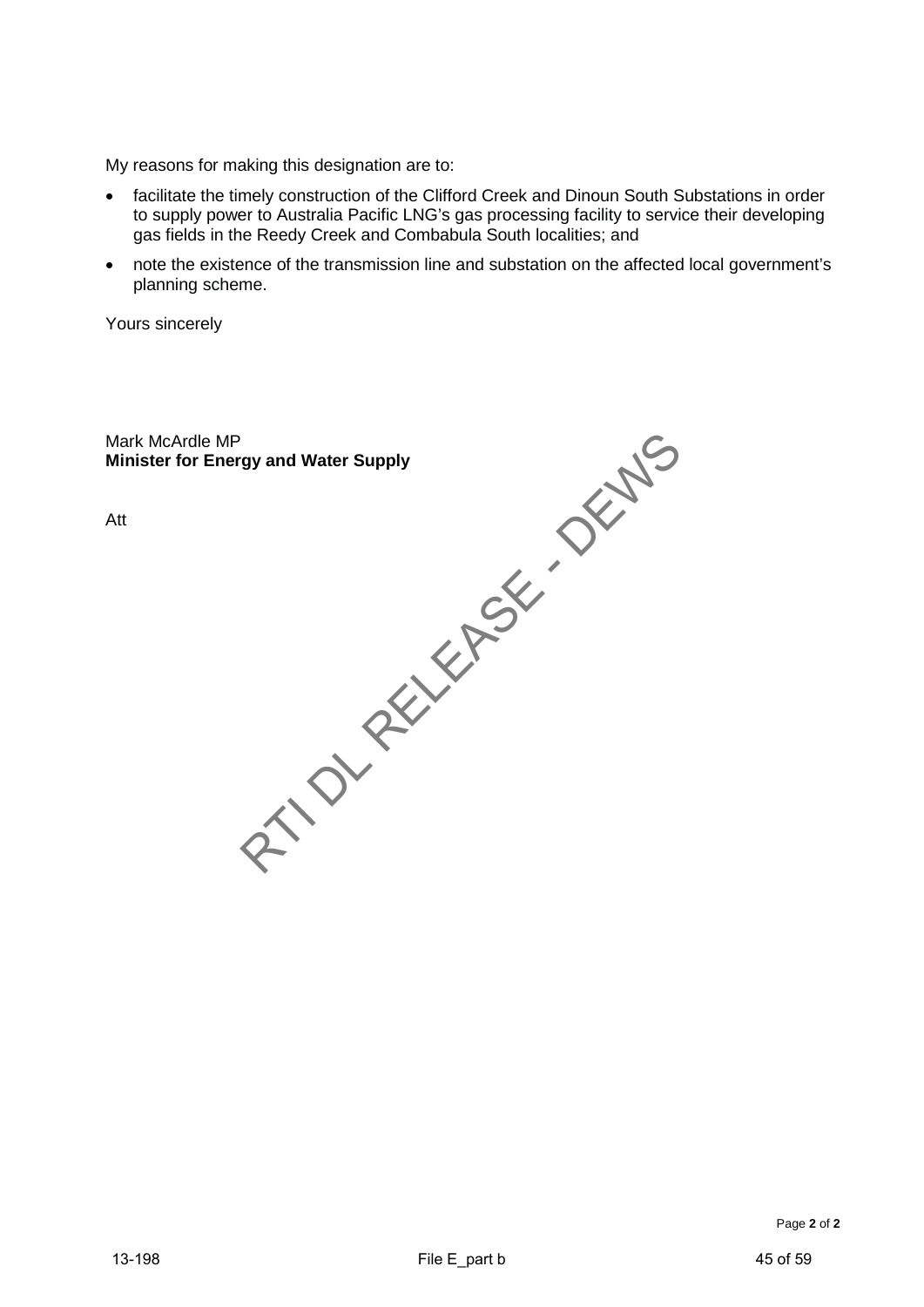| Author                            | <b>Branch Approval</b>                  | <b>Branch Approval</b>          | Dan Hunt             |
|-----------------------------------|-----------------------------------------|---------------------------------|----------------------|
| Name: Jo-Anne Howe                | Name: Rob Metcalfe                      | Name: Shaun Leggate             | Director-General     |
| <b>Position: Senior Analyst</b>   | A/Director                              | A/General Manager               | <b>DEWS</b>          |
| Section: Energy Sector Monitoring | <b>Branch: Energy Sector Regulation</b> | Branch: Networks and Regulation | Telephone: 3006 2399 |
| Tel No: 323 90918                 | Tel No: 323 71259                       | Tel No: 322 42191               | Date Endorsed:       |
| Date drafted: 22/10/13            | Date Endorsed:                          | Date Endorsed: 3/11/13          |                      |

Ref: EWS/LEAVE BLANK FOR MINS OFFICE CTS No. 23858/13

Date – Leave blank (Mins Office to insert)

Councillor Ray Brown Mayor Western Downs Regional Council PO Box 551 DALBY QLD 4405

Dear Councillor Brown

Queensland Electricity Transmission Corporation Limited, trading as Powerlink Queensland (Powerlink) has requested that certain land be designated for community infrastructure under the *Sustainable Planning Act 2009*. This request relates to land on which Powerlink proposes to construct the Clifford Creek and Dinoun South Substation Projects.

After considering all the matters I am required to consider under the *Sustainable Planning Act 2009*, I have decided to make the designation pursuant to that Act.

The land which has been designated is described in the attached notice and includes land within your Council's area. The notice will be published in the Queensland Government Gazette in the near future and the designation will take effect from the date of publication of the notice.

The type of community infrastructure for which the land has been designated is operating works under the *Electricity Act 1994*. Specifically, these operating works are Powerlink's proposed Clifford Creek and Dinoun South Substation Projects, which consist of a new 132 kilovolt (kV) substation at Reedy Creek (Clifford Creek) and an associated access easement of approximately 1.6 kilometres (km) long and 20 metres (m) wide, and a new 132 kV substation at Combabula (Dinoun South) and an associated access easement of approximately 5.7 km long and 20 m wide. Councillor Ray Brown<br>Western Downs Regional Council<br>Western Downs Regional Council<br>Vestern Downs Regional Council<br>Powerlink, has requested that certain graphs decises to land on which Powerlink Queensland<br>Electricity Trans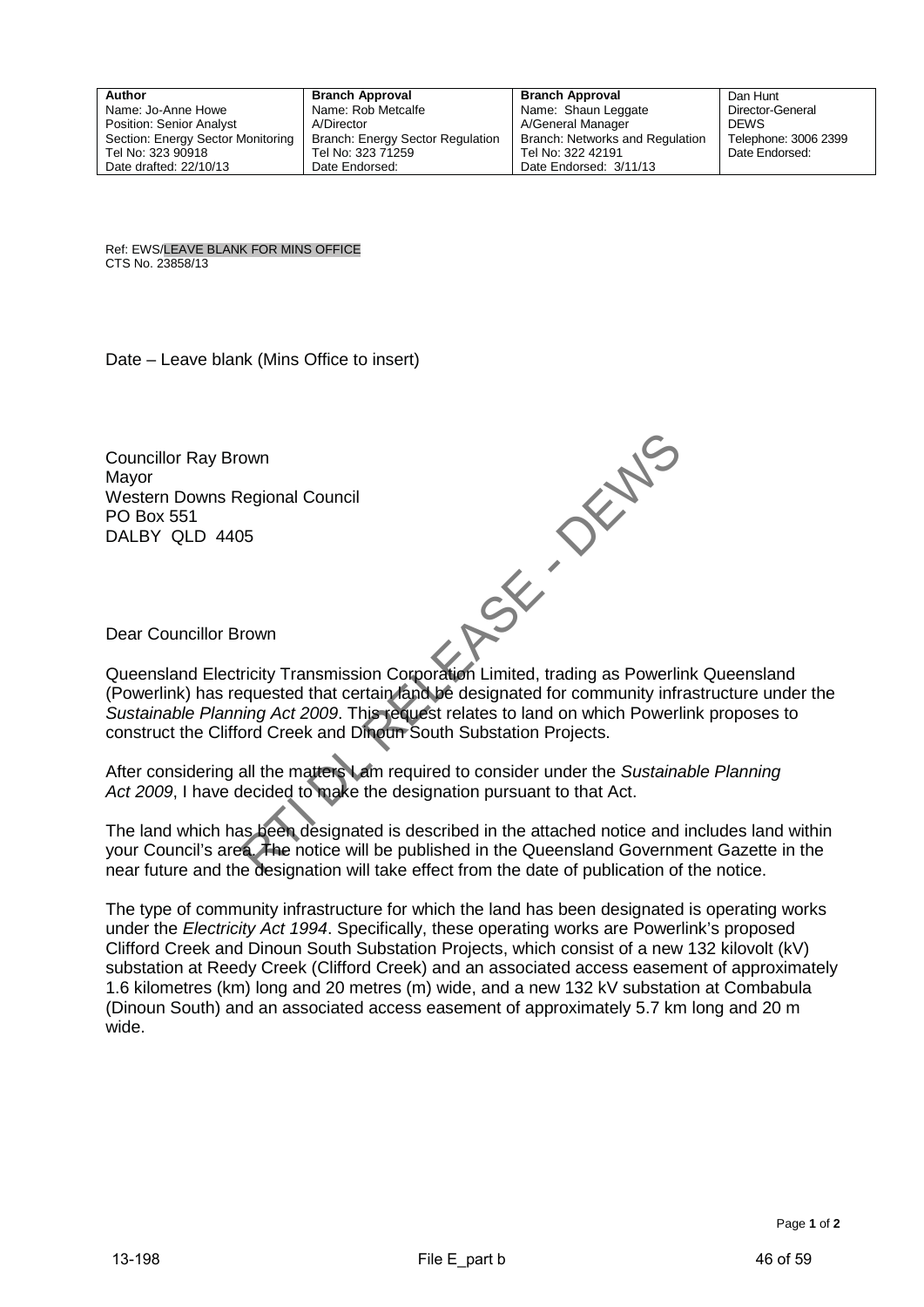My reasons for making this designation are to:

- facilitate the timely construction of the Clifford Creek and Dinoun South Substations in order to supply power to Australia Pacific LNG's gas processing facility to service their developing gas fields in the Reedy Creek and Combabula South localities; and
- note the existence of the transmission line and substation on the affected local government's planning scheme.

Yours sincerely

Mark McArdle MP **Minister for Energy and Water Supply** Att **PART DL RELEASE - DEWS - Parties**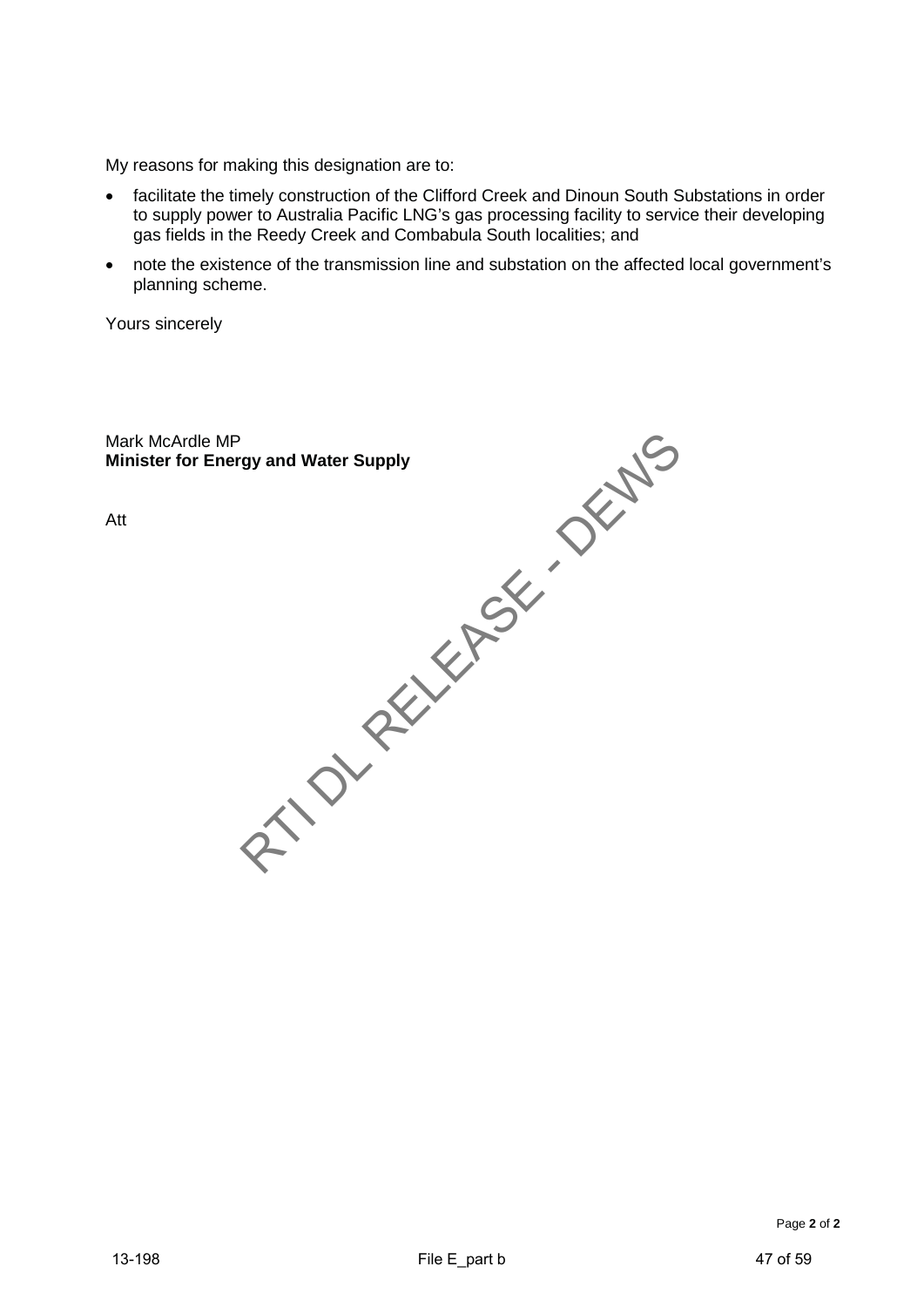| Author                            | <b>Branch Approval</b>           | <b>Branch Approval</b>          | Dan Hunt             |
|-----------------------------------|----------------------------------|---------------------------------|----------------------|
| Name: Jo-Anne Howe                | Name: Rob Metcalfe               | Name: Shaun Leggate             | Director-General     |
| <b>Position: Senior Analyst</b>   | A/Director                       | A/General Manager               | <b>DEWS</b>          |
| Section: Energy Sector Monitoring | Branch: Energy Sector Regulation | Branch: Networks and Regulation | Telephone: 3006 2399 |
| Tel No: 323 90918                 | Tel No: 323 71259                | Tel No: 322 42191               | Date Endorsed:       |
| Date drafted: 22/10/13            | Date Endorsed:                   | Date Endorsed: 3/11/13          |                      |

Ref: EWS/LEAVE BLANK FOR MINS OFFICE CTS No. 23858/13

Date – Leave blank (Mins Office to insert)

Mr David Edwards Director-General Department of State Development, Infrastructure and Planning PO Box 15009 CITY EAST QLD 4002

Dear Mr Edwards

Queensland Electricity Transmission Corporation Limited, trading as Powerlink Queensland (Powerlink) has requested that certain land be designated for community infrastructure under the *Sustainable Planning Act 2009*. This request relates to land on which Powerlink proposes to construct the Clifford Creek and Dinoun South Substation Projects.

After considering all the matters I am required to consider under the *Sustainable Planning*  Act 2009. I have decided to make the designation pursuant to that Act. As required by section 208 of that Act, I formally give you notice of the designation as made by me.

The land which has been designated is described in the attached notice. The notice will be published in the Queensland Government Gazette in the near future and the designation will take effect from the date of publication of the notice.

The type of community infrastructure for which the land has been designated is operating works under the *Electricity Act 1994*. Specifically, these operating works are Powerlink's proposed Clifford Creek and Dinoun South Substation Projects, which consist of a new 132 kilovolt (kV) substation at Reedy Creek (Clifford Creek) and an associated access easement of approximately 1.6 kilometres (km) long and 20 metres (m) wide, and a new 132 kV substation at Combabula (Dinoun South) and an associated access easement of approximately 5.7 km long and 20 m wide. In David Edwards<br>
Director-General<br>
Director-General<br>
Operatment of State Development, Infrastructure and Planning<br>
You any special of the diversion Correction (Figure 2013)<br>
Dear Mr Edwards<br>
Diversimitive has requested th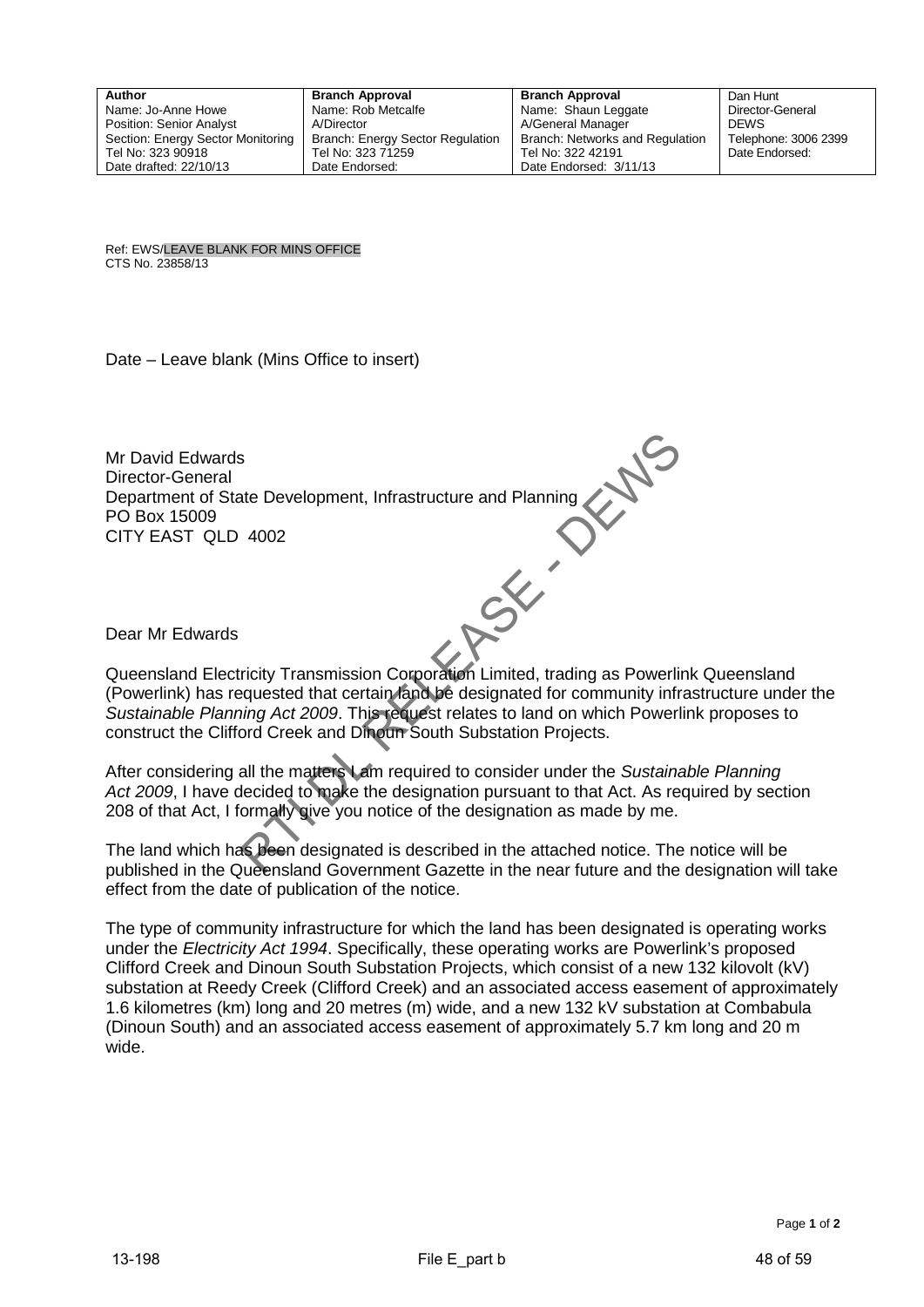My reasons for making this designation are to:

- facilitate the timely construction of the Clifford Creek and Dinoun South Substations in order to supply power to Australia Pacific LNG's gas processing facility to service their developing gas fields in the Reedy Creek and Combabula South localities; and
- note the existence of the transmission line and substation on the affected local government's planning scheme.

Yours sincerely

Mark McArdle MP **Minister for Energy and Water Supply** Att **PART DL RELEASE - DEWS - ONEWS**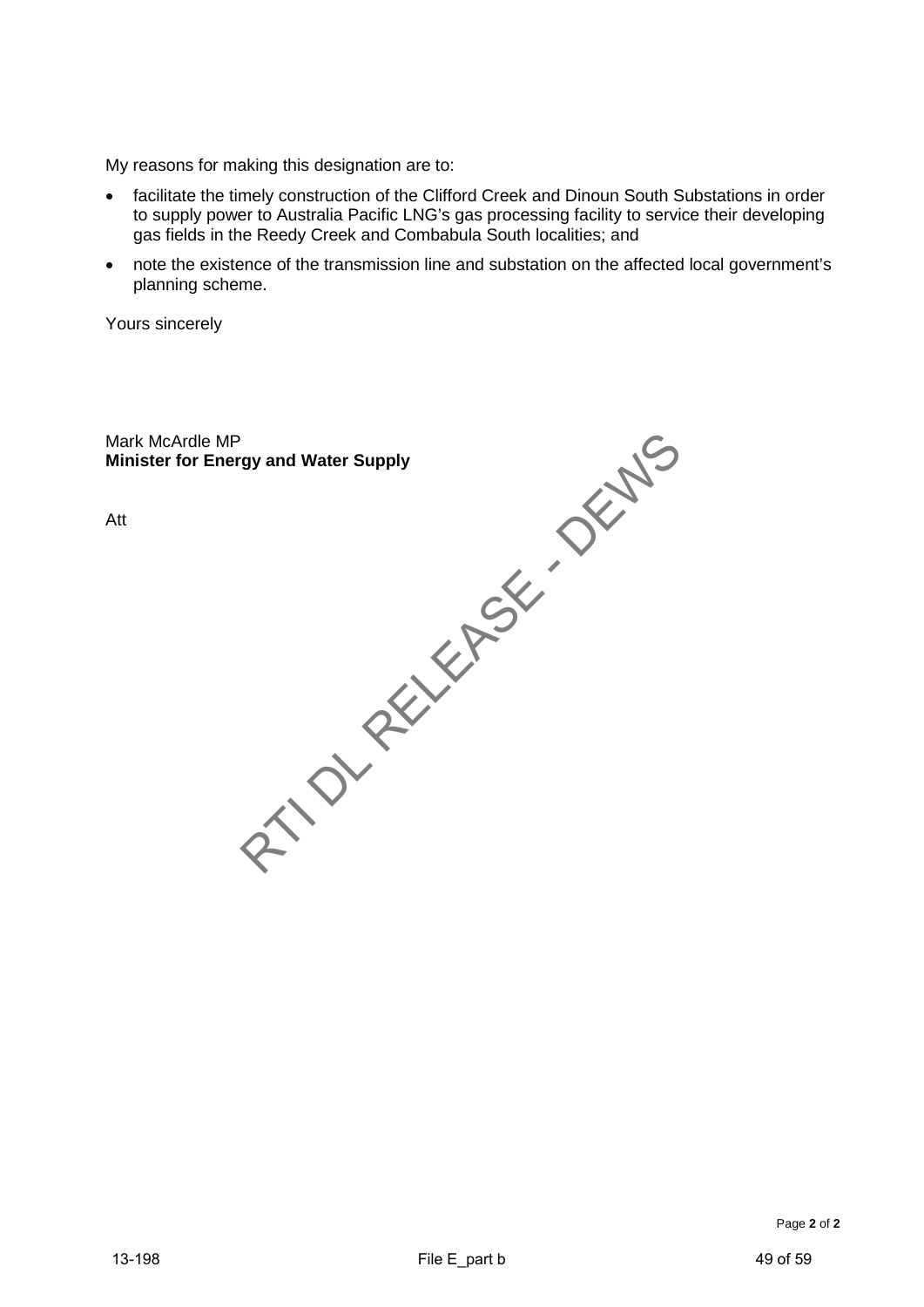| <b>Name</b>                     | Company                                          | <b>Address</b>                 | Salutation |          |
|---------------------------------|--------------------------------------------------|--------------------------------|------------|----------|
| Mr Brett Hayward                |                                                  | PO Box 15216                   |            |          |
| Director-General                | <b>Pepartment of Nautral Resources and Mines</b> | CITY EAST QLD 4002             | Mr Hayward |          |
|                                 |                                                  | sch4p4(6) Personal information |            |          |
|                                 |                                                  |                                |            |          |
|                                 |                                                  |                                |            |          |
|                                 |                                                  |                                |            |          |
|                                 |                                                  |                                |            |          |
|                                 |                                                  |                                |            |          |
|                                 |                                                  | Level 22, 255 Adelaide Street  |            |          |
| National Australia Bank Limited |                                                  | BRISBANE QLD 4000              | Sir/Madam  |          |
|                                 |                                                  | Level 4, 139 Coronation Drive  |            |          |
| Mr Page Maxson                  | Australia Pacific LNG Pty Limited                | MILTON QLD 4064                | Mr Maxson  |          |
|                                 |                                                  |                                |            |          |
|                                 |                                                  |                                |            |          |
|                                 |                                                  |                                |            |          |
|                                 |                                                  |                                |            |          |
|                                 |                                                  |                                |            |          |
|                                 |                                                  |                                |            |          |
|                                 |                                                  |                                |            |          |
|                                 |                                                  |                                |            |          |
|                                 |                                                  |                                |            |          |
|                                 |                                                  |                                |            |          |
|                                 |                                                  |                                |            |          |
|                                 |                                                  |                                |            |          |
|                                 |                                                  |                                |            |          |
|                                 |                                                  |                                |            |          |
|                                 |                                                  |                                |            |          |
|                                 |                                                  |                                |            |          |
|                                 |                                                  |                                |            |          |
|                                 |                                                  |                                |            |          |
|                                 |                                                  |                                |            |          |
|                                 |                                                  |                                |            |          |
|                                 |                                                  |                                |            |          |
|                                 |                                                  |                                |            |          |
|                                 |                                                  |                                |            |          |
|                                 |                                                  |                                |            |          |
| 13-198                          | File E_part b                                    |                                |            | 50 of 59 |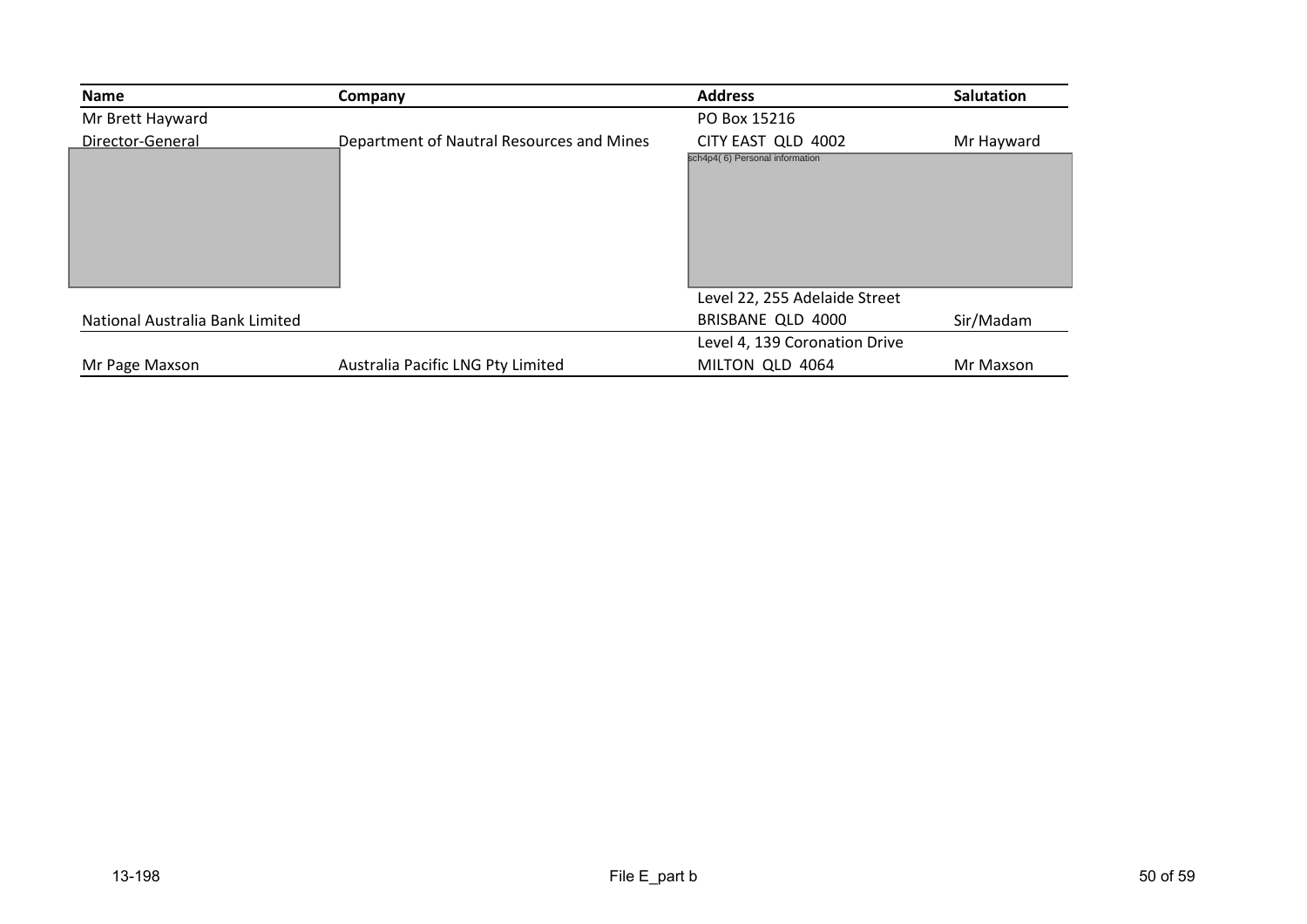| Author                            | <b>Branch Approval</b>           | <b>Branch Approval</b>          | Dan Hunt             |
|-----------------------------------|----------------------------------|---------------------------------|----------------------|
| Name: Jo-Anne Howe                | Name: Rob Metcalfe               | Name: Shaun Leggate             | Director-General     |
| <b>Position: Senior Analyst</b>   | A/Director                       | A/General Manager               | <b>DEWS</b>          |
| Section: Energy Sector Monitoring | Branch: Energy Sector Regulation | Branch: Networks and Regulation | Telephone: 3006 2399 |
| Tel No: 323 90918                 | Tel No: 323 71259                | Tel No: 322 42191               | Date Endorsed:       |
| Date drafted: 22/10/13            | Date Endorsed:                   | Date Endorsed: 3/11/13          |                      |

Ref: EWS/LEAVE BLANK FOR MINS OFFICE CTS No. 23858/13

Date – Leave blank (Mins Office to insert)

«Name» «Company» «Address»

Dear «Salutation»

Dear «Salutation»<br>Queensland Electricity Transmission Corporation Limited, trading as Powerlink Queensland (Powerlink) has requested that certain land be designated for community infrastructure under the *Sustainable Planning Act 2009*. This request relates to land on which Powerlink proposes to construct the Clifford Creek and Dinoun South Substation Projects.

After considering all of the matters I am required to consider under the *Sustainable Planning Act 2009*, I have decided to make the designation pursuant to that Act. The land to which the designation applies includes land owned by you, or land in which you hold an interest.

The designation means the community infrastructure is exempt from any further planning assessment and will be noted on the relevant local government's planning scheme. The rationale behind the identification of land for various types of community infrastructure is to ensure there is no conflict between infrastructure planning and land use planning.

The land to which the designation applies is described in the attached notice, which will be published in the Queensland Government Gazette in the near future. The designation will take effect from the date of publication of the notice.

The type of community infrastructure for which the land has been designated is operating works under the *Electricity Act 1994*. Specifically, these operating works are Powerlink's proposed Clifford Creek and Dinoun South Substation Projects, which consist of a new 132 kilovolt (kV) substation at Reedy Creek (Clifford Creek) and an associated access easement of approximately 1.6 kilometres (km) long and 20 metres (m) wide, and a new 132 kV substation at Combabula (Dinoun South) and an associated access easement of approximately 5.7 km long and 20 m wide. Warney<br>
Company<br>
Company<br>
Company<br>
Company<br>
Company<br>
Company<br>
Company<br>
Company<br>
Company<br>
Company<br>
Company Company<br>
Company Company Company<br>
Company Company Company<br>
Company Company Company<br>
Company Company Company<br>
Company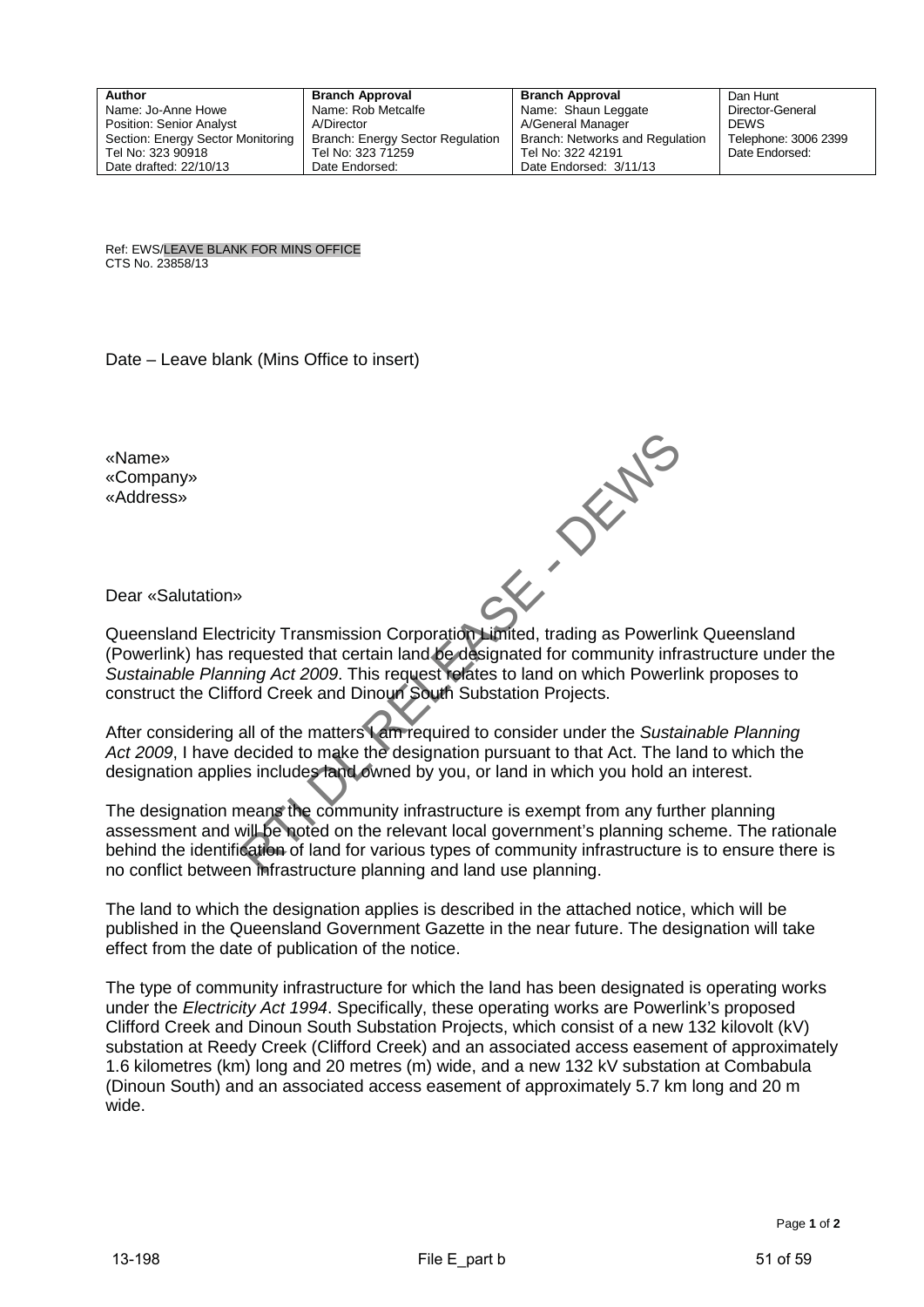My reasons for making this designation are to:

- facilitate the timely construction of the Clifford Creek and Dinoun South Substations in order to supply power to Australia Pacific LNG's gas processing facility to service their developing gas fields in the Reedy Creek and Combabula South localities; and
- note the existence of the transmission line and substation on the affected local government's planning scheme.

Yours sincerely

Mark McArdle MP **Minister for Energy and Water Supply** Att **PART DL RELEASE - DEWS - ONEWS**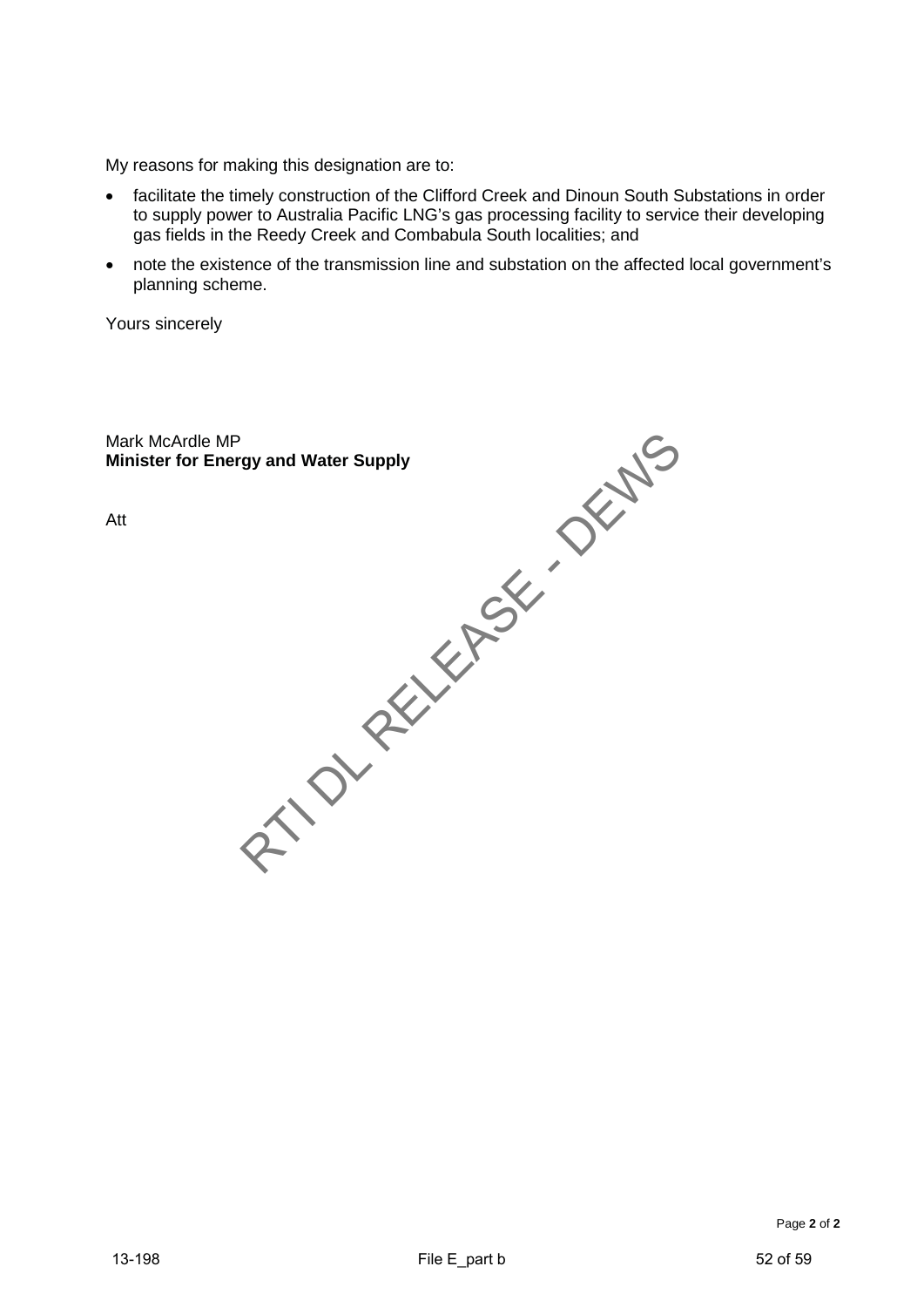| Author                            | <b>Branch Approval</b>           | <b>Branch Approval</b>          | Dan Hunt             |
|-----------------------------------|----------------------------------|---------------------------------|----------------------|
| Name: Jo-Anne Howe                | Name: Rob Metcalfe               | Name: Shaun Leggate             | Director-General     |
| <b>Position: Senior Analyst</b>   | A/Director                       | A/General Manager               | <b>DEWS</b>          |
| Section: Energy Sector Monitoring | Branch: Energy Sector Regulation | Branch: Networks and Regulation | Telephone: 3006 2399 |
| Tel No: 323 90918                 | Tel No: 323 71259                | Tel No: 322 42191               | Date Endorsed:       |
| Date drafted: 22/10/13            | Date Endorsed:                   | Date Endorsed: 3/11/13          |                      |

Ref: EWS/LEAVE BLANK FOR MINS OFFICE CTS No. 23858/13

Date – Leave blank (Mins Office to insert)

The Honourable Jeff Seeney Member for Callide Deputy Premier and Minister for State Development, Infrastructure and Planning PO Box 559 BILOELA QLD 4715

Dear Mr Seeney

Queensland Electricity Transmission Corporation Limited, trading as Powerlink Queensland (Powerlink) has requested that certain land be designated for community infrastructure under the *Sustainable Planning Act 2009*. This request relates to land on which Powerlink proposes to construct the Clifford Creek and Dinoun South Substation Projects.

Powerlink has advised that the Project is required in order to supply power to Australia Pacific LNG's (APLNG) gas processing facility to service their developing gas fields in the Reedy Creek and Combabula South localities.

After considering all of the matters I am required to consider under the *Sustainable Planning Act 2009*, I have decided to make the designation pursuant to that Act. The designation means the community infrastructure is exempt from any further planning assessment and will be note on the relevant local government's planning scheme. The rationale behind the identification of land for various types of community infrastructure is to ensure there is no conflict between infrastructure planning and land use planning. The Search of Search of Search of The Care of the Control of the Club Care of the Search of Powerisins) has requested that cordinal field be designated for community infrastructure under Foweristins has a requested that co

The land which has been designated is described in the attached notice. The notice will be published in the Queensland Government Gazette in the near future and the designation will take effect from the date of publication of the notice.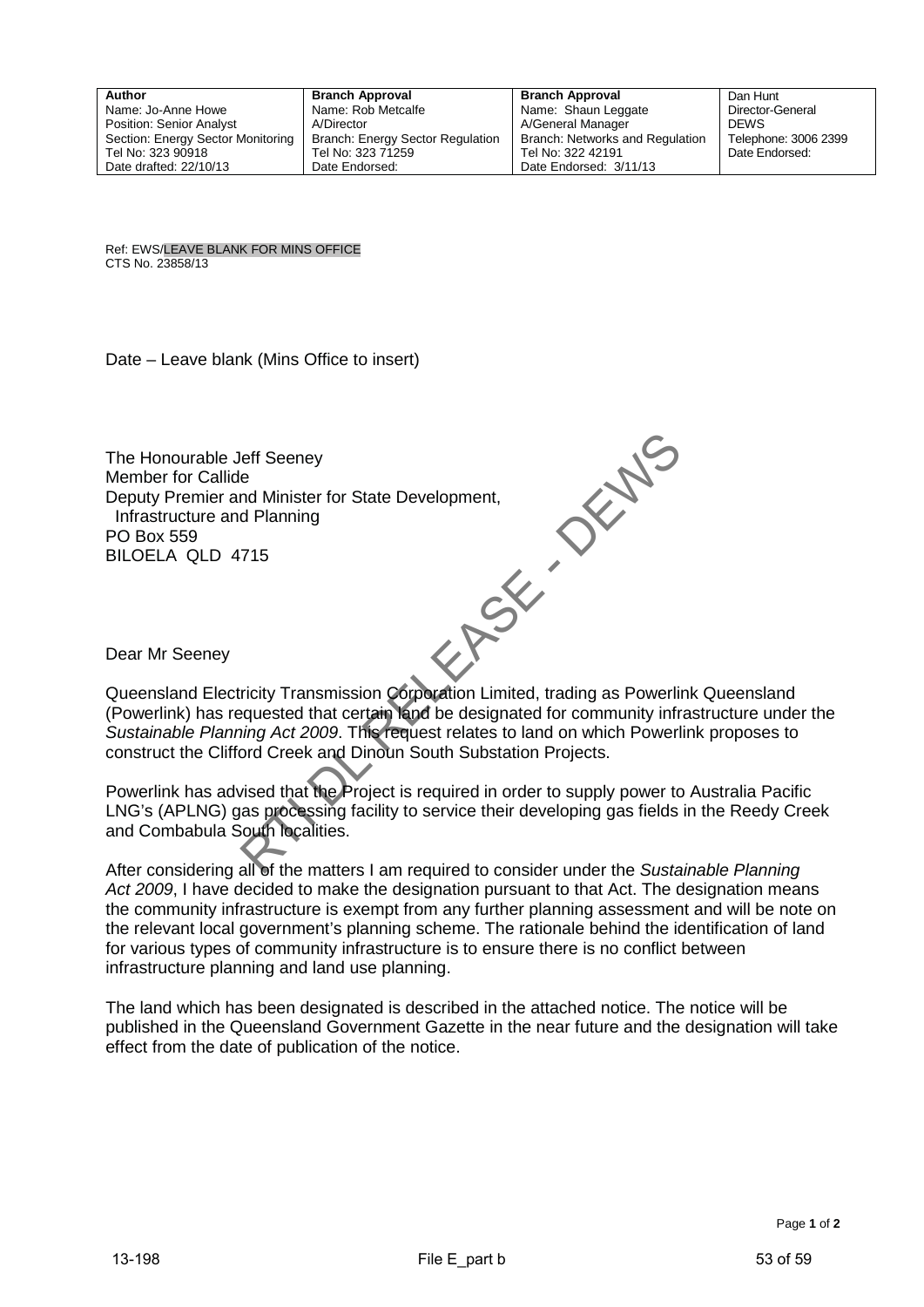The type of community infrastructure for which the land has been designated is operating works under the *Electricity Act 1994*. Specifically, these operating works are Powerlink's proposed Clifford Creek and Dinoun South Substation Projects, which consist of a new 132 kilovolt (kV) substation at Reedy Creek (Clifford Creek) and an associated access easement of approximately 1.6 kilometres (km) long and 20 metres (m) wide, and a new 132 kV substation at Combabula (Dinoun South) and an associated access easement of approximately 5.7 km long and 20 m wide.

My reasons for making this designation are to:

- facilitate the timely construction of the Clifford Creek and Dinoun South Substations in order to supply power to APLNG gas processing facility to service their developing gas fields in the Reedy Creek and Combabula South localities; and
- note the existence of the transmission line and substation on the affected local government's planning scheme.

Yours sincerely Mark McArdle MP **Minister for Energy and Water Supply** Att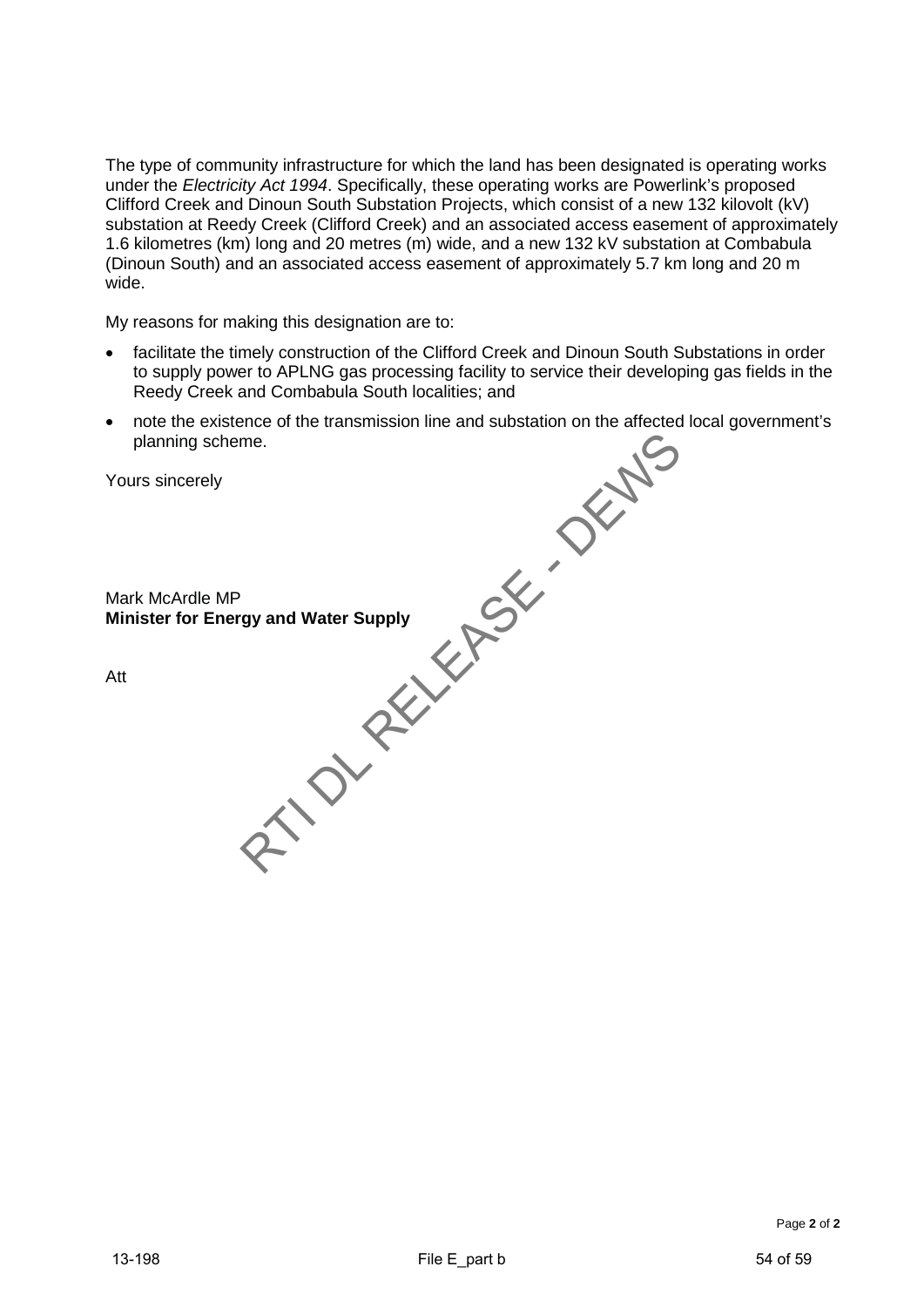| Author                            | <b>Branch Approval</b>                  | <b>Branch Approval</b>          | Dan Hunt             |
|-----------------------------------|-----------------------------------------|---------------------------------|----------------------|
| Name: Jo-Anne Howe                | Name: Rob Metcalfe                      | Name: Shaun Leggate             | Director-General     |
| <b>Position: Senior Analyst</b>   | A/Director                              | A/General Manager               | <b>DEWS</b>          |
| Section: Energy Sector Monitoring | <b>Branch: Energy Sector Regulation</b> | Branch: Networks and Regulation | Telephone: 3006 2399 |
| Tel No: 323 90918                 | Tel No: 323 71259                       | Tel No: 322 42191               | Date Endorsed:       |
| Date drafted: 22/10/13            | Date Endorsed:                          | Date Endorsed: 3/11/13          |                      |

Ref: EWS/LEAVE BLANK FOR MINS OFFICE CTS No. 23858/13

Date – Leave blank (Mins Office to insert)

Mr Howard Hobbs Member for Warrego PO Box 945 ROMA QLD 4455

Dear Mr Hobbs

Dear Mr Hobbs<br>Queensland Electricity Transmission Corporation Limited, trading as Powerlink Queensland (Powerlink) has requested that certain land be designated for community infrastructure under the *Sustainable Planning Act 2009*. This request relates to land on which Powerlink proposes to construct the Clifford Creek and Dinoun South Substation Projects.

Powerlink has advised that the Project is required in order to supply power to Australia Pacific LNG's (APLNG) gas processing facility to service their developing gas fields in the Reedy Creek and Combabula South localities.

After considering all of the matters I am required to consider under the *Sustainable Planning*  Act 2009, I have decided to make the designation pursuant to that Act. The designation means the community infrastructure is exempt from any further planning assessment and will be note on the relevant local government's planning scheme. The rationale behind the identification of land for various types of community infrastructure is to ensure there is no conflict between infrastructure planning and land use planning. Nr Howard Hobbs<br>
Yellow Richarel For Warrego<br>
Yellow Star Min Hobbs<br>
20 Box 945<br>
20 Box 945<br>
Dear Min Hobbs<br>
20 Box 945<br>
Dear Min Hobbs<br>
Sustainable Planning Act 2008. This requested that eertain land **Developing as Powerl** 

The land which has been designated is described in the attached notice. The notice will be published in the Queensland Government Gazette in the near future and the designation will take effect from the date of publication of the notice.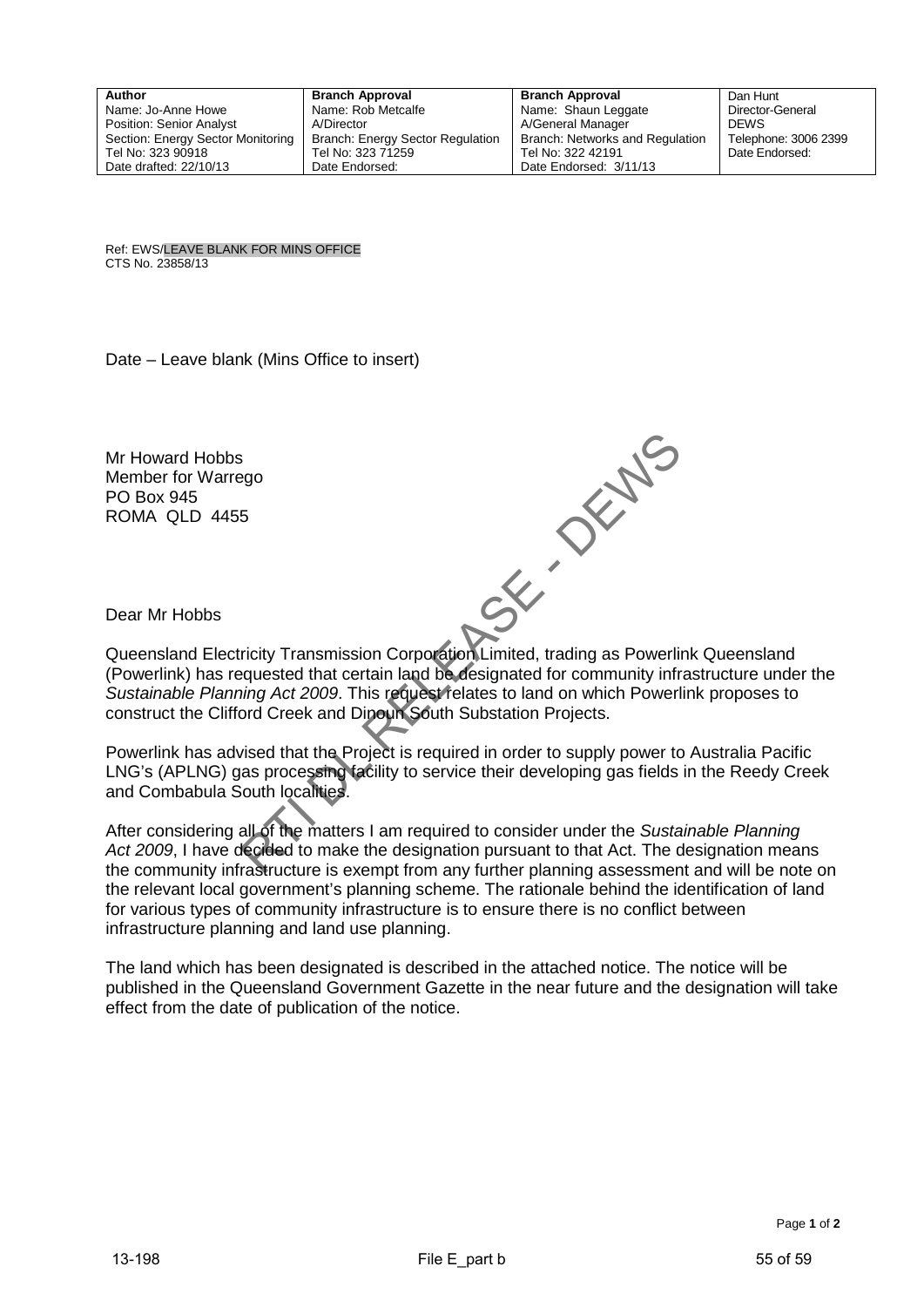The type of community infrastructure for which the land has been designated is operating works under the *Electricity Act 1994*. Specifically, these operating works are Powerlink's proposed Clifford Creek and Dinoun South Substation Projects, which consist of a new 132 kilovolt (kV) substation at Reedy Creek (Clifford Creek) and an associated access easement of approximately 1.6 kilometres (km) long and 20 metres (m) wide, and a new 132 kV substation at Combabula (Dinoun South) and an associated access easement of approximately 5.7 km long and 20 m wide.

My reasons for making this designation are to:

- facilitate the timely construction of the Clifford Creek and Dinoun South Substations in order to supply power to APLNG gas processing facility to service their developing gas fields in the Reedy Creek and Combabula South localities; and
- note the existence of the transmission line and substation on the affected local government's planning scheme.

Yours sincerely Mark McArdle MP **Minister for Energy and Water Supply** Att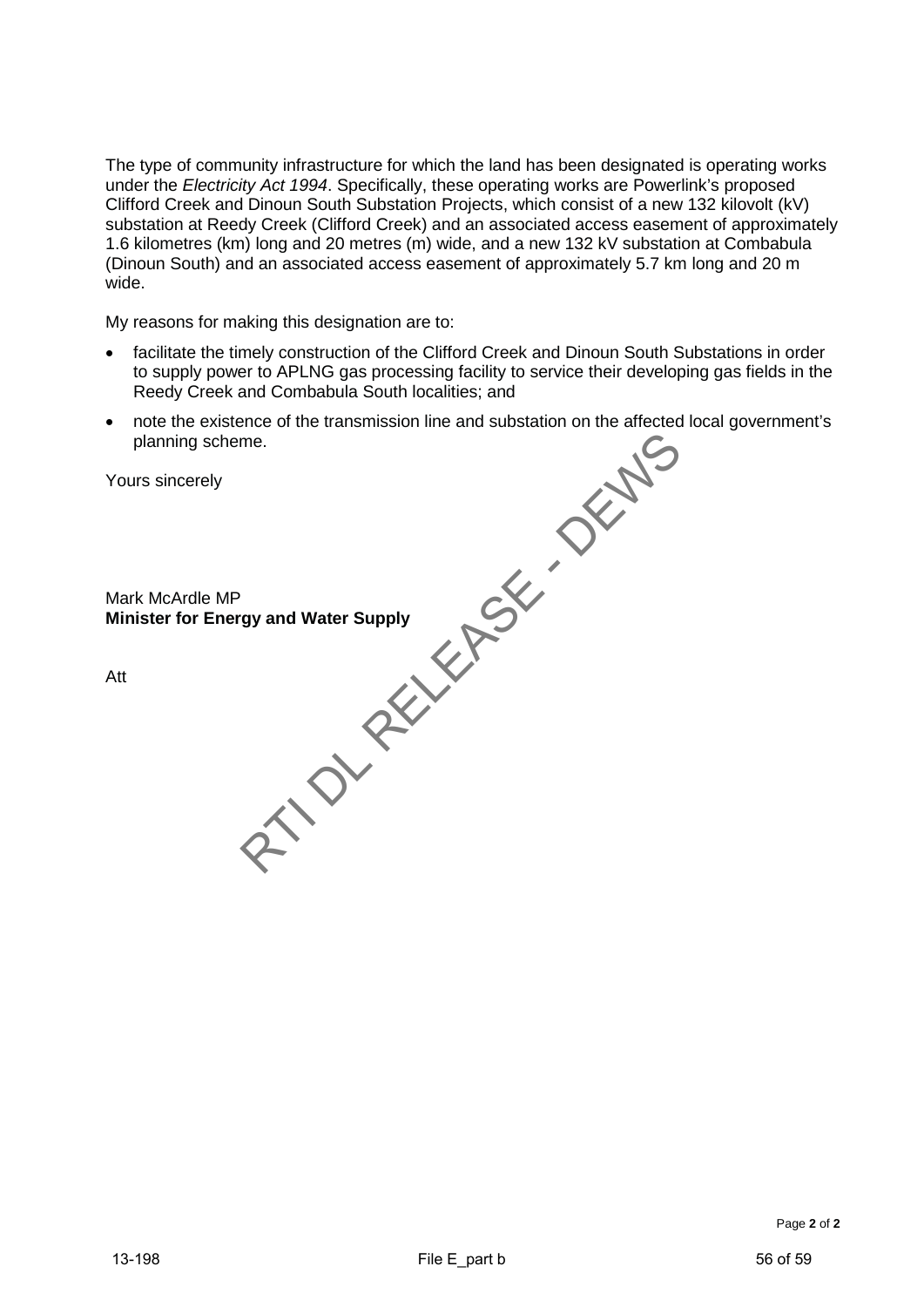| <b>DEWS CTS 23858/13</b>                                    |          |                         |  |
|-------------------------------------------------------------|----------|-------------------------|--|
| MINISTERIAL BRIEFING NOTE                                   |          | Dated                   |  |
|                                                             |          | COFS / Advisor Endorsed |  |
| SUBJECT: Designation of Land for Community Infrastructure - |          | Dated                   |  |
| <b>Clifford Creek and Dinoun South Substations Project</b>  |          |                         |  |
| $\Box$ Approved                                             | Minister | Nate                    |  |

| Requested / Instigated by:                            | Mins Office     | Action required by: | Min approval by 18 December 2013 |
|-------------------------------------------------------|-----------------|---------------------|----------------------------------|
| $\Box$ Further information required<br>(see comments) |                 |                     |                                  |
| $\Box$ Noted                                          | Comments:       |                     |                                  |
| $\Box$ Not Approved                                   |                 |                     |                                  |
| $\Box$ Approved                                       | <b>Minister</b> |                     | Date                             |

### **RECOMMENDATION**

It is recommended:

- 1. in your capacity as designating Minister under section 200 of the *Sustainable Planning Act 2009* (the Act):
	- a) if you are satisfied that:
		- i) the Clifford Creek and Dinoun South Substations Project (the Project) is 'community infrastructure under Schedule 2 of the *Sustainable Planning Regulation 2009*; and
		- the Project meets the public benefit test in section 201 of the Act; and
		- iii) adequate environmental assessment has been carried out; and
		- iv) there has been adequate public consultation; and
		- v) adequate account has been taken of issues raised during the public consultation; and
	- b) after you have considered:
		- i) each relevant State planning policy; and
		- ii) each relevant regional plan; and
		- iii) each relevant State planning regulatory provision; and
		- iv) each relevant local planning instrument; and
	- c) after ensuring your exercise of powers will advance the purpose of the Act, and in particular the need to achieve ecological sustainability, you make the designation in respect of the land required for the Project.
- 2. alternatively, if you are not satisfied as set out above, you decide not to make the proposed designation.
- if you make the proposed designation of the affected land, you:
	- a) **approve** the attached gazette notice to be published in the Queensland Government Gazette (see **Attachment 2**); and
	- b) **sign** the attached letters (see **Attachment 5**) to:
		- i) Queensland Electricity Transmission Corporation Limited, trading as Powerlink Queensland (Powerlink) as the applicant;
		- ii) the Maranoa Regional Council and the Western Downs Regional Council as the affected local governments;
		- iii) the Director-General of the Department of State Development, Infrastructure and Planning;
		- iv) the four landowners and one interest holder; and
		- v) the Members for Callide and Warrego.

#### **TIMING**

4. Powerlink considers this Project is a high priority and has requested approval, if granted, by the end of December 2013.

#### **BACKGROUND**

- 5. By letter dated 18 September 2013, and received on 30 September 2013, Powerlink requested you to designate for community infrastructure under the Act, land required for the Project. The Project consists of a new 132 kilovolt (kV) substation at Reedy Creek (Clifford Creek) and an associated access easement of approximately 1.6 kilometres (km) long and 20 metres (m) wide, and a new 132 kV substation at Combabula (Dinoun Souh) and an associated access easement of approximately 5.7 km long and 20 m wide. The term of the state of the state of the branching internal term is the state of the brigad methods of the branching of the state of the branching of the branching of the branching of the state of the branching of the st
- 6. The Project affects seven easements on four registered lots.
- 7. Powerlink advise the purpose of the Project is to supply power to Australia Pacific LNG's (APLNG) gas processing facility

| <b>Author</b>                     | <b>Section Approval</b>          | <b>Branch Approval</b>                    | <b>Division Approval</b>                     |
|-----------------------------------|----------------------------------|-------------------------------------------|----------------------------------------------|
| Name: Jo-Anne Howe                | Name: Rob Metcalfe               | Name: Shaun Leggate                       | Name: Alan Millis                            |
| <b>Position: Senior Analyst</b>   | A/Director                       | A/General Manager                         | A/DDG                                        |
| Section: Energy Sector Regulation | Branch: Energy Sector Regulation | Branch: Networks and Regulation           | Division: Energy                             |
| Tel No:31233-01948                | Tel No: 323 71259                | File $E $ $\bar{D}$ art $\nu$ b 322 42191 | Tel No: 323 9003957 of 59 <sup>Release</sup> |
| Date drafted: 22/10/13            | Date Endorsed:                   | "Date Endorsed:                           | Date Endorsed:                               |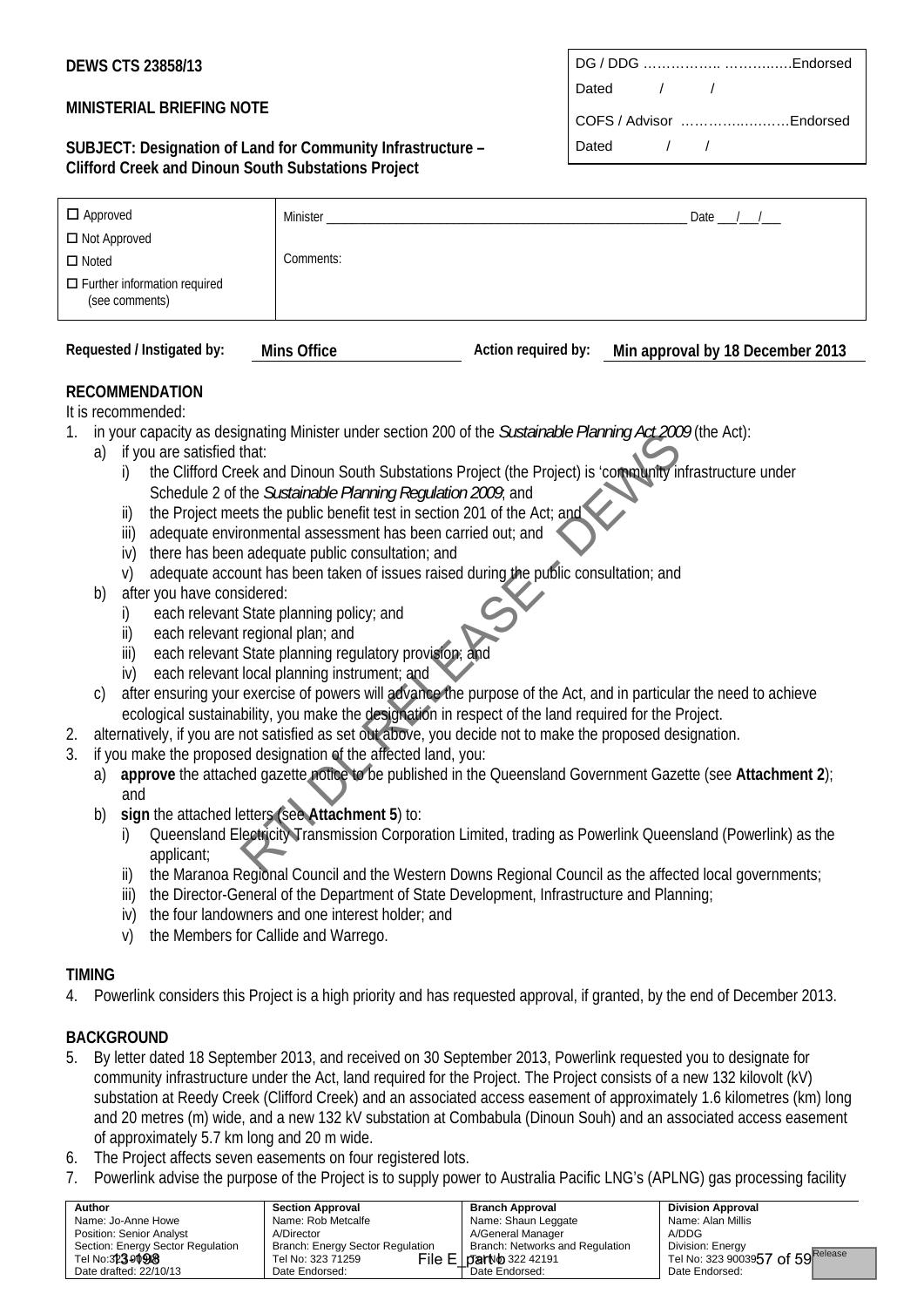to service their developing gas fields in the Reedy Creek and Combabula South localities.

- 8. Subject to designation of the land, Powerlink proposes to commence constructing the Project from early 2014.
- 9. The Energy Division has prepared a Designation report (see **Attachment 1**) discussing in detail the matters the Act requires you, as designating Minister, to be satisfied of, or to consider, in deciding whether or not to make the proposed designation. These matters are summarised below.

#### Is the proposal 'community infrastructure' within the meaning of the Act?

10. The Energy Division considers the Project is 'community infrastructure' under the Act.

#### Has the public benefit test under the Act been satisfied?

11. The Energy Division considers the Project satisfies the public benefit test set out in the Act.

#### Has there been adequate environmental assessment?

- 12. Powerlink engaged consultants, GHD Pty Ltd to prepare an Environmental Impact Statement (EIS) and an Environmental Management Plan (EMP) for the Project. The Final EIS, including the Final EMP was released for public consultation on 25 July 2013.
- 13. The main environmental issues identified were the potential for soil erosion and possible spread of weeds.
- 14. The Final EIS and Final EMP contain recommendations for environmental management strategies to mitigate the potential impacts of the Project. The Energy Division considers that, provided Powerlink complies with and implements these recommendations, there are not likely to be any social or environmental issues to prevent the Project from proceeding, and all reasonable steps will be taken to avoid or lessen any adverse environmental effects.

#### Has there been adequate public consultation?

15. The Energy Division considers Powerlink's consultation about the Project was extensive and open, and meets the adequacy requirements of the Act.

#### Has adequate account been taken of issues raised?

- 16. In response to the release of the Draft EIS, 14 submissions were received. The issues raised included emergency response, waste management, water requirements, spread of weeds and pest management. The issues were considered and, as appropriate, addressed in the Final EIS and Final EMP.
- 17. Nine submissions were received in response to Powerlink's notice of proposed designation. The issues raised included cumulative impacts, weed management, water and soil erosion. The issues raised in these submissions were taken into account and, as appropriate, addressed by Powerlink.
- 18. The Energy Division considers that adequate account has been taken of issues raised by submitters.

# Consideration of State planning policies, regional plans, State planning regulatory provisions and local planning instruments

- 19. Two State planning policies apply to the Project. The Energy Division considers the Project is not inconsistent with these policies.
- 20. The Maranoa-Balonne Regional Plan and the Draft Darling Downs Regional Plan apply to the area in which the Project is located. The Energy Division considers the Project is not inconsistent with the intent of these plans.
- 21. No State planning regulatory provisions are applicable to the Project.
- 22. The Project is located in the local government areas of Western Downs Regional Council and Maranoa Regional Council, and was assessed against the relevant local planning instruments, being the Taroom Shire Council Planning Scheme and the Bendemere Shire Council Planning Scheme respectively. The Energy Division considers the Project does not compromise the intent of the planning schemes, and is not in conflict with those planning schemes. Intermentalions, there are not likely to be any social or environmental issues to prove the Report of the Release of the Release of the Release of the Release of 59 RT in the Release of 59 RT in the Release of 59 RT in th

#### **ATTACHMENTS**

- Attachment 1: Designation Report
- Attachment 2: Gazette Notice
- Attachment 3: Powerlink's Project Overview
- Attachment 4: Locality Plan
- Attachment 5: Draft letters

#### **NEXT STEPS**

23. The Report concludes that the material submitted for your consideration supports a decision that you make the designation in respect of the Project.

| Author                            | <b>Section Approval</b>          | <b>Branch Approval</b>          | <b>Division Approval</b>          |
|-----------------------------------|----------------------------------|---------------------------------|-----------------------------------|
| Name: Jo-Anne Howe                | Name: Rob Metcalfe               | Name: Shaun Leggate             | Name: Alan Millis                 |
| Position: Senior Analyst          | A/Director                       | A/General Manager               | A/DDG                             |
| Section: Energy Sector Regulation | Branch: Energy Sector Regulation | Branch: Networks and Regulation | Division: Energy                  |
| Tel No:3233 909918                | Tel No: 323 71259                | File $E $ part $\phi$ 322 42191 | Tel No: 323 9003958 of 59 Release |
| Date drafted: 22/10/13            | Date Endorsed:                   | Date Endorsed:                  | Date Endorsed:                    |